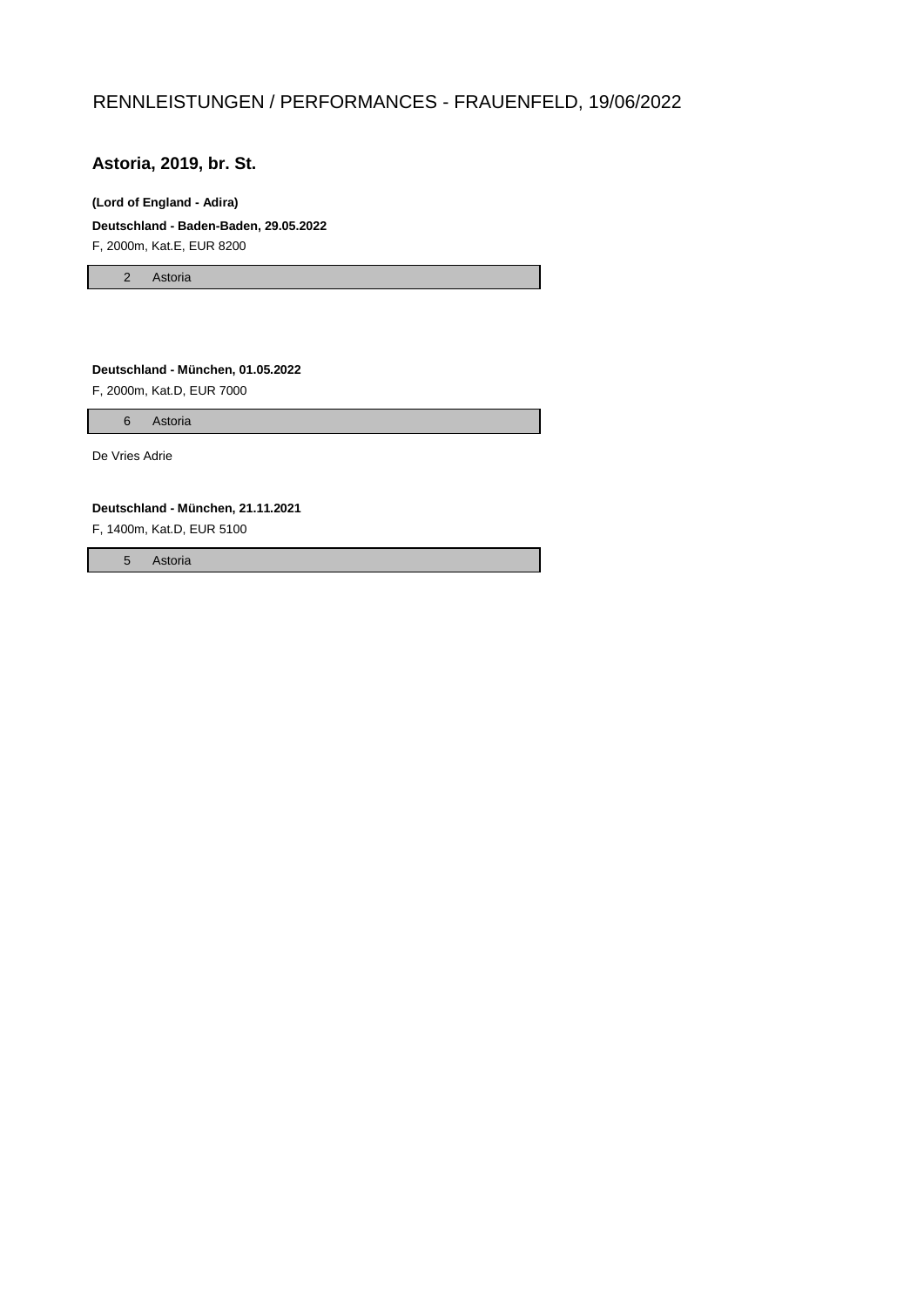## **Divine Beauty, 2019, br. St.**

#### **(Fast Company - Rising Wind)**

#### **AVENCHES, 25.05.2022**

F, 2150m, Kat.C, CHF 12000, 3.3 - gut

| 1 | Patrick's Night*     | 58.0 |
|---|----------------------|------|
| 2 | Tortuguero           | 58.0 |
| 3 | Rumba*               | 56.5 |
| 4 | Taiga Arc            | 56.5 |
| 5 | <b>Divine Beauty</b> | 56.5 |
| 6 | Stone Axe            | 58.0 |

Campos Remi, 02:22.0, 6 Starter K.K. - Kopf - 2 - 0.5 -

#### **DIELSDORF, 08.05.2022**

F, 1800m, Kat.F, CHF 8000, 4.5 - weich

| 1 | Divine Beauty    | 62.5 | 2.1  |
|---|------------------|------|------|
| 2 | Patrick's Night* | 57.0 | 11.3 |
| 3 | Archer           | 59.0 | 4.3  |
| 4 | Rumba*           | 55.5 | 2.9  |
| 5 | Stone Axe        | 57.0 | 15.6 |
| 6 | Clint Dev        | 57.0 | 13.1 |

Campos Remi, 01:57.4, 9 Starter

0.5 - 3 - Kopf - 1.5 -

## **FRAUENFELD, 18.04.2022**

F, 1850m, Kat.E, CHF 8000, 4 - gut

| 1 | Tortuguero            | 61.0 | 2.6  |
|---|-----------------------|------|------|
| 2 | <b>Divine Beauty</b>  | 57.5 | 3.2  |
| 3 | Rumba*                | 53.5 | 9.6  |
| 4 | Stone Axe             | 57.0 | 17.0 |
| 5 | <b>Charming Wally</b> | 59.0 | 10.8 |
| 6 | Jablonj*              | 56.0 | 7.6  |

Campos Remi, , 9 Starter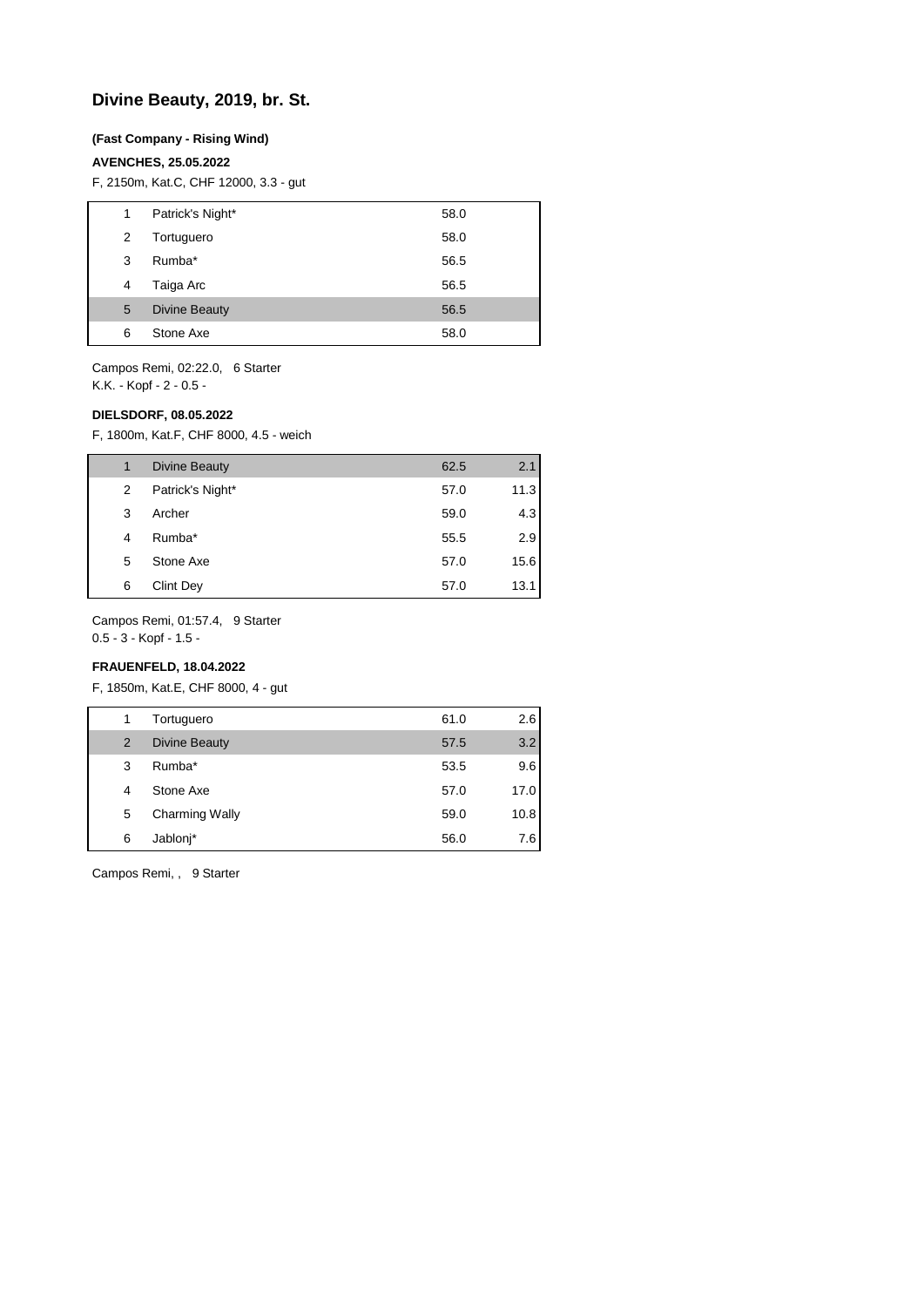## **Hello Hola Hay, 2019, F. W.**

#### **(Zarak - Hawwa)**

**Tschech.Republ. - Prag Velka Chuchle, 15.05.2022**

F, 2210m, Kat.C, CZE 150000

2 Hello Hola Hay

Laube Martin

## **Tschech.Republ. - Prag Velka Chuchle, 24.04.2022**

F, 2400m, Kat.D, CZE 40000

1 Hello Hola Hay

Laube Martin

#### **Tschech.Republ. - Prag Velka Chuchle, 06.11.2021**

F, 1800m, Kat.D, CZE 100000

4 Hello Hola Hay

Laube Martin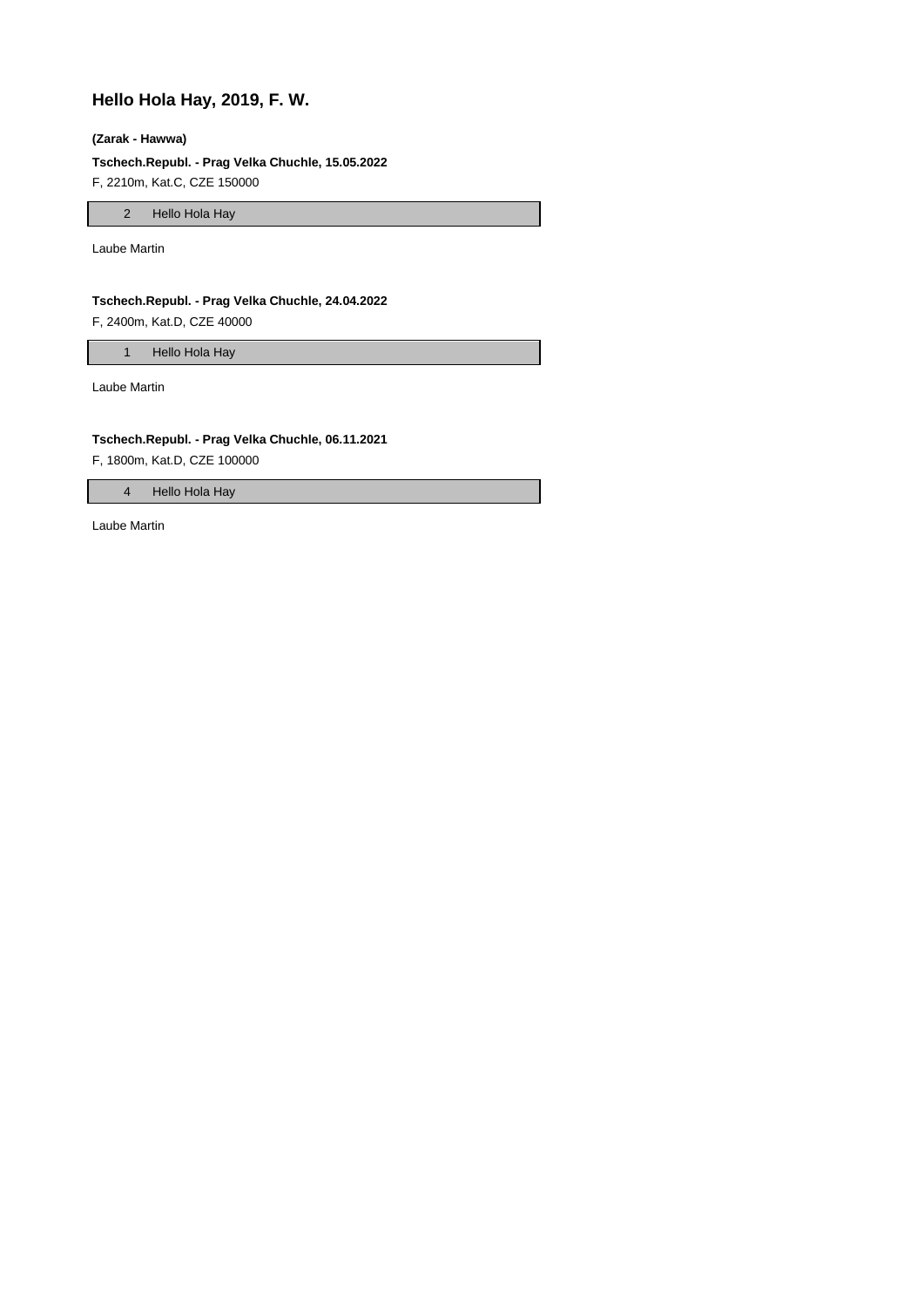## **Martial Art, 2019, br. W.**

#### **(Attendu - Monarquia)**

## **Deutschland - Baden-Baden, 28.05.2022**

F, 2000m, Kat.A, EUR 55000

6 Martial Art

Hardouin Eddy

#### **Frankreich - Saint-Cloud, 29.04.2022**

F, 2100m, Kat.D, EUR 27000

4 Martial Art

Hardouin Eddy

#### **Frankreich - Saint-Cloud, 08.04.2022**

F, 2400m, Kat.D, EUR 27000

4 Martial Art

Hardouin Eddy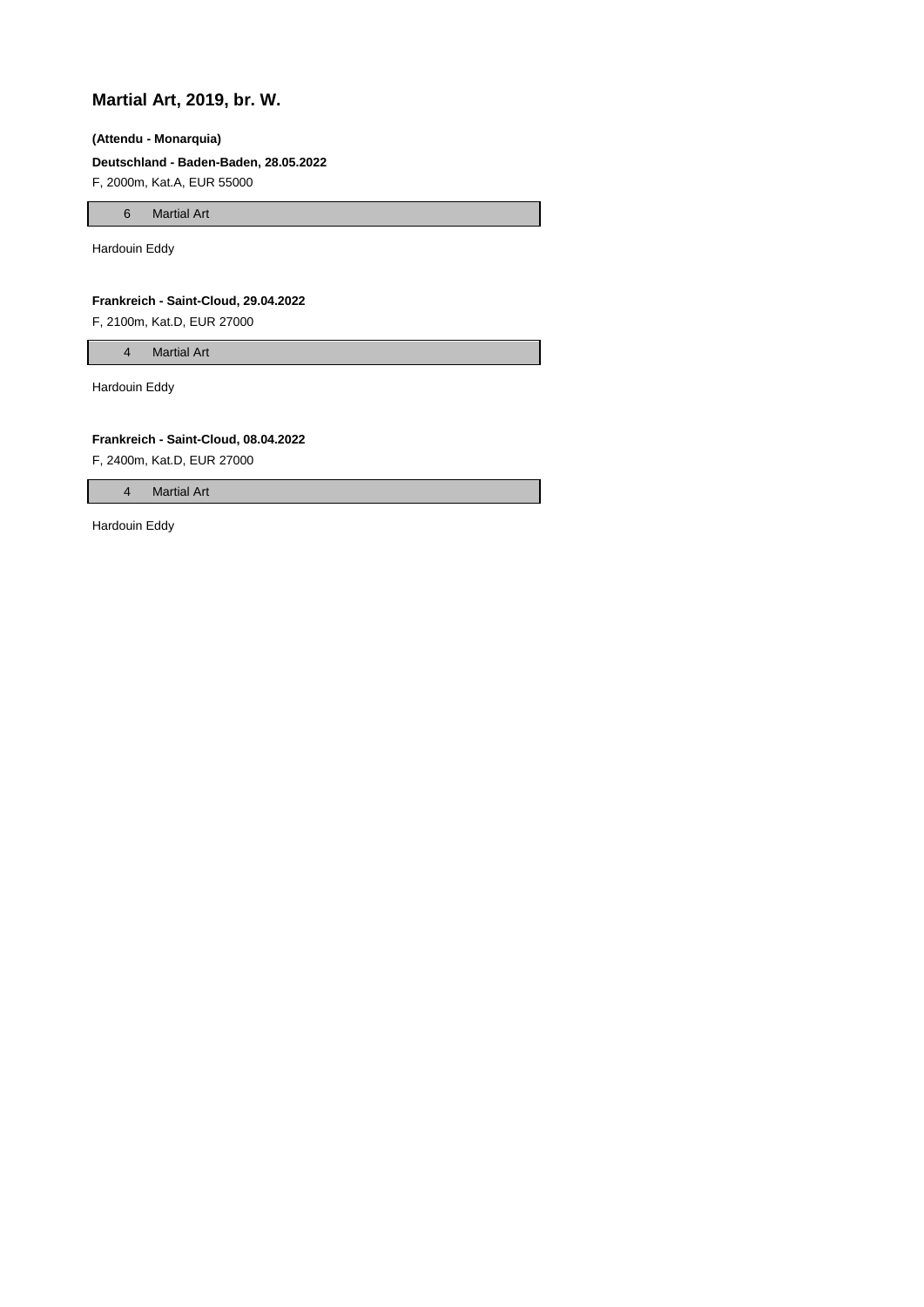## **Moonflight, 2019, Sch. H.**

#### **(Rajsaman - Morning Sun)**

#### **Frankreich - Saint-Cloud, 29.10.2022**

F, 2100m, Kat.D, EUR 28000

5 Moonflight

Vogt Sibylle

### **Frankreich - Strasbourg, 30.05.2022**

F, 2350m, Kat.D, EUR 22000

1 Moonflight

Vogt Sibylle

#### **Frankreich - Le Mans, 28.04.2022**

F, 1950m, Kat.D, EUR 22000

6 Moonflight

Vogt Sibylle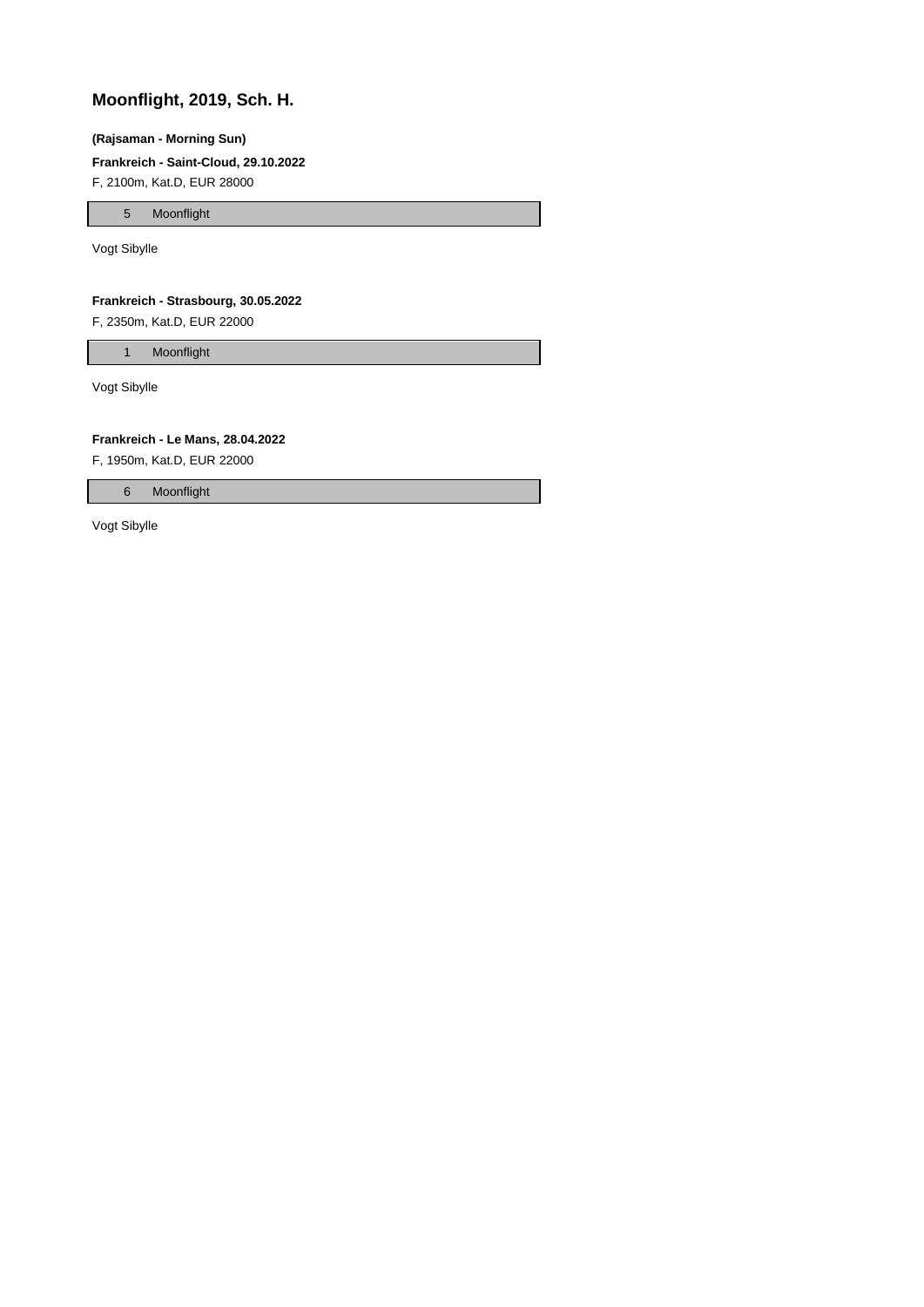## **Patrick's Night\*, 2019, br. W.**

### **(Harzand - Pasalsa)**

#### **AVENCHES, 25.05.2022**

F, 2150m, Kat.C, CHF 12000, 3.3 - gut

| 1 | Patrick's Night* | 58.0 |
|---|------------------|------|
| 2 | Tortuguero       | 58.0 |
| 3 | Rumba*           | 56.5 |
| 4 | Taiga Arc        | 56.5 |
| 5 | Divine Beauty    | 56.5 |
| 6 | Stone Axe        | 58.0 |

Lheureux Clément, 02:22.0, 6 Starter K.K. - Kopf - 2 - 0.5 -

#### **DIELSDORF, 08.05.2022**

F, 1800m, Kat.F, CHF 8000, 4.5 - weich

| 1 | Divine Beauty    | 62.5 | 2.1  |
|---|------------------|------|------|
| 2 | Patrick's Night* | 57.0 | 11.3 |
| 3 | Archer           | 59.0 | 4.3  |
| 4 | Rumba*           | 55.5 | 2.9  |
| 5 | Stone Axe        | 57.0 | 15.6 |
| 6 | Clint Dey        | 57.0 | 13.1 |

Veron Fabrice, 01:57.4, 9 Starter

0.5 - 3 - Kopf - 1.5 -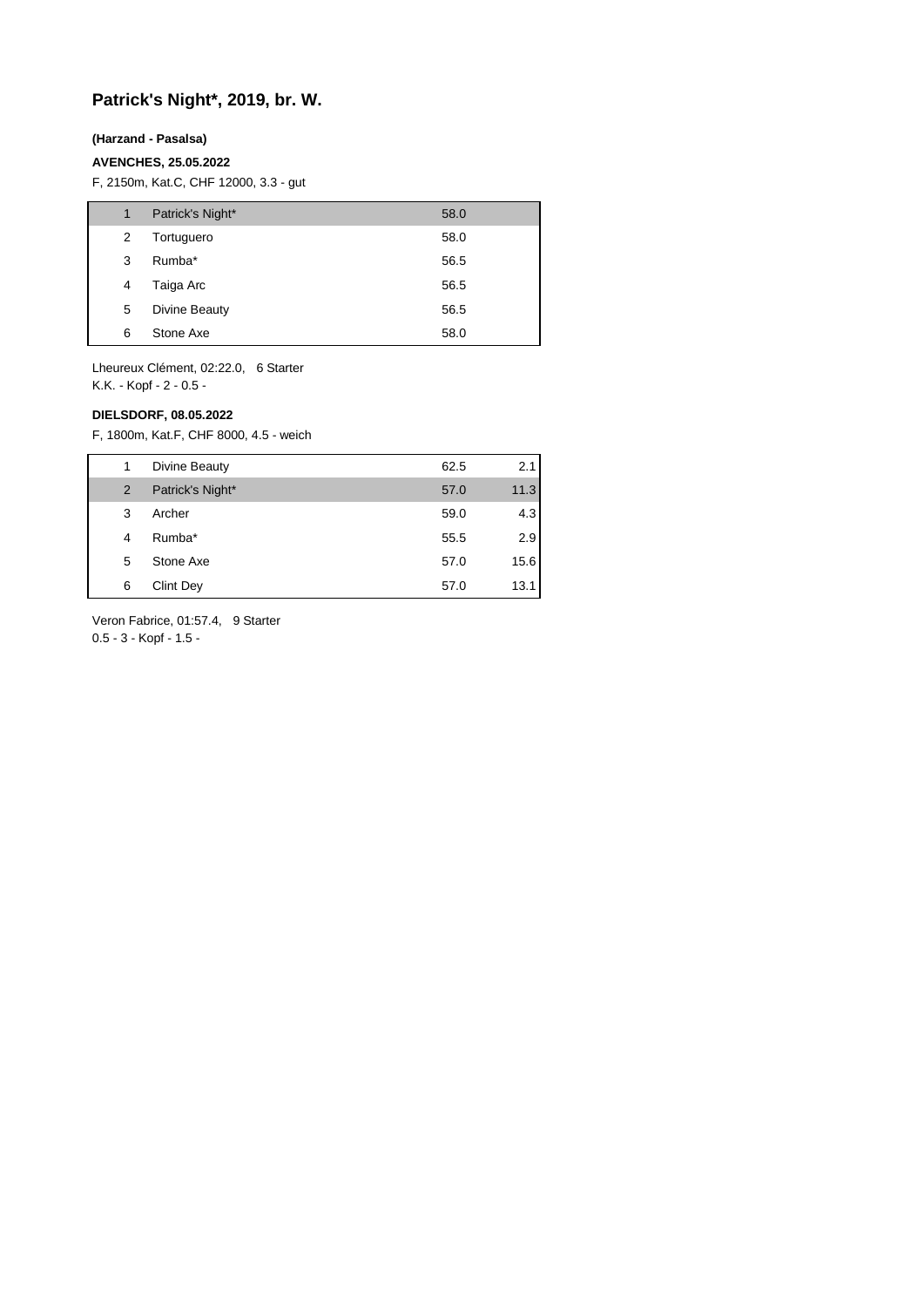## **Sirius, 2019, br. St.**

#### **(Ectot - Across The Sky)**

### **Frankreich - ParisLongchamp, 26.05.2022**

F, 2100m, Kat.D, EUR 28000

2 Sirius

### **Frankreich - ParisLongchamp, 01.05.2022**

F, 2100m, Kat.B, EUR 30000

4 Sirius

**Frankreich - Chantilly, 04.04.2022**

F, 1800m, Kat.D, EUR 23000

3 Sirius

Mossé Gérald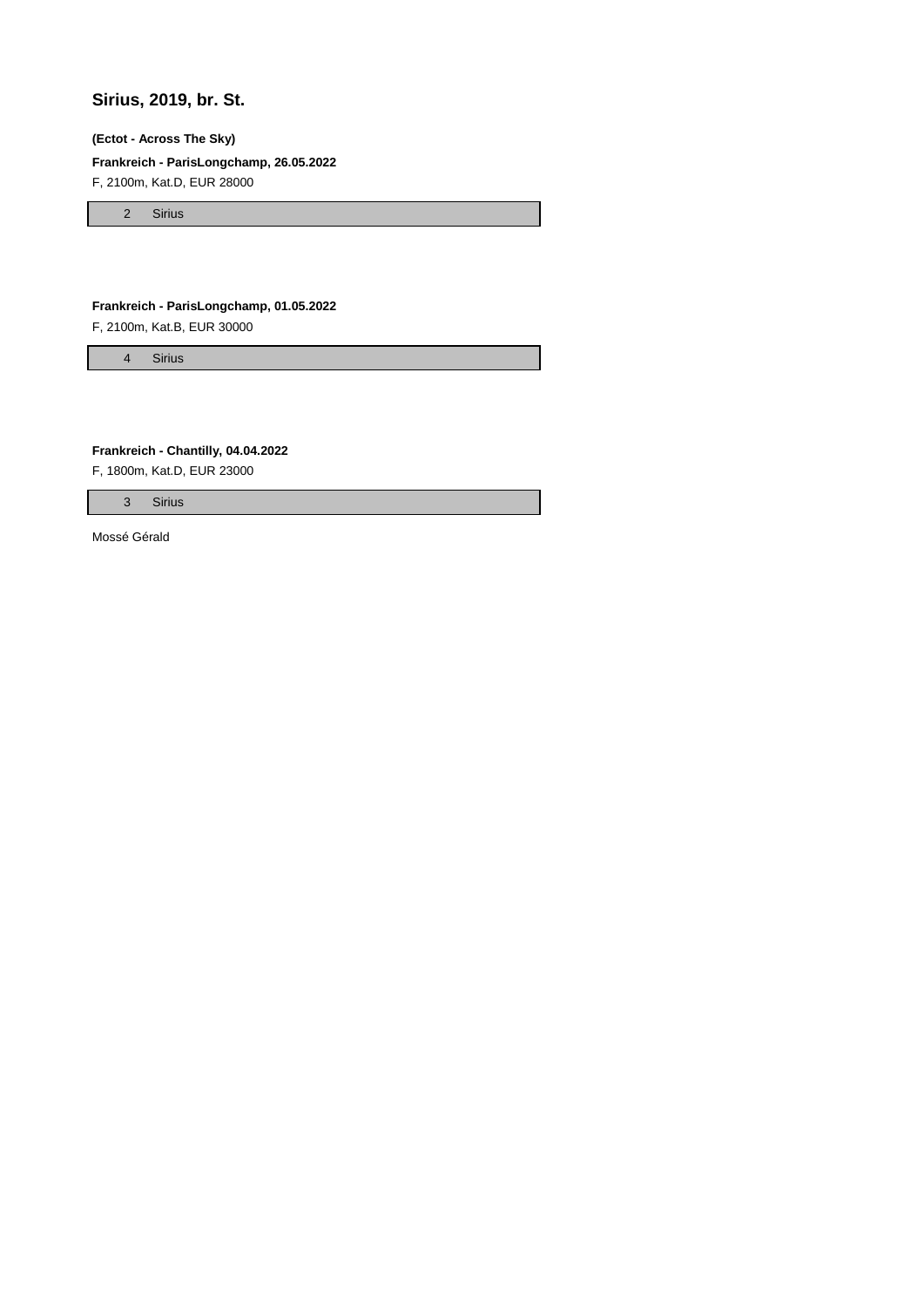## **Tortuguero, 2019, br. W.**

#### **(Reliable Man - Tres Belle)**

#### **AVENCHES, 25.05.2022**

F, 2150m, Kat.C, CHF 12000, 3.3 - gut

| 1 | Patrick's Night* | 58.0 |
|---|------------------|------|
| 2 | Tortuguero       | 58.0 |
| 3 | Rumba*           | 56.5 |
| 4 | Taiga Arc        | 56.5 |
| 5 | Divine Beauty    | 56.5 |
| 6 | Stone Axe        | 58.0 |

Zwahlen Karin, 02:22.0, 6 Starter K.K. - Kopf - 2 - 0.5 -

#### **DIELSDORF, 08.05.2022**

F, 1600m, Kat.C, CHF 15000, 4.5 - weich

| 1 | Tortuguero            | 58.0 | 2.2 |
|---|-----------------------|------|-----|
| 2 | <b>Charming Wally</b> | 58.0 | 8.8 |
| 3 | Taiga Arc             | 56.5 | 7.8 |
| 4 | The Iconist           | 58.0 | 2.3 |
| 5 | Tirana                | 57.0 | 4.4 |
| 6 | Jablonj*              | 58.0 | 9.3 |

Zwahlen Karin, 01:44.4, 6 Starter

Hals - 0.5 - 1 - 1.75 -

## **FRAUENFELD, 18.04.2022**

F, 1850m, Kat.E, CHF 8000, 4 - gut

| 1 | Tortuguero            | 61.0 | 2.6  |
|---|-----------------------|------|------|
| 2 | Divine Beauty         | 57.5 | 3.2  |
| 3 | Rumba*                | 53.5 | 9.6  |
| 4 | Stone Axe             | 57.0 | 17.0 |
| 5 | <b>Charming Wally</b> | 59.0 | 10.8 |
| 6 | Jablonj*              | 56.0 | 7.6  |

Zwahlen Karin, , 9 Starter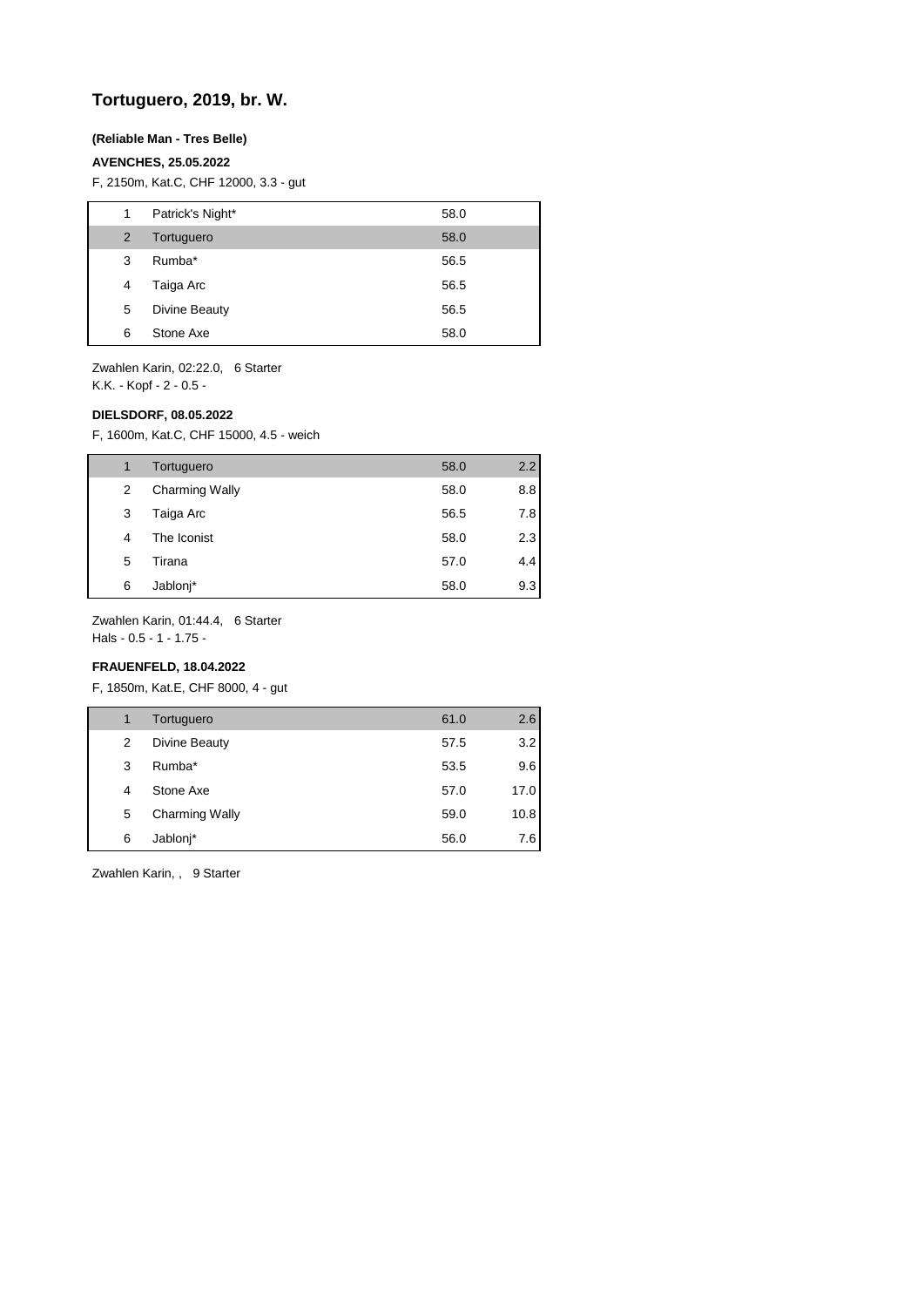## **Friendly Face, 2018, br. H.**

### **(Galileo - High Celebrity)**

#### **FRAUENFELD, 06.06.2022**

F, 2400m, Kat.B, CHF 15000, 3.5 - gut

| 1 | Moderator            | 61.0 | 1.6  |
|---|----------------------|------|------|
| 2 | Ulster               | 62.0 | 3.4  |
| 3 | Lord Of The Alps*    | 59.0 | 4.7  |
| 4 | <b>Friendly Face</b> | 62.0 | 4.0  |
| 5 | De La Fayette        | 58.0 | 13.1 |
|   |                      |      |      |

Bürgin Tim, 02:37.3, 5 Starter 1.75 - 1 - 5 - 5

#### **DIELSDORF, 08.05.2022**

F, 2300m, Kat.B, CHF 15000, 4.5 - weich

| 1 | Moderator            | 61.0 | 5.1 |
|---|----------------------|------|-----|
| 2 | Singledon            | 62.0 | 4.8 |
| 3 | Praetorius           | 59.0 | 3.3 |
| 4 | Ulster               | 62.0 | 6.2 |
| 5 | Wayway               | 55.0 | 8.9 |
| 6 | Lord Of The Alps*    | 60.0 | 8.4 |
| 7 | <b>Friendly Face</b> | 62.0 | 5.5 |

Havlin Robert, 02:31.7, 9 Starter

2 - Hals - 1.5 - Hals -

#### **Frankreich - ParisLongchamp, 24.10.2021**

F, 1850m, Kat.B, EUR 31000

3 Friendly Face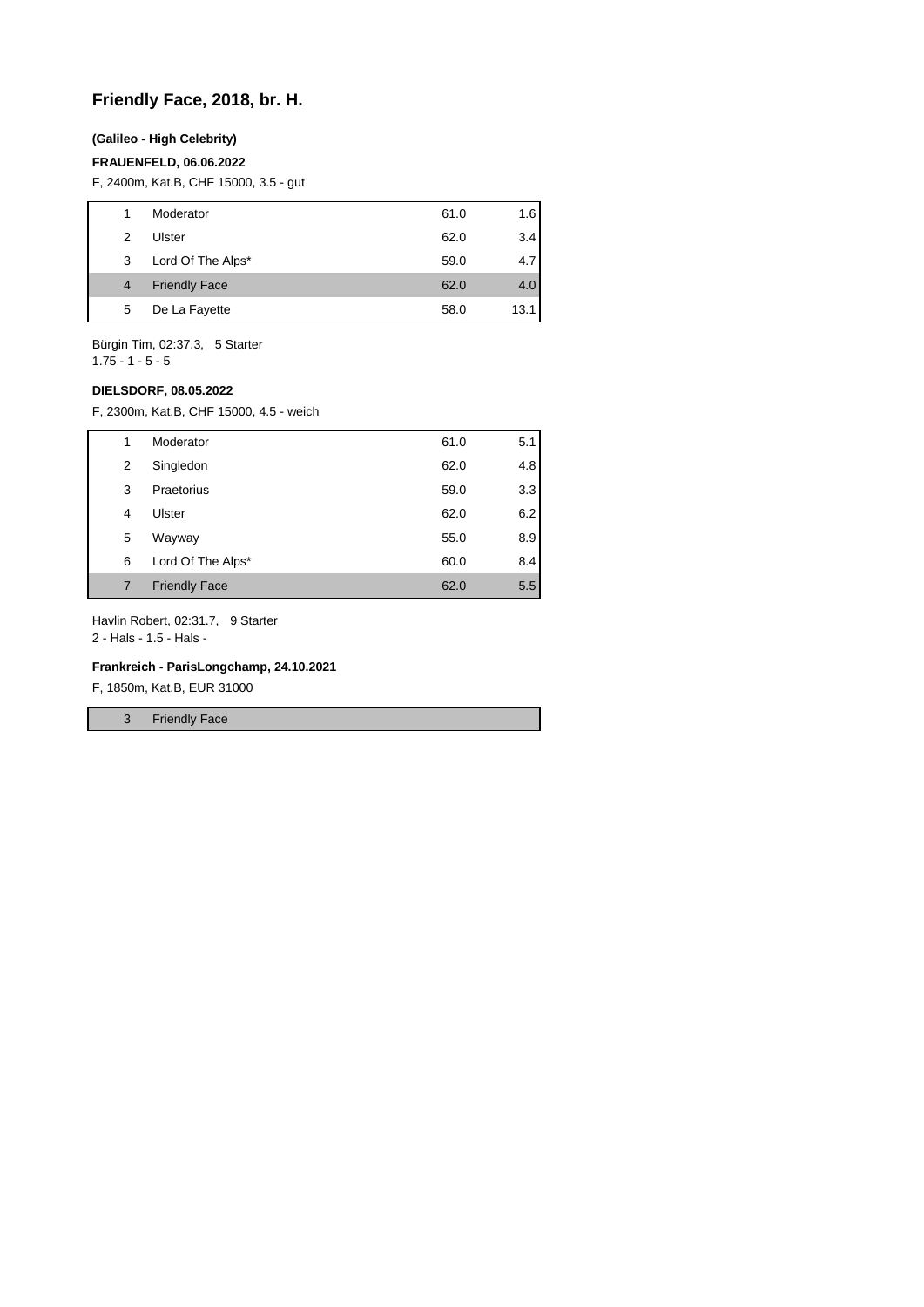## **Moderator, 2017, br. W.**

#### **(Rio De La Plata - Monarquia)**

#### **FRAUENFELD, 06.06.2022**

F, 2400m, Kat.B, CHF 15000, 3.5 - gut

|   | Moderator            | 61.0 | 1.6  |
|---|----------------------|------|------|
| 2 | Ulster               | 62.0 | 3.4  |
| 3 | Lord Of The Alps*    | 59.0 | 4.7  |
| 4 | <b>Friendly Face</b> | 62.0 | 4.0  |
| 5 | De La Fayette        | 58.0 | 13.1 |
|   |                      |      |      |

Campos Remi, 02:37.3, 5 Starter

1.75 - 1 - 5 - 5

### **DIELSDORF, 08.05.2022**

F, 2300m, Kat.B, CHF 15000, 4.5 - weich

| 1 | Moderator         | 61.0 | 5.1 |
|---|-------------------|------|-----|
| 2 | Singledon         | 62.0 | 4.8 |
| 3 | Praetorius        | 59.0 | 3.3 |
| 4 | Ulster            | 62.0 | 6.2 |
| 5 | Wayway            | 55.0 | 8.9 |
| 6 | Lord Of The Alps* | 60.0 | 8.4 |

Veron Fabrice, 02:31.7, 9 Starter

2 - Hals - 1.5 - Hals -

## **FRAUENFELD, 18.04.2022**

F, 2000m, Kat.B, CHF 10000, 4 - gut

| Singledon<br>62.5<br>1<br>61.0<br>2<br>Moderator<br>Lascalo<br>52.0<br>3 |   |             |      |     |
|--------------------------------------------------------------------------|---|-------------|------|-----|
|                                                                          |   |             |      | 3.0 |
|                                                                          |   |             |      | 4.1 |
|                                                                          |   |             |      | 3.0 |
|                                                                          | 4 | Sir Vulcano | 58.5 | 5.5 |
| 5<br>Shariyar<br>54.5                                                    |   |             |      | 5.6 |
| Lord Of The Alps*<br>6<br>55.0                                           |   |             |      | 5.8 |

Guilbert Nicolas, , 6 Starter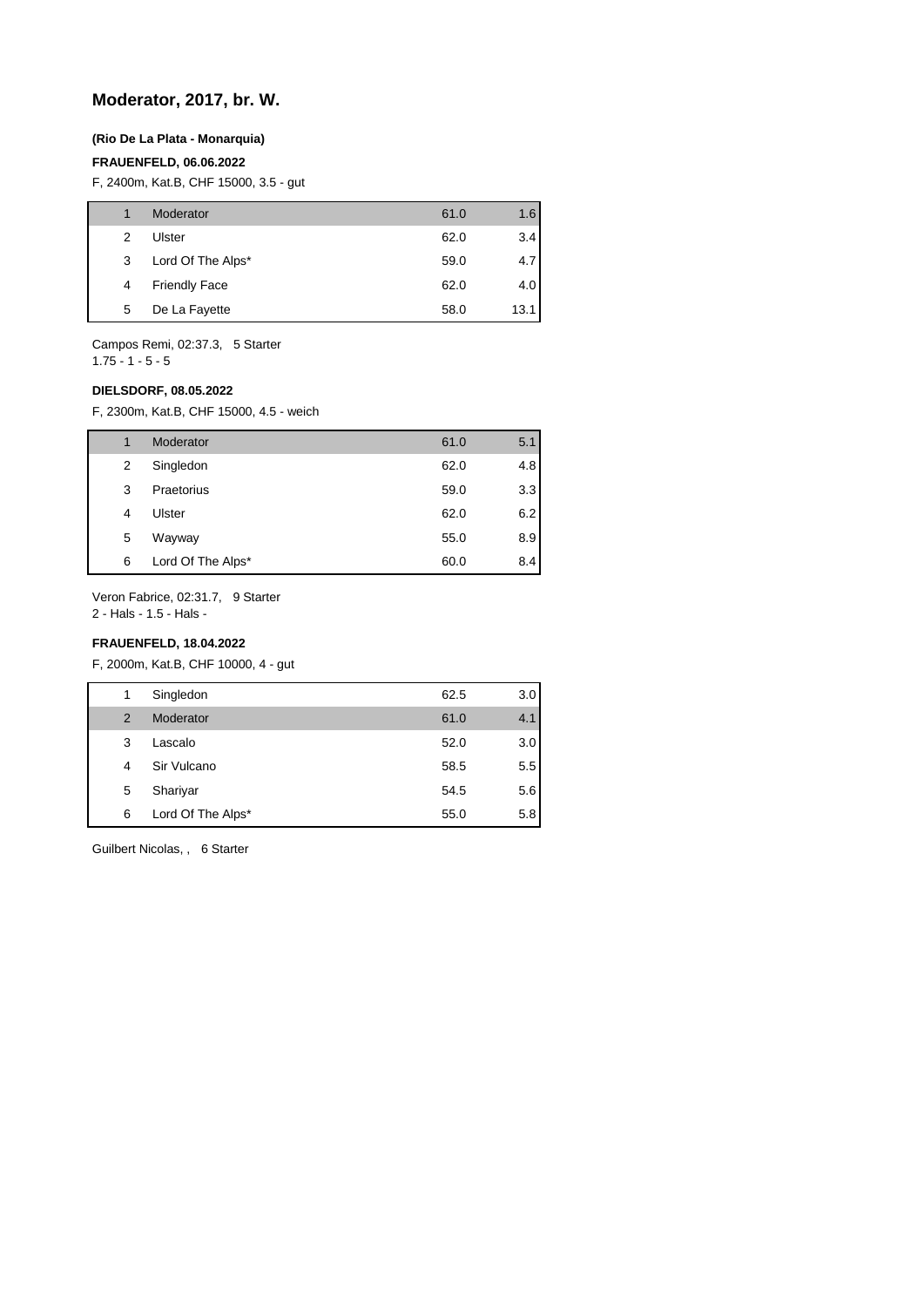## **Singledon, 2018, F. W.**

### **(New Bay - Singuliere)**

#### **DIELSDORF, 08.05.2022**

F, 2300m, Kat.B, CHF 15000, 4.5 - weich

| 1              | Moderator         | 61.0 | 5.1 |
|----------------|-------------------|------|-----|
| $\overline{2}$ | Singledon         | 62.0 | 4.8 |
| 3              | Praetorius        | 59.0 | 3.3 |
| 4              | Ulster            | 62.0 | 6.2 |
| 5              | Wayway            | 55.0 | 8.9 |
| 6              | Lord Of The Alps* | 60.0 | 8.4 |

Campos Remi, 02:31.7, 9 Starter

2 - Hals - 1.5 - Hals -

### **FRAUENFELD, 18.04.2022**

F, 2000m, Kat.B, CHF 10000, 4 - gut

| 1 | Singledon         | 62.5 | 3.0 |
|---|-------------------|------|-----|
| 2 | Moderator         | 61.0 | 4.1 |
| 3 | Lascalo           | 52.0 | 3.0 |
| 4 | Sir Vulcano       | 58.5 | 5.5 |
| 5 | Shariyar          | 54.5 | 5.6 |
| 6 | Lord Of The Alps* | 55.0 | 5.8 |

Campos Remi, , 6 Starter

#### **Frankreich - Saint-Cloud, 10.03.2022**

F, 2000m, Kat.D, EUR 28000

4 Singledon

Campos Remi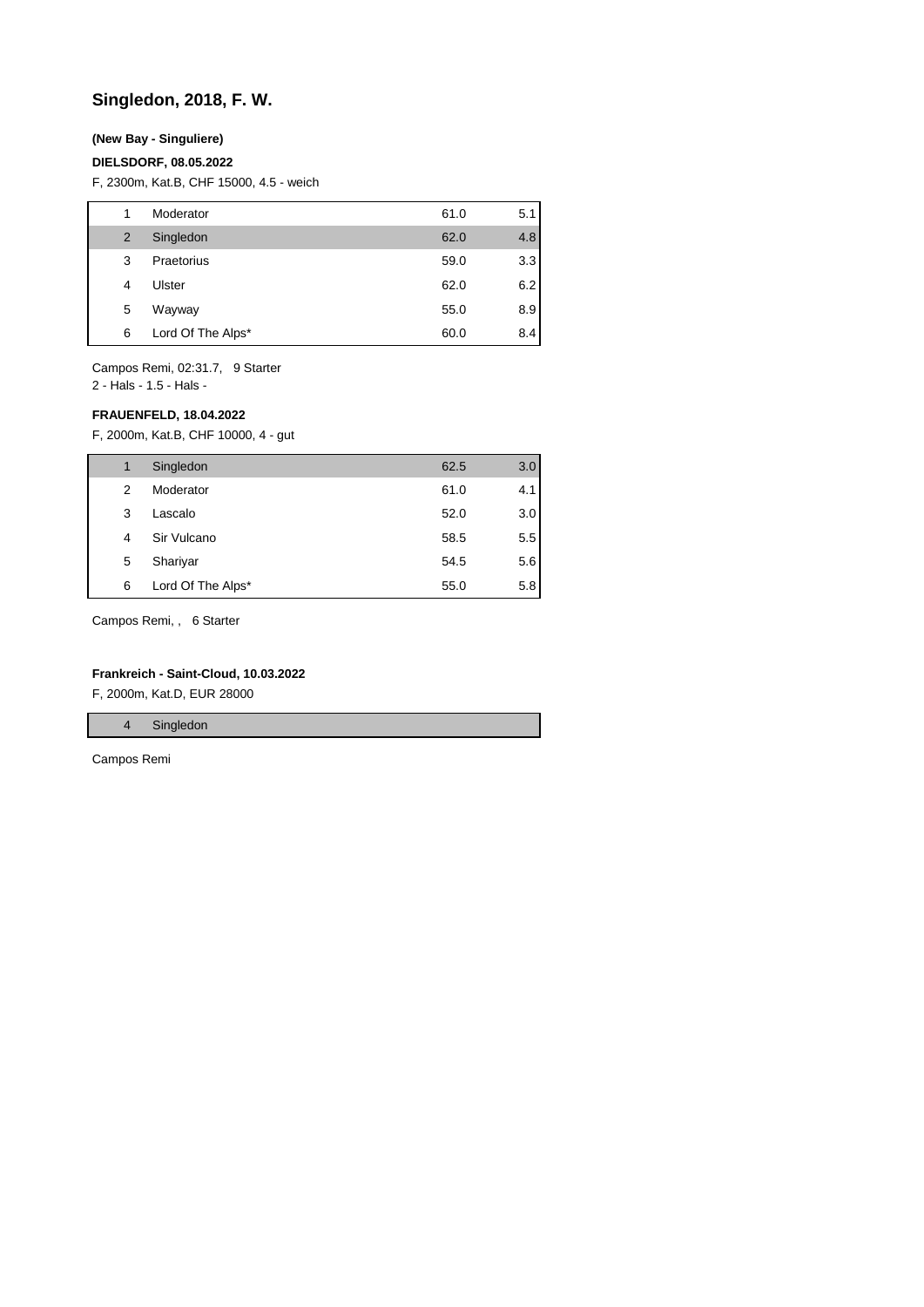## **Sir Vulcano, 2018, F. H.**

#### **(Polish Vulcano - Sweet Montana)**

#### **DIELSDORF, 08.05.2022**

F, 2300m, Kat.B, CHF 15000, 4.5 - weich

| 1 | Moderator         | 61.0 | 5.1  |
|---|-------------------|------|------|
| 2 | Singledon         | 62.0 | 4.8  |
| 3 | Praetorius        | 59.0 | 3.3  |
| 4 | Ulster            | 62.0 | 6.2  |
| 5 | Wayway            | 55.0 | 8.9  |
| 6 | Lord Of The Alps* | 60.0 | 8.4  |
| 8 | Sir Vulcano       | 59.0 | 10.8 |

Zwahlen Karin, 02:31.7, 9 Starter

2 - Hals - 1.5 - Hals -

#### **FRAUENFELD, 18.04.2022**

F, 2000m, Kat.B, CHF 10000, 4 - gut

| 1              | Singledon         | 62.5 | 3.0 |
|----------------|-------------------|------|-----|
| 2              | Moderator         | 61.0 | 4.1 |
| 3              | Lascalo           | 52.0 | 3.0 |
| $\overline{4}$ | Sir Vulcano       | 58.5 | 5.5 |
| 5              | Shariyar          | 54.5 | 5.6 |
| 6              | Lord Of The Alps* | 55.0 | 5.8 |
|                |                   |      |     |

Lheureux Clément, , 6 Starter

#### **DIELSDORF, 24.10.2021**

F, 3000m, Kat.C, CHF 20000, 3.5 - gut

| 1 | Sir Vulcano   | 58.0 | 2.0  |
|---|---------------|------|------|
| 2 | Hericourt     | 58.0 | 2.9  |
| 3 | Air Space     | 56.5 | 4.6  |
| 4 | Larissa*      | 56.5 | 10.2 |
| 5 | Randolina*    | 56.5 | 14.2 |
| 6 | Billy the Kid | 58.0 | 4.9  |
|   |               |      |      |

Lheureux Clément, 03:21.2, 6 Starter

4 - 1.5 - 1.25 - 1 -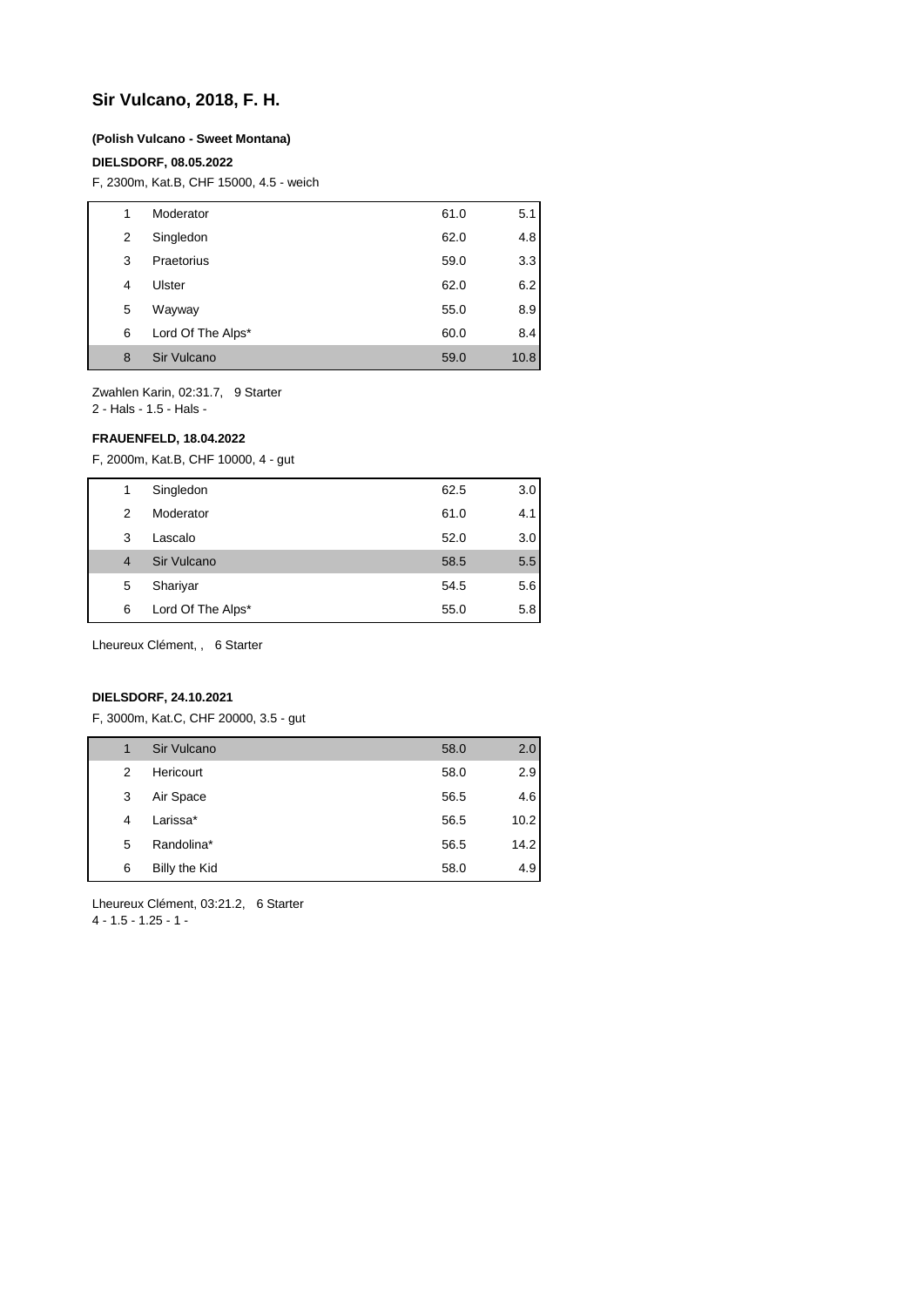## **Whaze, 2017, F. H.**

## **(New Approach - Sarach)**

### **FRAUENFELD, 06.06.2022**

F, 1609m, Kat.B, CHF 10000, 3.5 - gut

| 1              | Whaze    | 61.0 | 1.6  |
|----------------|----------|------|------|
| $\overline{2}$ | Miyaz    | 59.0 | 12.2 |
| 3              | Justin   | 61.0 | 3.6  |
| 4              | Matey    | 59.0 | 8.1  |
| 5              | Shariyar | 62.0 | 7.8  |
| 6              | Hautot   | 60.0 | 5.8  |

Zwahlen Karin, 01:39.7, 7 Starter 2.5 - Hals - 1.75 - 1.25 -

#### **DIELSDORF, 08.05.2022**

F, 1600m, Kat.B, CHF 15000, 4.5 - weich

| 1 | Whaze         | 61.0 | 2.0  |
|---|---------------|------|------|
| 2 | Justin        | 60.0 | 3.4  |
| 3 | Zandvoort     | 60.0 | 5.1  |
| 4 | Miyaz         | 60.0 | 21.0 |
| 5 | Shooting      | 57.0 | 22.7 |
| 6 | Seven O Seven | 59.0 | 5.9  |

Zwahlen Karin, 01:41.5, 8 Starter

2 - 1 - 0.75 - 0.75 -

## **AVENCHES, 14.10.2021**

F, 1600m, Kat.B, CHF 12000, 3.9 - gut

| 1 | Whaze    | 62.0 | 2.9  |
|---|----------|------|------|
| 2 | Thalissa | 58.5 | 6.3  |
| 3 | Matey    | 59.0 | 5.1  |
| 4 | Hautot   | 60.0 | 3.3  |
| 5 | Valrose  | 56.5 | 10.9 |
| 6 | Shaolin  | 58.0 | 10.1 |

Lheureux Clément, 01:38.6, 6 Starter 2.5 - 0.5 - Hals - 1.25 -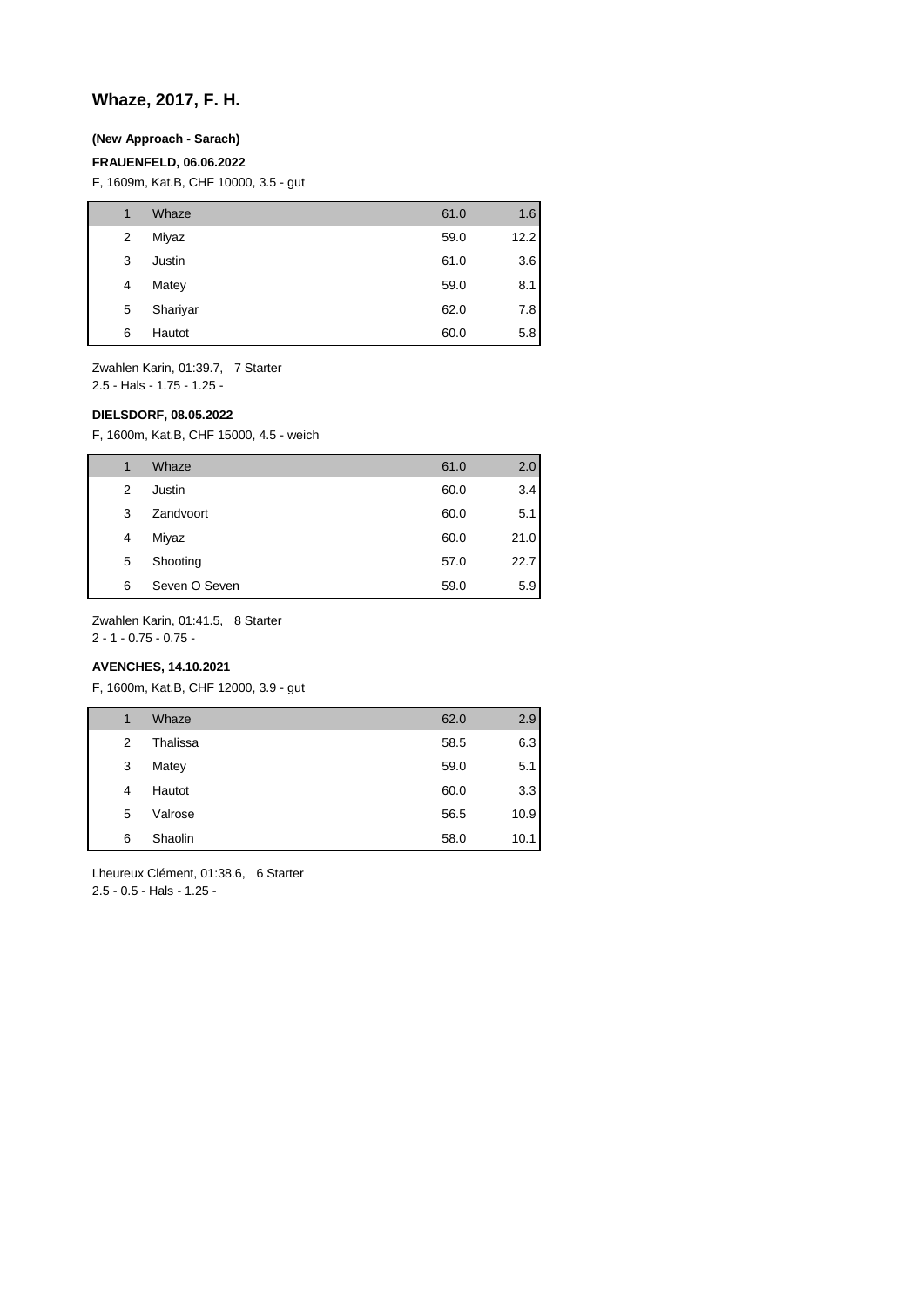## **Hautot, 2015, br. W.**

## **(Zoffany - Super Hantem)**

#### **FRAUENFELD, 06.06.2022**

F, 1609m, Kat.B, CHF 10000, 3.5 - gut

| 1 | Whaze         | 61.0 | 1.6  |
|---|---------------|------|------|
| 2 | Miyaz         | 59.0 | 12.2 |
| 3 | Justin        | 61.0 | 3.6  |
| 4 | Matey         | 59.0 | 8.1  |
| 5 | Shariyar      | 62.0 | 7.8  |
| 6 | <b>Hautot</b> | 60.0 | 5.8  |

Guilbert Nicolas, 01:39.7, 7 Starter 2.5 - Hals - 1.75 - 1.25 -

### **DIELSDORF, 08.05.2022**

F, 1600m, Kat.B, CHF 15000, 4.5 - weich

| 1          | Whaze         | 61.0 | 2.0  |
|------------|---------------|------|------|
| 2          | Justin        | 60.0 | 3.4  |
| 3          | Zandvoort     | 60.0 | 5.1  |
| 4          | Miyaz         | 60.0 | 21.0 |
| 5          | Shooting      | 57.0 | 22.7 |
| 6          | Seven O Seven | 59.0 | 5.9  |
| <b>ANG</b> | Hautot        | 61.0 | 9.1  |

Guilbert Nicolas, 01:41.5, 8 Starter

2 - 1 - 0.75 - 0.75 -

### **AVENCHES, 13.04.2022**

F, 1600m, Kat.B, CHF 12000, 3.8 - gut

| 1 | Zandvoort     | 56.0 | 6.5  |
|---|---------------|------|------|
| 2 | Justin        | 59.0 | 3.3  |
| 3 | Notte A Roma  | 52.0 | 15.9 |
| 4 | Hakam         | 59.0 | 4.1  |
| 5 | <b>Hautot</b> | 61.5 | 5.4  |
| 6 | Tapeten Toni  | 60.0 | 4.2  |
|   |               |      |      |

Guilbert Nicolas, 01:42.7, 6 Starter Hals - 3.5 - 5 - 0.25 -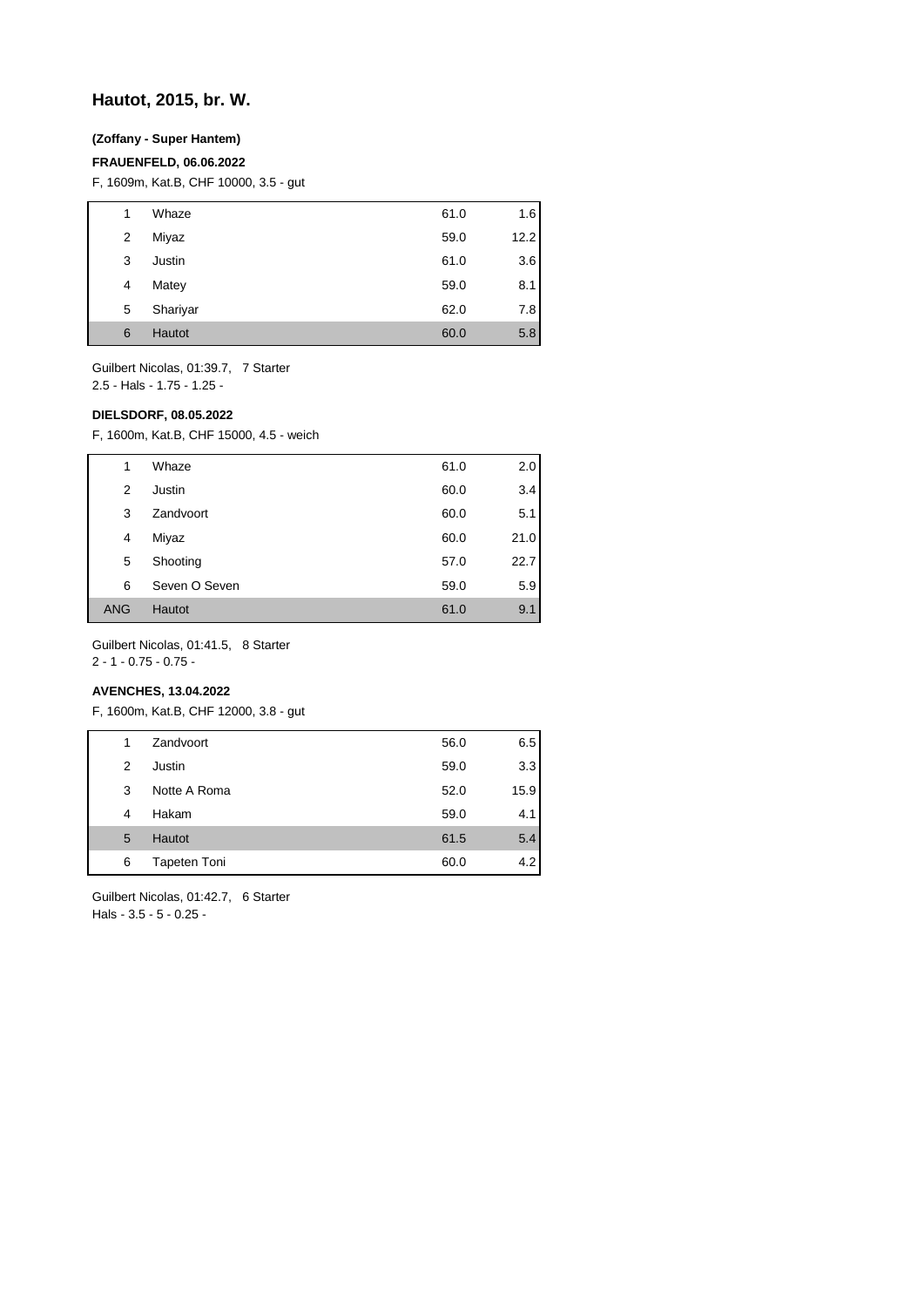## **Justin, 2018, Sch. W.**

### **(Outstrip - Just For Show)**

#### **FRAUENFELD, 06.06.2022**

F, 1609m, Kat.B, CHF 10000, 3.5 - gut

| 1              | Whaze    | 61.0 | 1.6  |
|----------------|----------|------|------|
| $\overline{2}$ | Miyaz    | 59.0 | 12.2 |
| 3              | Justin   | 61.0 | 3.6  |
| 4              | Matey    | 59.0 | 8.1  |
| 5              | Shariyar | 62.0 | 7.8  |
| 6              | Hautot   | 60.0 | 5.8  |
|                |          |      |      |

Campos Remi, 01:39.7, 7 Starter 2.5 - Hals - 1.75 - 1.25 -

#### **DIELSDORF, 08.05.2022**

F, 1600m, Kat.B, CHF 15000, 4.5 - weich

| 1 | Whaze         | 61.0 | 2.01 |
|---|---------------|------|------|
| 2 | Justin        | 60.0 | 3.4  |
| 3 | Zandvoort     | 60.0 | 5.1  |
| 4 | Miyaz         | 60.0 | 21.0 |
| 5 | Shooting      | 57.0 | 22.7 |
| 6 | Seven O Seven | 59.0 | 5.9  |

Campos Remi, 01:41.5, 8 Starter

2 - 1 - 0.75 - 0.75 -

### **AVENCHES, 13.04.2022**

F, 1600m, Kat.B, CHF 12000, 3.8 - gut

| 1 | Zandvoort    | 56.0 | 6.5  |
|---|--------------|------|------|
| 2 | Justin       | 59.0 | 3.3  |
| 3 | Notte A Roma | 52.0 | 15.9 |
| 4 | Hakam        | 59.0 | 4.1  |
| 5 | Hautot       | 61.5 | 5.4  |
| 6 | Tapeten Toni | 60.0 | 4.2  |

Campos Remi, 01:42.7, 6 Starter Hals - 3.5 - 5 - 0.25 -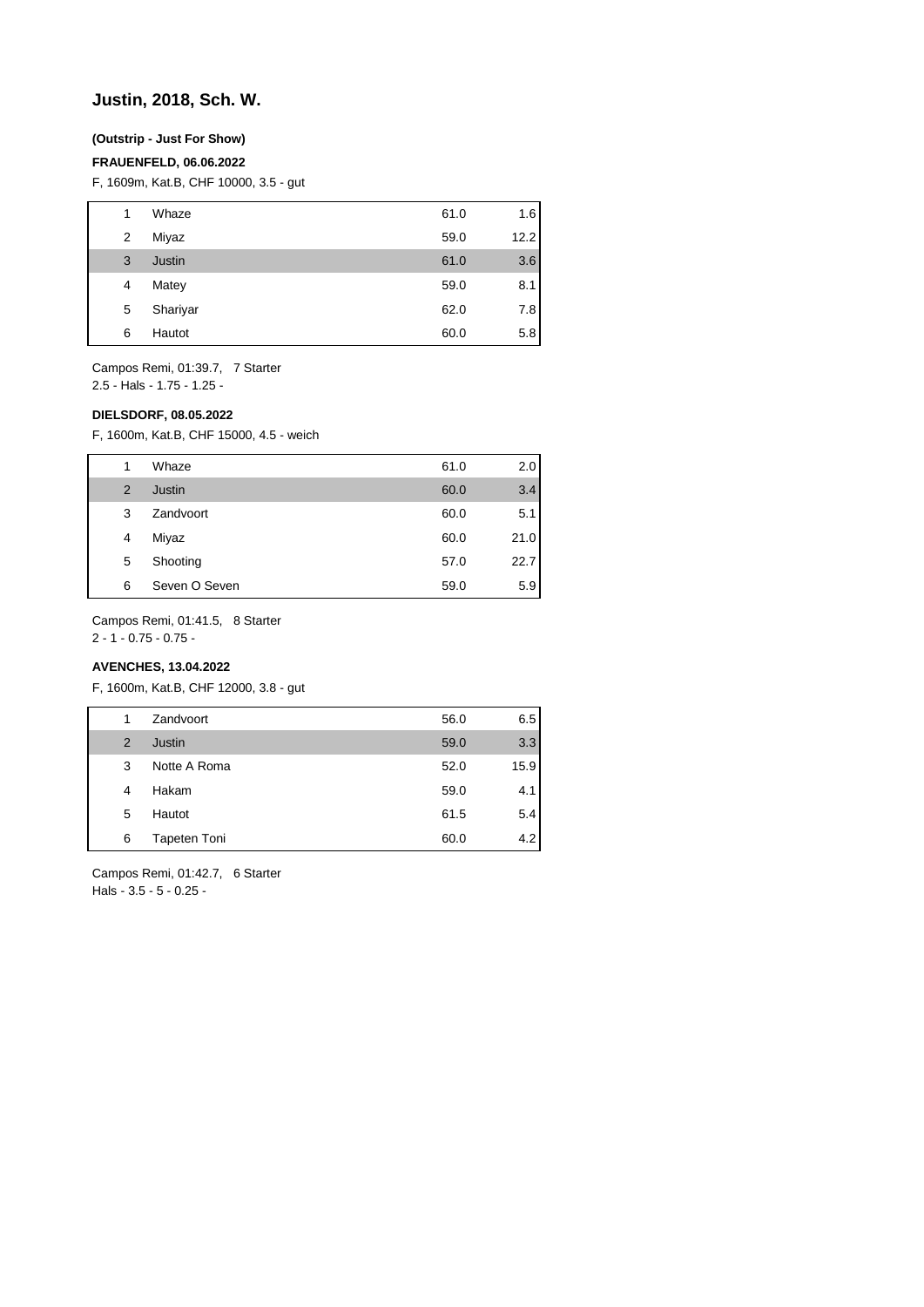## **Miyaz, 2018, Sch. W.**

**(Siyouni - Mila)**

#### **FRAUENFELD, 06.06.2022**

F, 1609m, Kat.B, CHF 10000, 3.5 - gut

| 1 | Whaze    | 61.0 | 1.6  |
|---|----------|------|------|
| 2 | Miyaz    | 59.0 | 12.2 |
| 3 | Justin   | 61.0 | 3.6  |
| 4 | Matey    | 59.0 | 8.1  |
| 5 | Shariyar | 62.0 | 7.8  |
| 6 | Hautot   | 60.0 | 5.8  |

Lheureux Clément, 01:39.7, 7 Starter 2.5 - Hals - 1.75 - 1.25 -

#### **DIELSDORF, 08.05.2022**

F, 1600m, Kat.B, CHF 15000, 4.5 - weich

| 1 | Whaze         | 61.0 | 2.0  |
|---|---------------|------|------|
| 2 | Justin        | 60.0 | 3.4  |
| 3 | Zandvoort     | 60.0 | 5.1  |
| 4 | Miyaz         | 60.0 | 21.0 |
| 5 | Shooting      | 57.0 | 22.7 |
| 6 | Seven O Seven | 59.0 | 5.9  |

Lheureux Clément, 01:41.5, 8 Starter

2 - 1 - 0.75 - 0.75 -

## **AVENCHES, 13.04.2022**

F, 1800m, Kat.E, CHF 9000, 3.8 - gut

| 1 | Nick Cassedy | 57.0 | 2.7  |
|---|--------------|------|------|
| 2 | Shooting     | 55.5 | 4.8  |
| 3 | Shaolin      | 59.5 | 14.2 |
| 4 | Reybus       | 55.5 | 3.6  |
| 5 | Top Cat      | 53.0 | 14.2 |
| 6 | Miyaz        | 61.5 | 5.3  |

Werder Pablo, 02:03.4, 6 Starter 2 - 8 - 1 - 7 -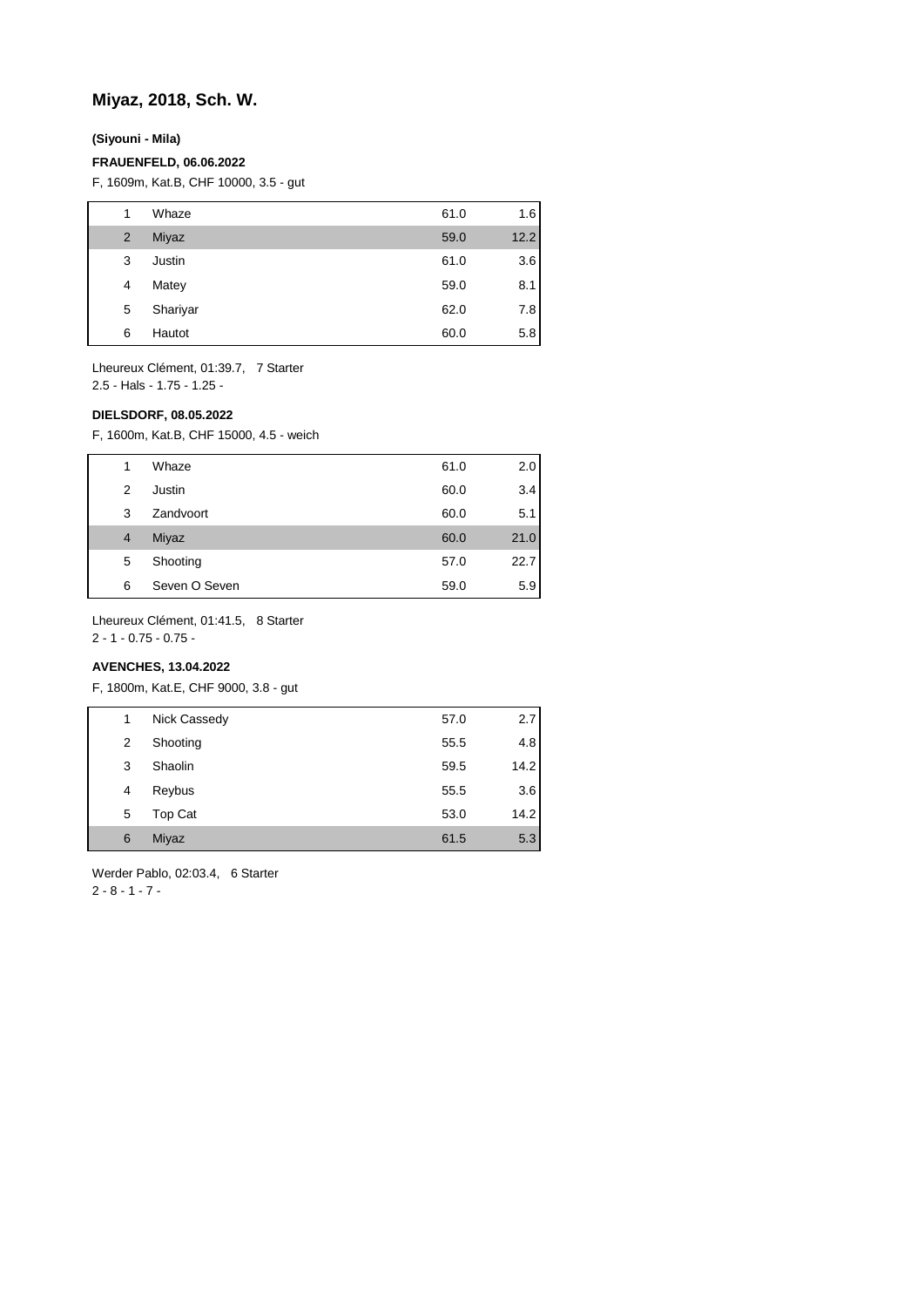# **Notte A Roma, 2014, br. W.**

#### **(Holy Roman Emperor - Japan)**

**Frankreich - Strasbourg, 18.05.2022**

F, 1400m, Kat.E, EUR 18000

UNPL. Notte A Roma

Campos Remi

## **AVENCHES, 13.04.2022**

F, 1600m, Kat.B, CHF 12000, 3.8 - gut

| 1 | Zandvoort    | 56.0 | 6.5  |
|---|--------------|------|------|
| 2 | Justin       | 59.0 | 3.3  |
| 3 | Notte A Roma | 52.0 | 15.9 |
| 4 | Hakam        | 59.0 | 4.1  |
| 5 | Hautot       | 61.5 | 5.4  |
| 6 | Tapeten Toni | 60.0 | 4.2  |

Schoch Cheryl, 01:42.7, 6 Starter Hals - 3.5 - 5 - 0.25 -

#### **Frankreich - Paray-le-Monial, 26.03.2022**

F, 1700m, Kat.F, EUR 9000

5 Notte A Roma

Campos Remi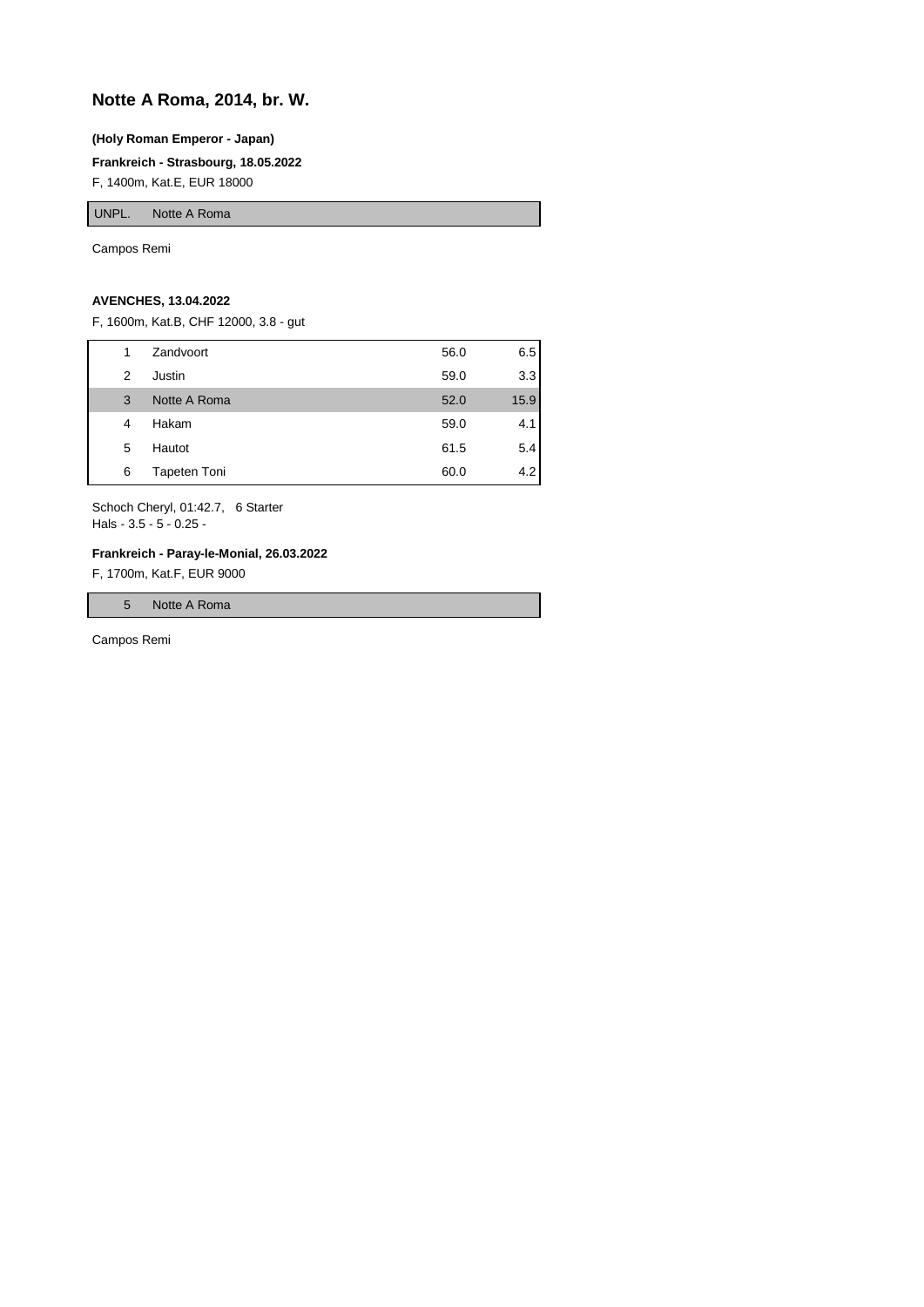## **Shaolin, 2015, br. W.**

### **(Rock of Gibraltar - Strela)**

### **FRAUENFELD, 06.06.2022**

F, 2000m, Kat.E, CHF 8000, 3.5 - gut

| 1 | Vallee des Fleurs | 62.5 | 4.6  |
|---|-------------------|------|------|
| 2 | Scappato (H)      | 60.0 | 2.1  |
| 3 | Win Win           | 62.5 | 9.1  |
| 4 | Apollo Flight     | 54.0 | 5.2  |
| 5 | Dancin Boy        | 56.0 | 11.0 |
| 6 | Thomy Dee         | 55.0 | 11.2 |
| 7 | Shaolin           | 64.0 | 4.6  |

Am.Donzé Yvonne, 02:06.1, 8 Starter Hals - 3 - 1.75 - 2.5 -

#### **AVENCHES, 13.04.2022**

F, 1800m, Kat.E, CHF 9000, 3.8 - gut

| 1 | Nick Cassedy | 57.0 | 2.7  |
|---|--------------|------|------|
| 2 | Shooting     | 55.5 | 4.8  |
| 3 | Shaolin      | 59.5 | 14.2 |
| 4 | Reybus       | 55.5 | 3.6  |
| 5 | Top Cat      | 53.0 | 14.2 |
| 6 | Miyaz        | 61.5 | 5.3  |

Am.Donzé Yvonne, 02:03.4, 6 Starter 2 - 8 - 1 - 7 -

### **AVENCHES, 14.10.2021**

F, 1600m, Kat.B, CHF 12000, 3.9 - gut

| 1 | Whaze    | 62.0 | 2.9  |
|---|----------|------|------|
| 2 | Thalissa | 58.5 | 6.3  |
| 3 | Matey    | 59.0 | 5.1  |
| 4 | Hautot   | 60.0 | 3.3  |
| 5 | Valrose  | 56.5 | 10.9 |
| 6 | Shaolin  | 58.0 | 10.1 |
|   |          |      |      |

Am.Donzé Yvonne, 01:38.6, 6 Starter 2.5 - 0.5 - Hals - 1.25 -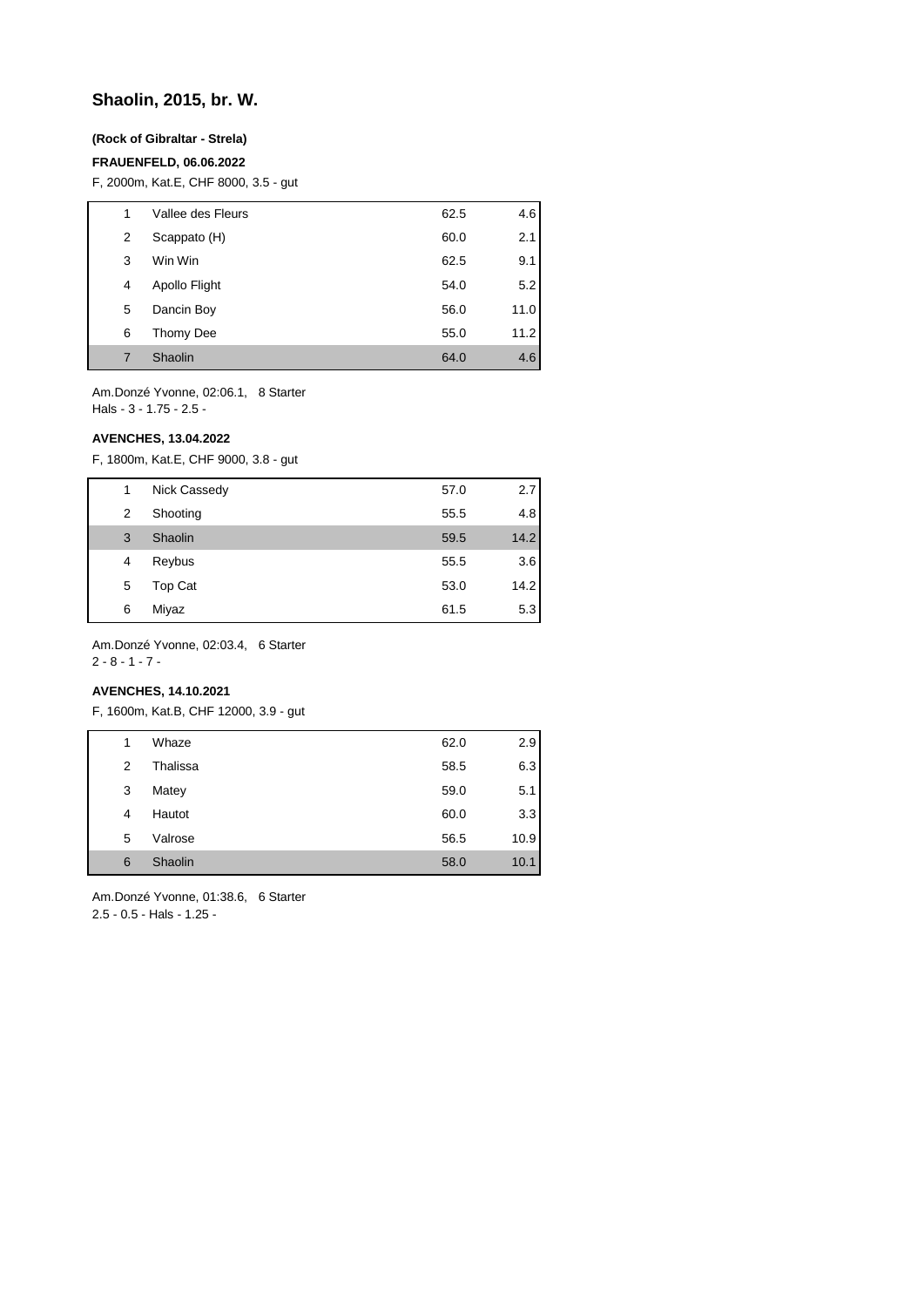## **Shariyar, 2018, br. W.**

#### **(Exceed and Excel - Shalanaya )**

#### **FRAUENFELD, 06.06.2022**

F, 1609m, Kat.B, CHF 10000, 3.5 - gut

| 1 | Whaze    | 61.0 | 1.6  |
|---|----------|------|------|
| 2 | Miyaz    | 59.0 | 12.2 |
| 3 | Justin   | 61.0 | 3.6  |
| 4 | Matey    | 59.0 | 8.1  |
| 5 | Shariyar | 62.0 | 7.8  |
| 6 | Hautot   | 60.0 | 5.8  |

Bürgin Tim, 01:39.7, 7 Starter 2.5 - Hals - 1.75 - 1.25 -

#### **FRAUENFELD, 18.04.2022**

F, 2000m, Kat.B, CHF 10000, 4 - gut

| 1 | Singledon         | 62.5 | 3.0 |
|---|-------------------|------|-----|
| 2 | Moderator         | 61.0 | 4.1 |
| 3 | Lascalo           | 52.0 | 3.0 |
| 4 | Sir Vulcano       | 58.5 | 5.5 |
| 5 | Shariyar          | 54.5 | 5.6 |
| 6 | Lord Of The Alps* | 55.0 | 5.8 |

Schneider Carina, , 6 Starter

## **ST. MORITZ, 20.02.2022**

F, 2000m, Kat.A, CHF 100000

| 1  | Furioso         | 56.0 | 14.2 |
|----|-----------------|------|------|
| 2  | Mordred         | 57.0 | 2.3  |
| 3  | <b>Nubius</b>   | 57.0 | 5.5  |
| 4  | Ulster          | 60.0 | 7.5  |
| 5  | Autumn Twilight | 57.0 | 30.4 |
| 6  | Nimrod          | 56.0 | 14.0 |
| 10 | Shariyar        | 59.0 | 7.4  |

Pecheur Maxim, 2:05.4, 12 Starter

4 - 0.75 - k.K. - 2 -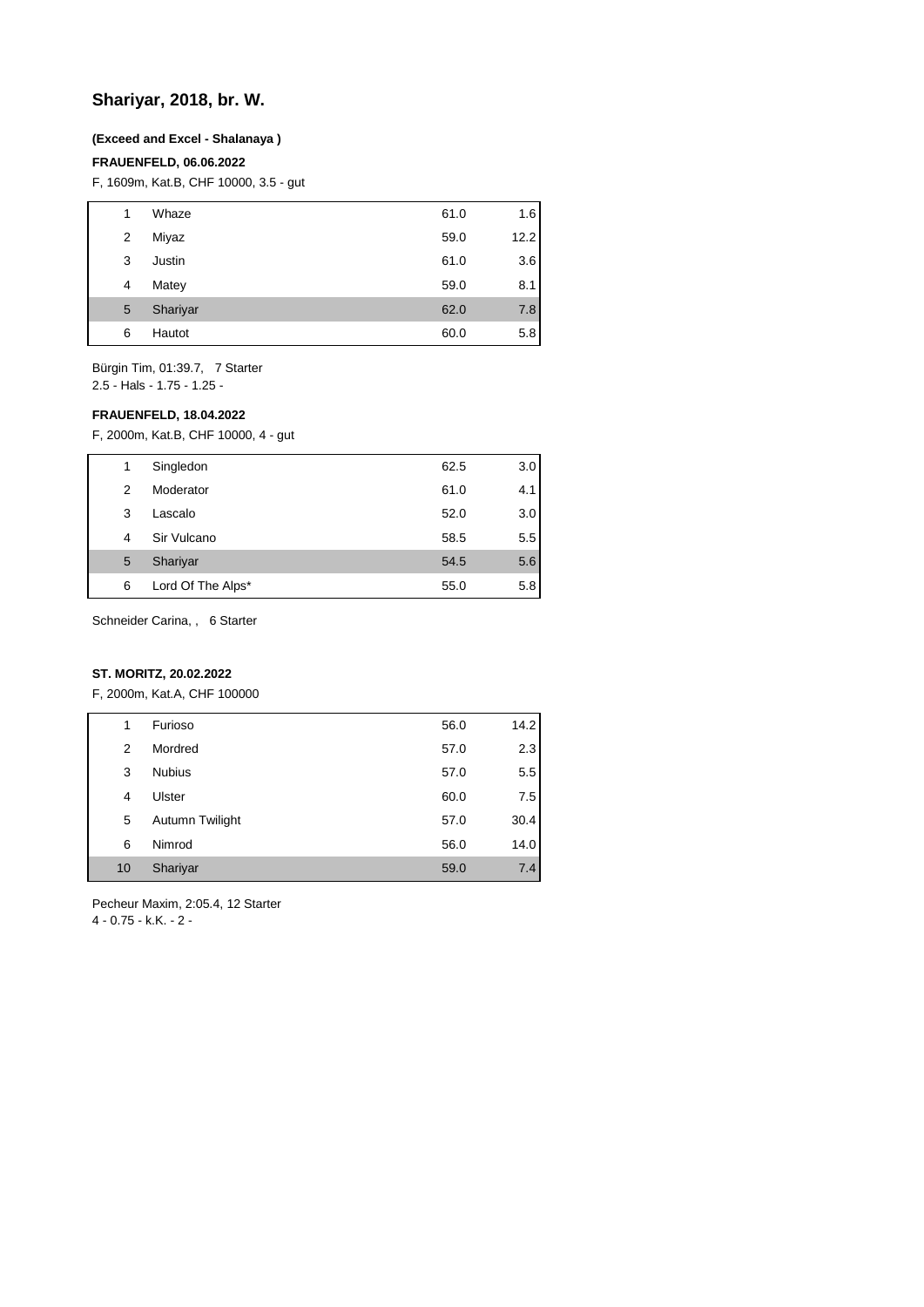## **Apollo Flight, 2015, br. W.**

#### **(Rock of Gibraltar - Absolutly Me)**

#### **FRAUENFELD, 06.06.2022**

F, 2000m, Kat.E, CHF 8000, 3.5 - gut

|   | Vallee des Fleurs    | 62.5 | 4.6  |
|---|----------------------|------|------|
| 2 | Scappato (H)         | 60.0 | 2.1  |
| 3 | Win Win              | 62.5 | 9.1  |
| 4 | <b>Apollo Flight</b> | 54.0 | 5.2  |
| 5 | Dancin Boy           | 56.0 | 11.0 |
| 6 | Thomy Dee            | 55.0 | 11.2 |
|   |                      |      |      |

Werder Pablo, 02:06.1, 8 Starter Hals - 3 - 1.75 - 2.5 -

#### **DIELSDORF, 08.05.2022**

F, 2300m, Kat.E, CHF 9000, 4.5 - weich

| 1 | Enjoy Vijay          | 62.0 | 7.5  |
|---|----------------------|------|------|
| 2 | Tenorio              | 55.5 | 9.2  |
| 3 | Lorena*              | 52.0 | 13.8 |
| 4 | Fleur d'Ipanema      | 52.0 | 13.6 |
| 5 | Hericourt            | 63.0 | 2.8  |
| 6 | Nick Cassedy         | 62.5 | 2.5  |
| 8 | <b>Apollo Flight</b> | 61.5 | 15.9 |

Am.Muntwyler Ella, 02:33.0, 9 Starter

2 - Hals - Hals - 1 -

## **FRAUENFELD, 05.09.2021**

F, 2000m, Kat.B, CHF 12000, 4 - gut

| Whaze<br>61.0<br>2.9<br>1<br>Moderator<br>62.0<br>2<br>2.1<br>Nimrod<br>59.0<br>3<br>Take a Guess<br>61.0<br>2.9<br>4<br><b>Apollo Flight</b><br>61.0<br>5<br>6.1 |  |  |     |
|-------------------------------------------------------------------------------------------------------------------------------------------------------------------|--|--|-----|
|                                                                                                                                                                   |  |  |     |
|                                                                                                                                                                   |  |  |     |
|                                                                                                                                                                   |  |  | 7.7 |
|                                                                                                                                                                   |  |  |     |
|                                                                                                                                                                   |  |  |     |

Lheureux Clément, 02:03.4, 5 Starter 0.75 - 5 - 0.5 - Weile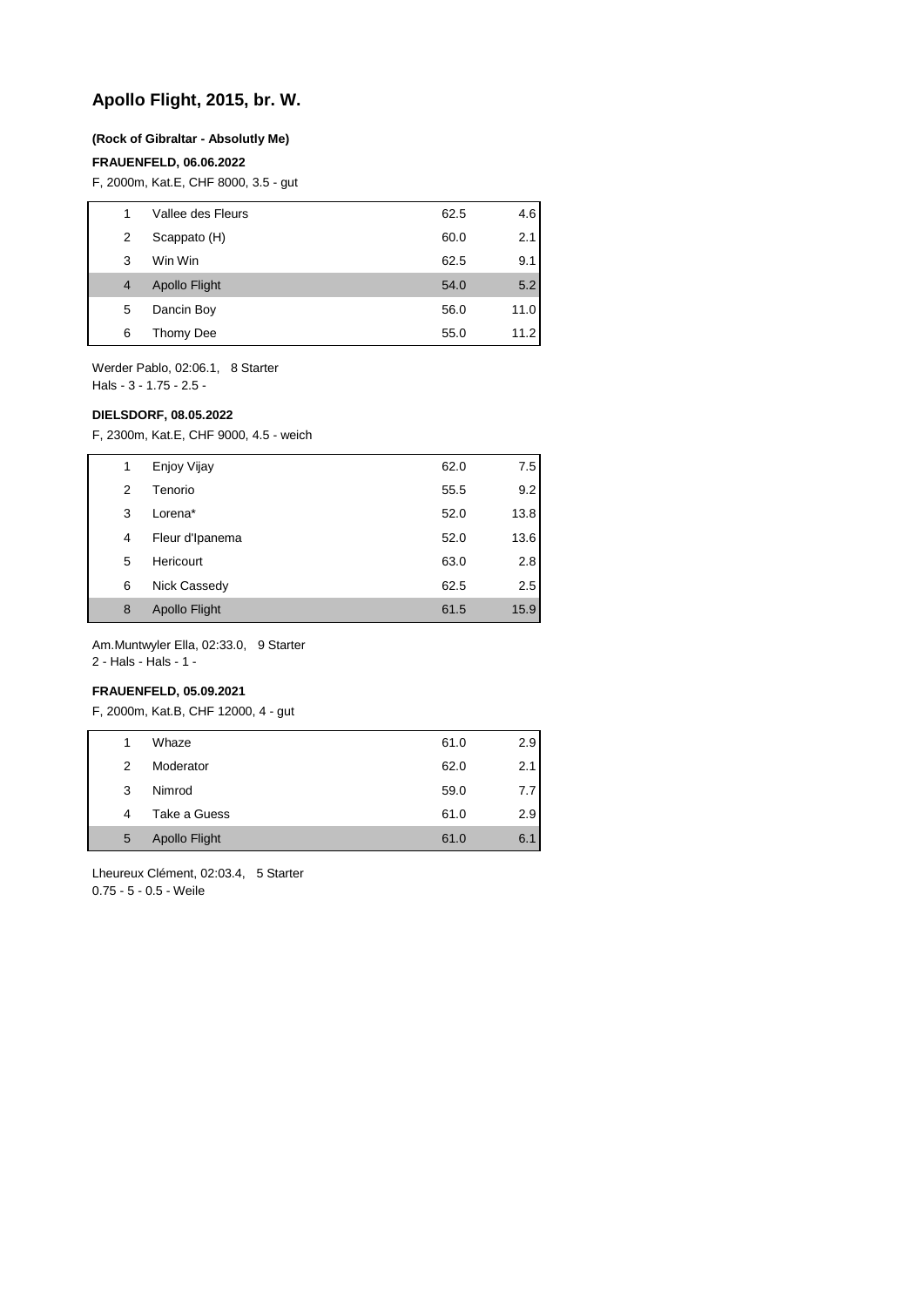## **Fairy Wish, 2018, br. St.**

### **(Vadamos - Forgotten Wish)**

#### **FRAUENFELD, 06.06.2022**

F, 1850m, Kat.E, CHF 8000, 3.5 - gut

| 1 | Journey Flash     | 58.0 | 3.0  |
|---|-------------------|------|------|
| 2 | <b>Fairy Wish</b> | 56.5 | 9.4  |
| 3 | Tenorio           | 62.5 | 3.8  |
| 4 | Xenon             | 52.0 | 13.1 |
| 5 | Arrincton*        | 52.0 | 16.5 |
| 6 | Jeföhl            | 52.5 | 4.7  |

Lheureux Clément, 01:59.1, 9 Starter K.K. - Nase - 1.25 - 0.25 -

**DIELSDORF, 08.05.2022**

F, 2300m, Kat.F, CHF 8000, 4.5 - weich

| 1  | Cri de Lope       | 56.0 | 7.9  |
|----|-------------------|------|------|
| 2  | Pontero           | 62.0 | 4.6  |
| 3  | Managua*          | 60.0 | 16.7 |
| 4  | Fiesta*           | 53.5 | 6.4  |
| 5  | Shamorin*         | 52.0 | 23.8 |
| 6  | Randolina*        | 54.5 | 15.3 |
| 13 | <b>Fairy Wish</b> | 62.5 | 13.1 |

Zwahlen Karin, 02:38.0, 14 Starter

Hals - 0.25 - k.K. - Hals -

## **AVENCHES, 13.04.2022**

F, 2150m, Kat.E, CHF 9000, 3.8 - gut

| 1 | Myrina*           | 54.5 | 7.9  |
|---|-------------------|------|------|
| 2 | Tenorio           | 61.5 | 12.3 |
| 3 | Scappato (H)      | 62.0 | 2.4  |
| 4 | Fleur d'Ipanema   | 57.0 | 8.8  |
| 5 | <b>Fairy Wish</b> | 57.5 | 23.2 |
| 6 | Lorena*           | 59.5 | 6.0  |

Zwahlen Karin, 02:26.2, 10 Starter

 $2 - 1.5 - 3.5 - 1$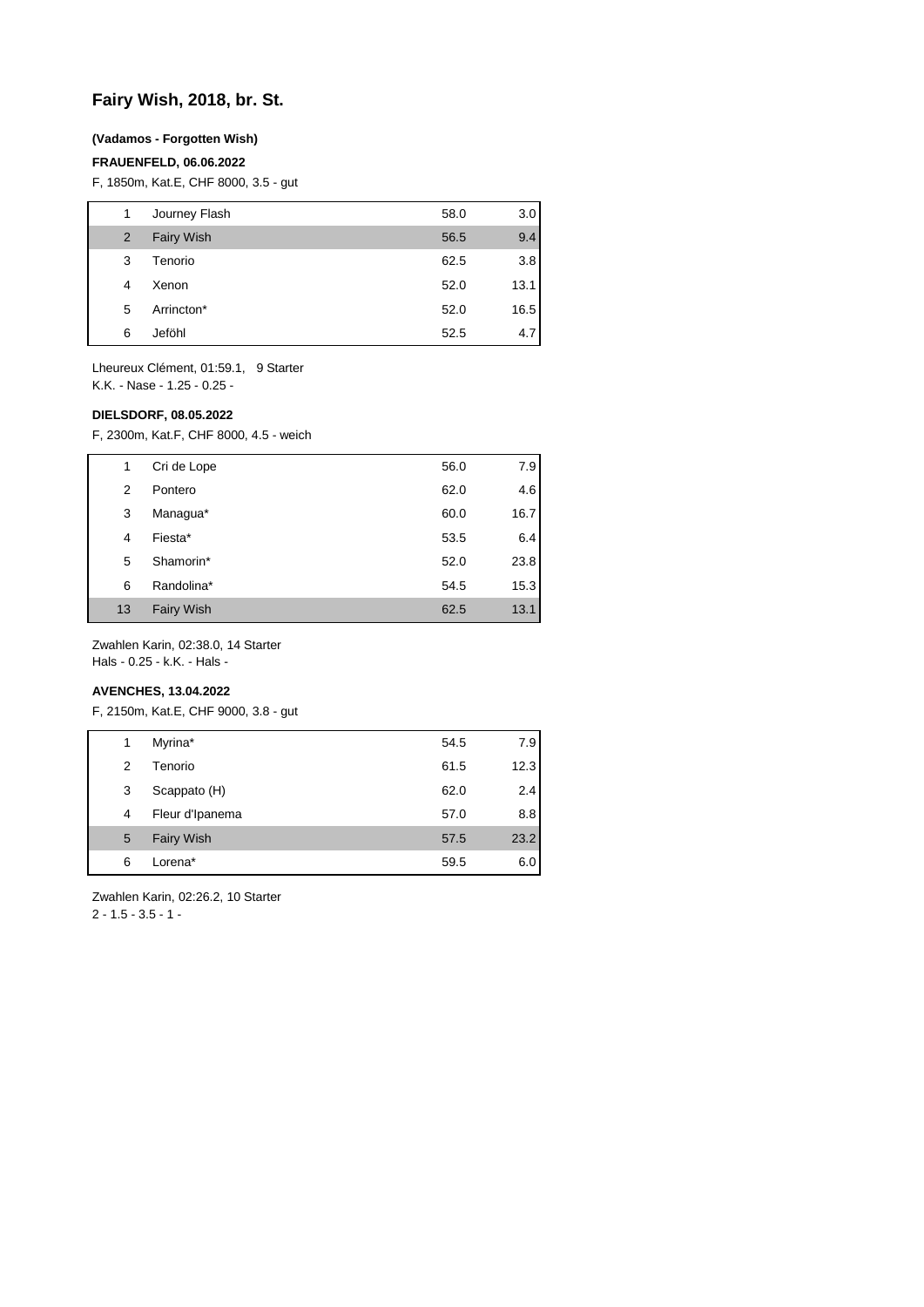## **Nick Cassedy, 2018, br. W.**

#### **(Mukhadram - Bestfootforward)**

#### **DIELSDORF, 08.05.2022**

F, 2300m, Kat.E, CHF 9000, 4.5 - weich

| Enjoy Vijay<br>62.0<br>1<br>Tenorio<br>$\mathcal{P}$<br>55.5<br>3<br>Lorena*<br>52.0<br>Fleur d'Ipanema<br>52.0<br>4<br>Hericourt<br>2.8<br>5<br>63.0<br><b>Nick Cassedy</b><br>6<br>2.5<br>62.5 |  |  |      |
|--------------------------------------------------------------------------------------------------------------------------------------------------------------------------------------------------|--|--|------|
|                                                                                                                                                                                                  |  |  | 7.5  |
|                                                                                                                                                                                                  |  |  | 9.2  |
|                                                                                                                                                                                                  |  |  | 13.8 |
|                                                                                                                                                                                                  |  |  | 13.6 |
|                                                                                                                                                                                                  |  |  |      |
|                                                                                                                                                                                                  |  |  |      |

Havlin Robert, 02:33.0, 9 Starter 2 - Hals - Hals - 1 -

#### **AVENCHES, 13.04.2022**

F, 1800m, Kat.E, CHF 9000, 3.8 - gut

| 1 | <b>Nick Cassedy</b> | 57.0 | 2.7  |
|---|---------------------|------|------|
| 2 | Shooting            | 55.5 | 4.8  |
| 3 | Shaolin             | 59.5 | 14.2 |
| 4 | Reybus              | 55.5 | 3.6  |
| 5 | Top Cat             | 53.0 | 14.2 |
| 6 | Miyaz               | 61.5 | 5.3  |

Schneider Carina, 02:03.4, 6 Starter

2 - 8 - 1 - 7 -

## **AVENCHES, 24.06.2021**

F, 2150m, Kat.F, CHF 8000, 4.4 - gut

| 1 | <b>Nick Cassedy</b> | 61.0 | 2.7  |
|---|---------------------|------|------|
| 2 | Ganador*            | 58.5 | 24.5 |
| 3 | Moon Dust*          | 52.0 | 34.0 |
| 4 | Nouga*              | 55.5 | 3.7  |
| 5 | Miss Dreamy         | 59.5 | 21.8 |
| 6 | Jashiba*            | 58.5 | 6.5  |

Plaçais Olivier, 02:37.6, 10 Starter 10 - 3 - 3 - 2.5 -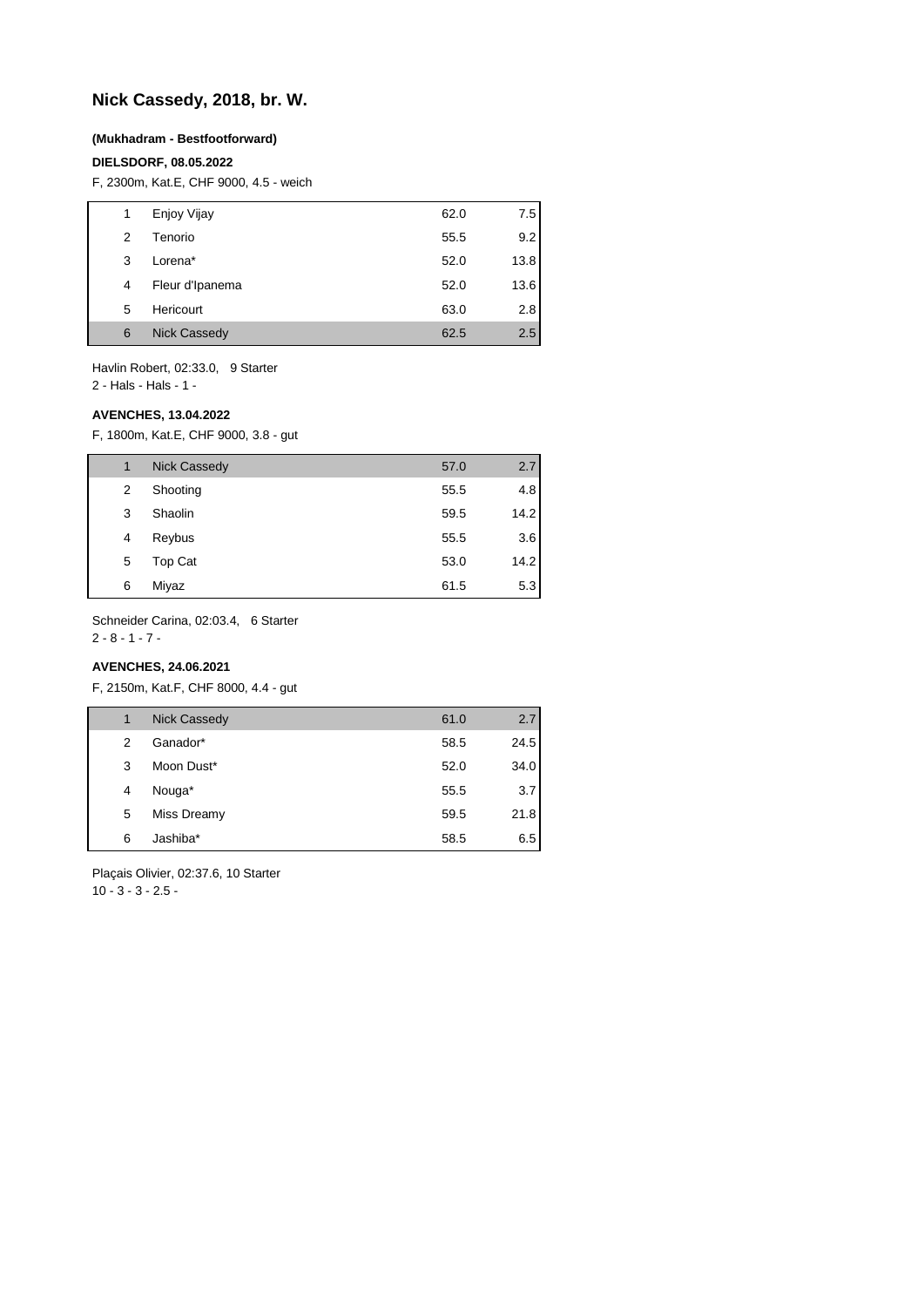## **Shooting, 2017, F. H.**

### **(Shooting To Win - Infinity)**

#### **DIELSDORF, 08.05.2022**

F, 1600m, Kat.B, CHF 15000, 4.5 - weich

| 1 | Whaze         | 61.0 | 2.0  |
|---|---------------|------|------|
| 2 | Justin        | 60.0 | 3.4  |
| 3 | Zandvoort     | 60.0 | 5.1  |
| 4 | Miyaz         | 60.0 | 21.0 |
| 5 | Shooting      | 57.0 | 22.7 |
| 6 | Seven O Seven | 59.0 | 5.9  |

Bürgin Tim, 01:41.5, 8 Starter

 $2 - 1 - 0.75 - 0.75 -$ 

#### **AVENCHES, 13.04.2022**

F, 1800m, Kat.E, CHF 9000, 3.8 - gut

| 1 | Nick Cassedy | 57.0 | 2.7  |
|---|--------------|------|------|
| 2 | Shooting     | 55.5 | 4.8  |
| 3 | Shaolin      | 59.5 | 14.2 |
| 4 | Reybus       | 55.5 | 3.6  |
| 5 | Top Cat      | 53.0 | 14.2 |
| 6 | Miyaz        | 61.5 | 5.3  |

Janacek Vaclav, 02:03.4, 6 Starter

2 - 8 - 1 - 7 -

## **DIELSDORF, 24.10.2021**

F, 2300m, Kat.E, CHF 8000, 3.5 - gut

| 1              | Checkpoint*    | 61.0 | 9.6 |
|----------------|----------------|------|-----|
| 2              | Scappato (H)   | 60.0 | 2.3 |
| 3              | Doncaster Rosa | 54.5 | 5.6 |
| $\overline{4}$ | Shooting       | 61.0 | 5.8 |
| 5              | Die Rakete     | 60.5 | 5.6 |
| 6              | Carya*         | 57.0 | 7.7 |
|                |                |      |     |

Campos Remi, 02:30.8, 8 Starter

1 - Hals - 0.75 - Kopf -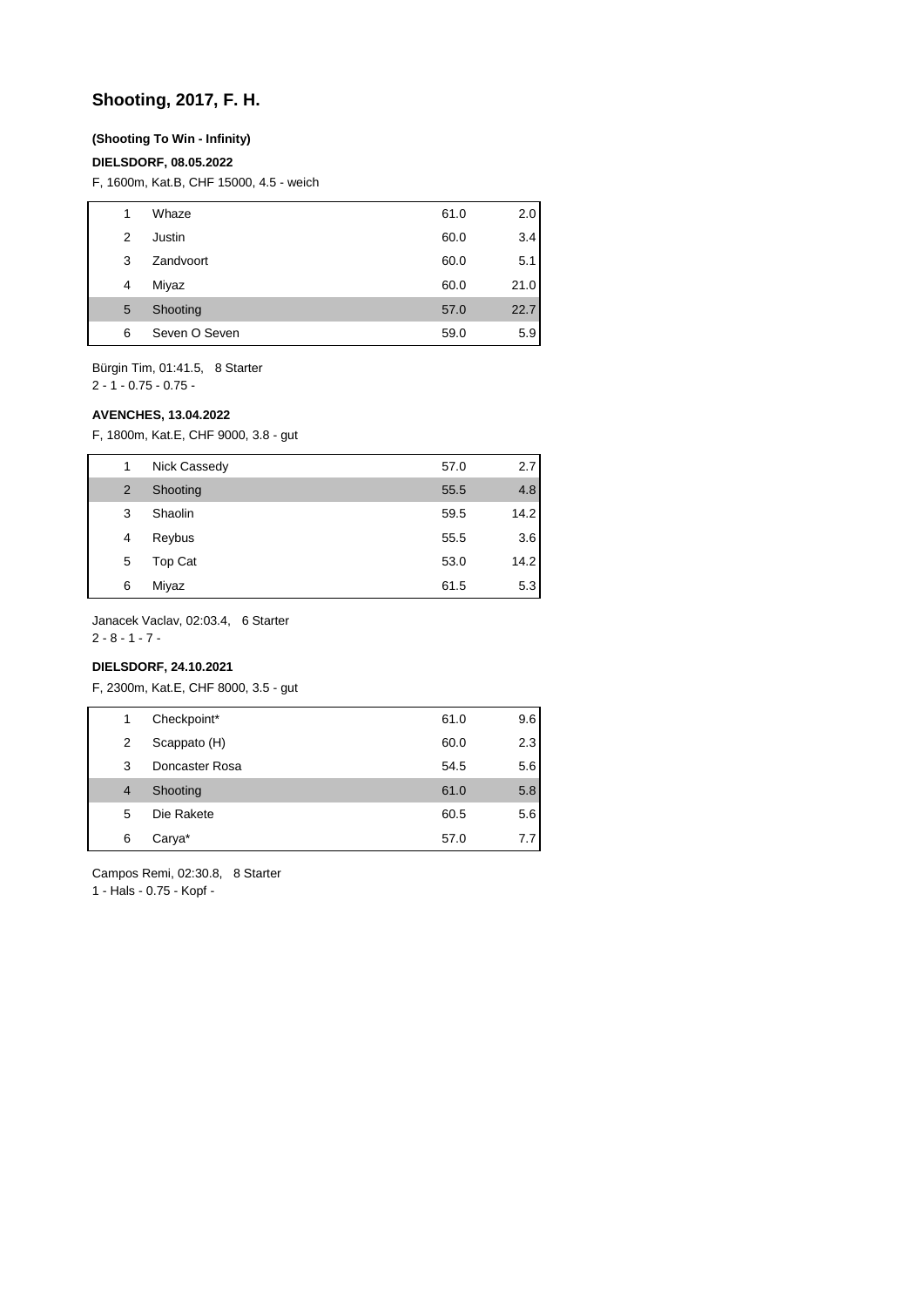## **Tenorio, 2014, F. W.**

#### **(Campanologist - Thanksgiving)**

#### **FRAUENFELD, 06.06.2022**

F, 1850m, Kat.E, CHF 8000, 3.5 - gut

| 1 | Journey Flash | 58.0 | 3.0  |
|---|---------------|------|------|
| 2 | Fairy Wish    | 56.5 | 9.4  |
| 3 | Tenorio       | 62.5 | 3.8  |
| 4 | Xenon         | 52.0 | 13.1 |
| 5 | Arrincton*    | 52.0 | 16.5 |
| 6 | Jeföhl        | 52.5 | 4.7  |

Am.Donzé Yvonne, 01:59.1, 9 Starter K.K. - Nase - 1.25 - 0.25 -

### **DIELSDORF, 08.05.2022**

F, 2300m, Kat.E, CHF 9000, 4.5 - weich

| 1 | Enjoy Vijay     | 62.0 | 7.5  |
|---|-----------------|------|------|
| 2 | Tenorio         | 55.5 | 9.2  |
| 3 | Lorena*         | 52.0 | 13.8 |
| 4 | Fleur d'Ipanema | 52.0 | 13.6 |
| 5 | Hericourt       | 63.0 | 2.8  |
| 6 | Nick Cassedy    | 62.5 | 2.5  |

Am.Donzé Yvonne, 02:33.0, 9 Starter

2 - Hals - Hals - 1 -

## **AVENCHES, 13.04.2022**

F, 2150m, Kat.E, CHF 9000, 3.8 - gut

| 1              | Myrina*         | 54.5 | 7.9  |
|----------------|-----------------|------|------|
| $\overline{2}$ | Tenorio         | 61.5 | 12.3 |
| 3              | Scappato (H)    | 62.0 | 2.4  |
| 4              | Fleur d'Ipanema | 57.0 | 8.8  |
| 5              | Fairy Wish      | 57.5 | 23.2 |
| 6              | Lorena*         | 59.5 | 6.0  |

Am.Donzé Yvonne, 02:26.2, 10 Starter 2 - 1.5 - 3.5 - 1 -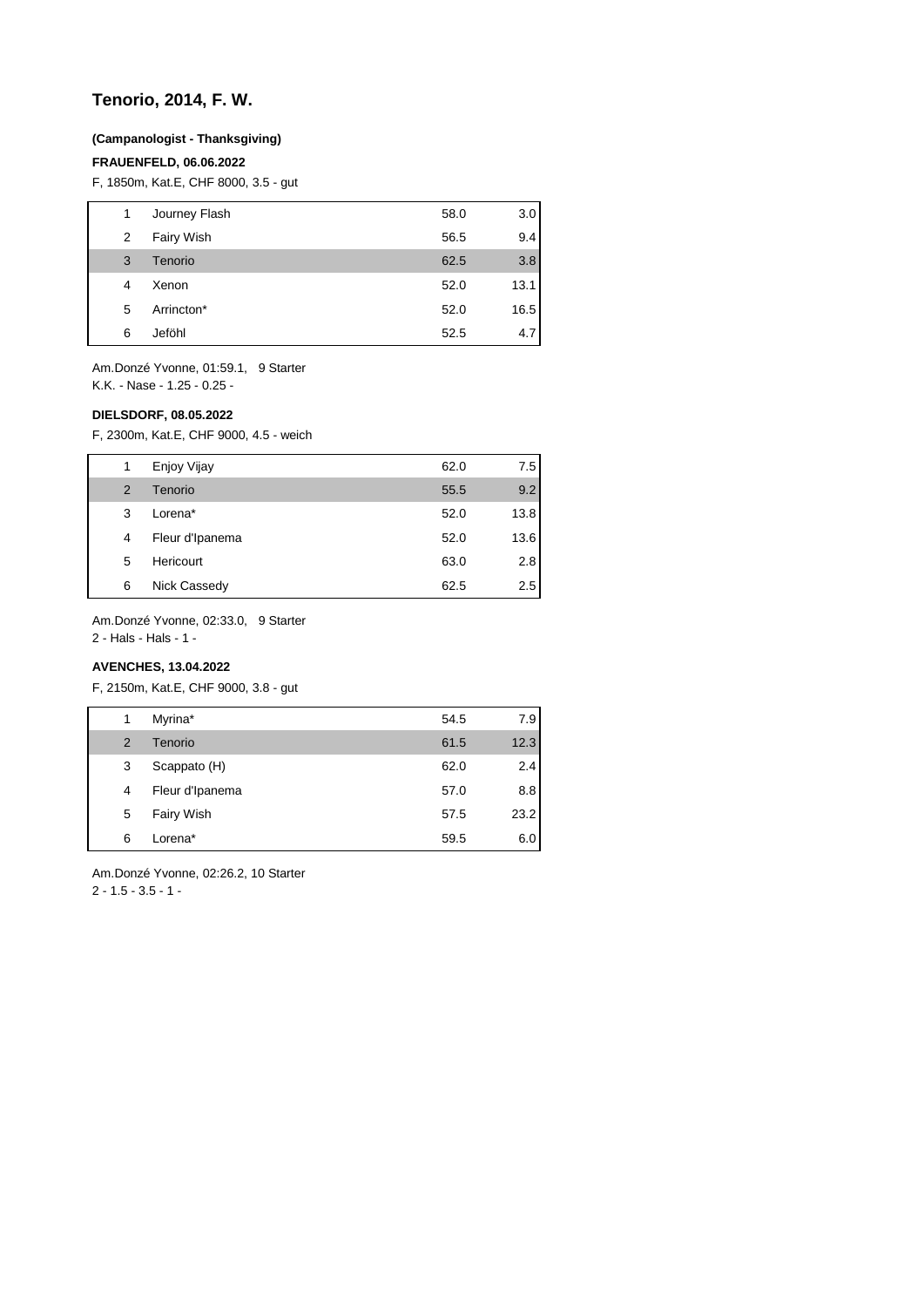## **Vallee des Fleurs, 2017, br. St.**

#### **(Soldier Hollow - Vallanda)**

#### **FRAUENFELD, 06.06.2022**

F, 2000m, Kat.E, CHF 8000, 3.5 - gut

|   | Vallee des Fleurs | 62.5 | 4.6  |
|---|-------------------|------|------|
| 2 | Scappato (H)      | 60.0 | 2.1  |
| 3 | Win Win           | 62.5 | 9.1  |
| 4 | Apollo Flight     | 54.0 | 5.2  |
| 5 | Dancin Boy        | 56.0 | 11.0 |
| 6 | Thomy Dee         | 55.0 | 11.2 |

Am.Heller Naomi, 02:06.1, 8 Starter Hals - 3 - 1.75 - 2.5 -

#### **DIELSDORF, 08.05.2022**

F, 2300m, Kat.E, CHF 9000, 4.5 - weich

| 1 | Enjoy Vijay       | 62.0 | 7.5  |
|---|-------------------|------|------|
| 2 | Tenorio           | 55.5 | 9.2  |
| 3 | Lorena*           | 52.0 | 13.8 |
| 4 | Fleur d'Ipanema   | 52.0 | 13.6 |
| 5 | Hericourt         | 63.0 | 2.8  |
| 6 | Nick Cassedy      | 62.5 | 2.5  |
| 7 | Vallee des Fleurs | 62.0 | 6.7  |

Veron Fabrice, 02:33.0, 9 Starter

2 - Hals - Hals - 1 -

## **FRAUENFELD, 18.04.2022**

F, 2400m, Kat.E, CHF 8000, 4 - gut

| 1 | Hericourt         | 63.0 | 2.6 |
|---|-------------------|------|-----|
| 2 | Enjoy Vijay       | 59.0 | 4.5 |
| 3 | Vallee des Fleurs | 59.5 | 3.7 |
| 4 | Fleur d'Ipanema   | 58.5 | 8.2 |
| 5 | Lordino*          | 56.0 | 8.0 |
| 6 | Samurai           | 61.0 | 3.1 |

Guilbert Nicolas, , 6 Starter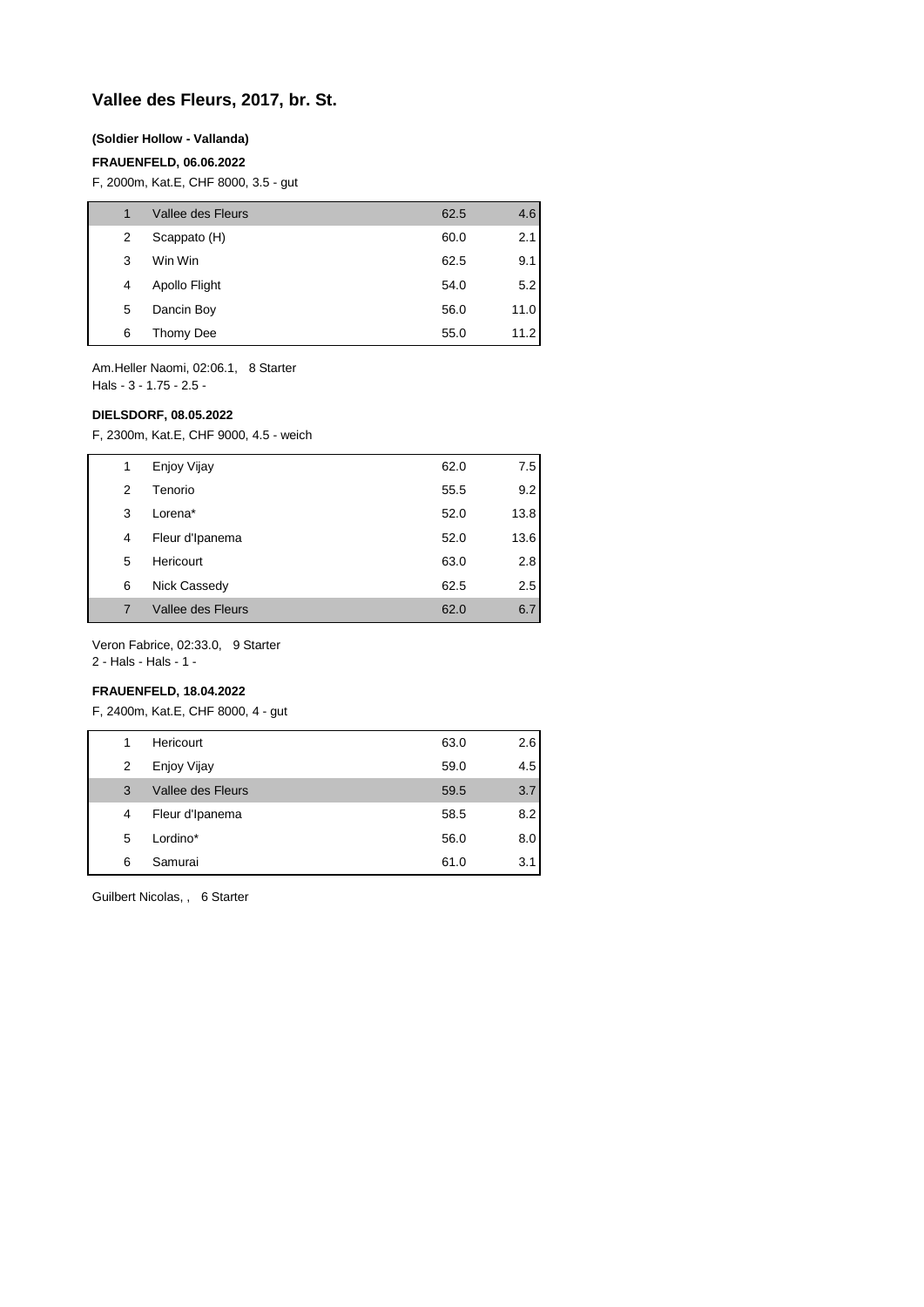## **Cri de Lope, 2013, br. W.**

### **(Lope de Vega - Criss Eria)**

#### **FRAUENFELD, 06.06.2022**

F, 2400m, Kat.F, CHF 8000, 3.5 - gut

| 1 | Jascarpone*   | 59.0 | 25.7 |
|---|---------------|------|------|
| 2 | Rappelle Moi* | 54.0 | 36.7 |
| 3 | Pontero       | 63.0 | 4.3  |
| 4 | Ruby Beauty*  | 60.5 | 5.5  |
| 5 | Mister Zoff   | 61.0 | 18.1 |
| 6 | Nay Fay*      | 55.5 | 5.8  |
| 9 | Cri de Lope   | 61.0 | 7.8  |

Lemée Julien, 02:41.1, 13 Starter 0.5 - 0.25 - Kopf - Nase -

**AVENCHES, 25.05.2022**

F, 2150m, Kat.E, CHF 9000, 3.3 - gut

| 1 | Checkpoint*  | 64.0 | 12.0 |
|---|--------------|------|------|
| 2 | Myrina*      | 62.5 | 5.0  |
| 3 | Kind of Cool | 58.5 | 18.0 |
| 4 | Pontero      | 54.0 | 3.6  |
| 5 | Ruby Beauty* | 57.0 | 60.0 |
| 6 | Cri de Lope  | 59.5 | 7.5  |

Pecheur Maxim, 02:17.5, 13 Starter

3 - 0.25 - Hals - 1.75 -

## **DIELSDORF, 08.05.2022**

F, 2300m, Kat.F, CHF 8000, 4.5 - weich

| 1 | Cri de Lope | 56.0 | 7.9  |
|---|-------------|------|------|
| 2 | Pontero     | 62.0 | 4.6  |
| 3 | Managua*    | 60.0 | 16.7 |
| 4 | Fiesta*     | 53.5 | 6.4  |
| 5 | Shamorin*   | 52.0 | 23.8 |
| 6 | Randolina*  | 54.5 | 15.3 |

Schneider Carina, 02:38.0, 14 Starter Hals - 0.25 - k.K. - Hals -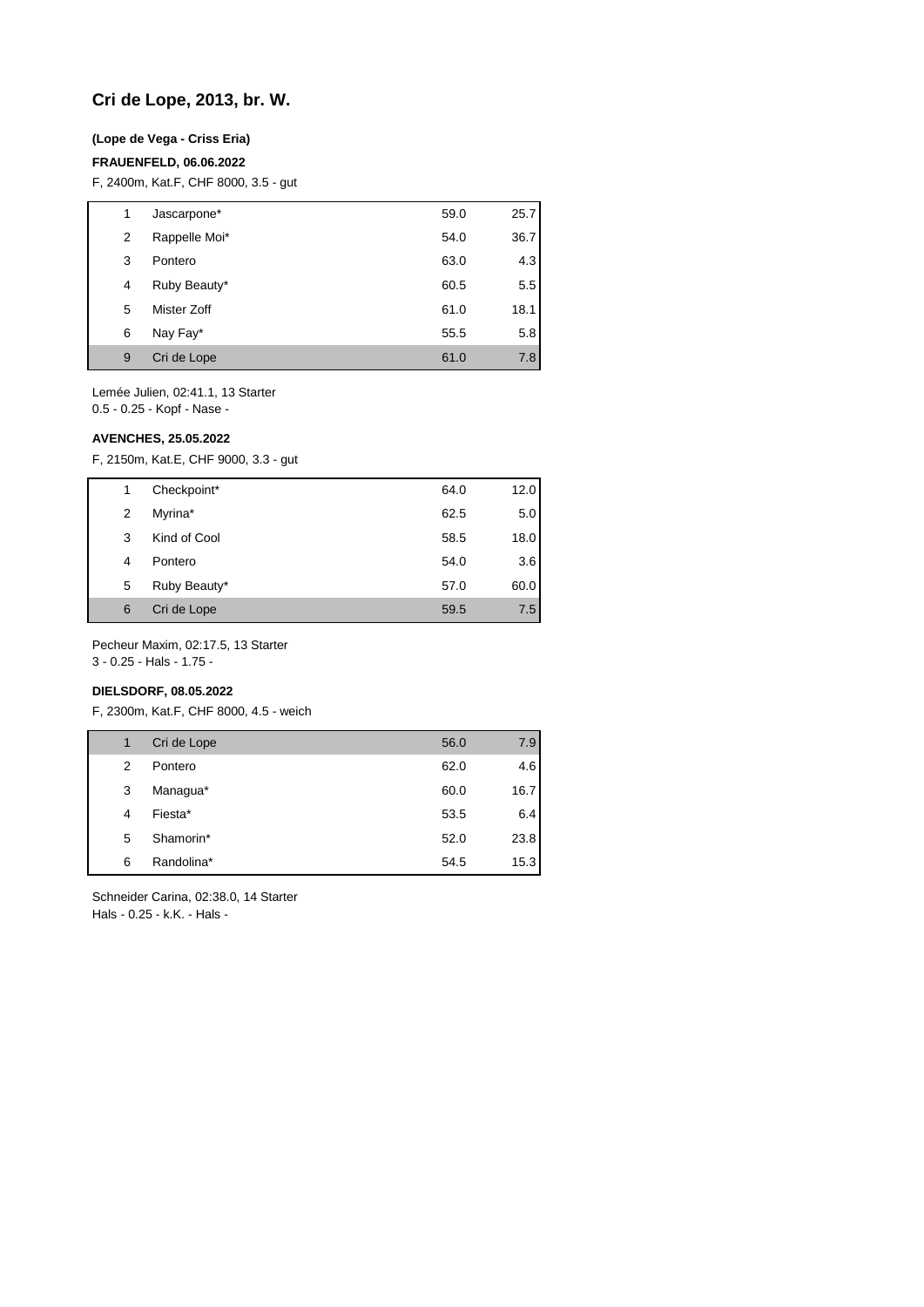## **Fleur d'Ipanema, 2013, F. St.**

### **(Le Havre - Anthropologie)**

#### **FRAUENFELD, 06.06.2022**

F, 2400m, Kat.F, CHF 8000, 3.5 - gut

| 1  | Jascarpone*     | 59.0 | 25.7 |
|----|-----------------|------|------|
| 2  | Rappelle Moi*   | 54.0 | 36.7 |
| 3  | Pontero         | 63.0 | 4.3  |
| 4  | Ruby Beauty*    | 60.5 | 5.5  |
| 5  | Mister Zoff     | 61.0 | 18.1 |
| 6  | Nay Fay*        | 55.5 | 5.8  |
| 12 | Fleur d'Ipanema | 61.5 | 3.8  |

Werder Pablo, 02:41.1, 13 Starter 0.5 - 0.25 - Kopf - Nase -

**AARAU, 22.05.2022**

F, 2600m, Kat.F, CHF 6000, 3.7 - gut

| 1 | Fleur d'Ipanema | 64.5 | 6.4  |
|---|-----------------|------|------|
| 2 | Ganador*        | 61.0 | 3.2  |
| 3 | Nay Fay*        | 54.5 | 2.4  |
| 4 | Almoreto*       | 55.0 | 6.7  |
| 5 | Atlantico       | 53.0 | 18.6 |
| 6 | Night Wave      | 53.0 | 9.4  |

Am.Muntwyler Ella, 02:53.1, 9 Starter

Hals - Kopf - 0.5 - Hals -

## **DIELSDORF, 08.05.2022**

F, 2300m, Kat.E, CHF 9000, 4.5 - weich

| 1              | Enjoy Vijay     | 62.0 | 7.5     |
|----------------|-----------------|------|---------|
| 2              | Tenorio         | 55.5 | 9.2     |
| 3              | Lorena*         | 52.0 | 13.8    |
| $\overline{4}$ | Fleur d'Ipanema | 52.0 | 13.6    |
| 5              | Hericourt       | 63.0 | 2.8     |
| 6              | Nick Cassedy    | 62.5 | $2.5\,$ |

Zwahlen Karin, 02:33.0, 9 Starter

2 - Hals - Hals - 1 -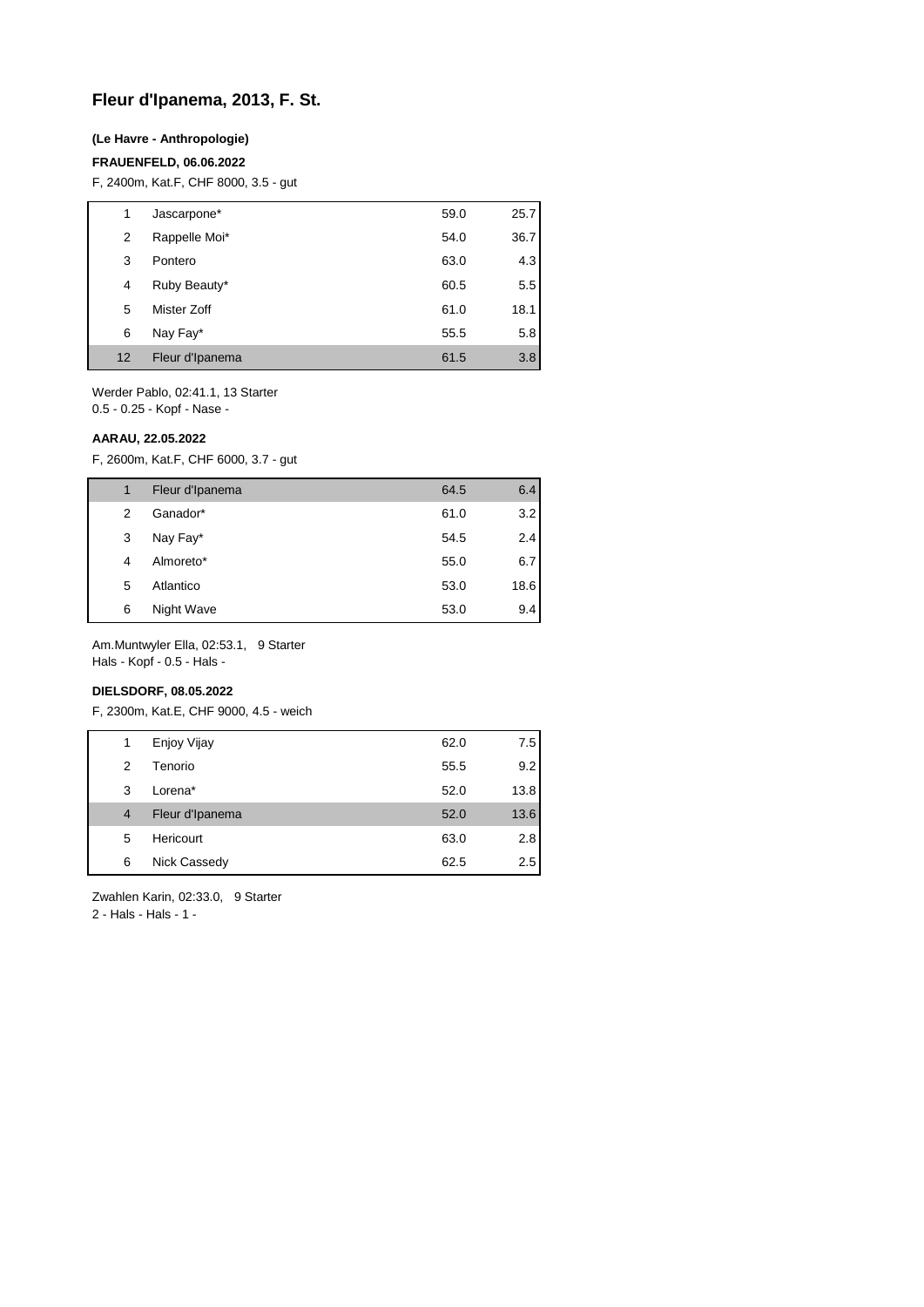## **Garde Royale (H), 2016, br. W.**

#### **(Rail Link - Unidee de Beaumont)**

### **AARAU, 15.05.2022**

F, 2600m, Kat.E, CHF 6000, 3.5 - gut

| 1 | Garde Royale (H)    | 60.0 | 2.6  |
|---|---------------------|------|------|
| 2 | Nay Fay*            | 57.0 | 10.1 |
| 3 | Larissa*            | 60.5 | 8.0  |
| 4 | <b>Power Primus</b> | 52.0 | 31.6 |
| 5 | Almoreto*           | 52.0 | 20.4 |
| 6 | Carya*              | 60.0 | 9.8  |

Bürgin Tim, 02:52.5, 10 Starter 0.75 - 0.75 - Kopf - 0.25 -

#### **FRAUENFELD, 18.04.2022**

F, 3100m, Kat.E, CHF 7000, 4 - gut

| 1 | Candalex         | 62.0 | 3.2 |
|---|------------------|------|-----|
| 2 | Feux de Bois (H) | 60.0 | 9.7 |
| 3 | <b>Baraclaas</b> | 64.0 | 3.9 |
| 4 | Garde Royale (H) | 65.0 | 2.2 |
| 5 | Eleganza         | 61.5 | 9.5 |
| 6 | Alva             | 61.0 | 9.8 |

Lemée Julien, , 7 Starter

## **DIELSDORF, 24.10.2021**

S, 3750m, CHF 8000, 3.5 - gut

| 1 | Garde Royale (H)      | 64.0 | 2.1              |
|---|-----------------------|------|------------------|
| 2 | <b>Silver Craft</b>   | 69.0 | 4.7 <sub>l</sub> |
| 3 | Raffles Rose          | 71.0 | 5.3              |
| 4 | Etoile des Vernes (H) | 64.5 | 2.4              |
| 5 | Alva                  | 66.0 | 6.1              |
|   |                       |      |                  |

Lemée Julien, 04:40.9, 5 Starter 0.5 - 0.75 - Kopf - 6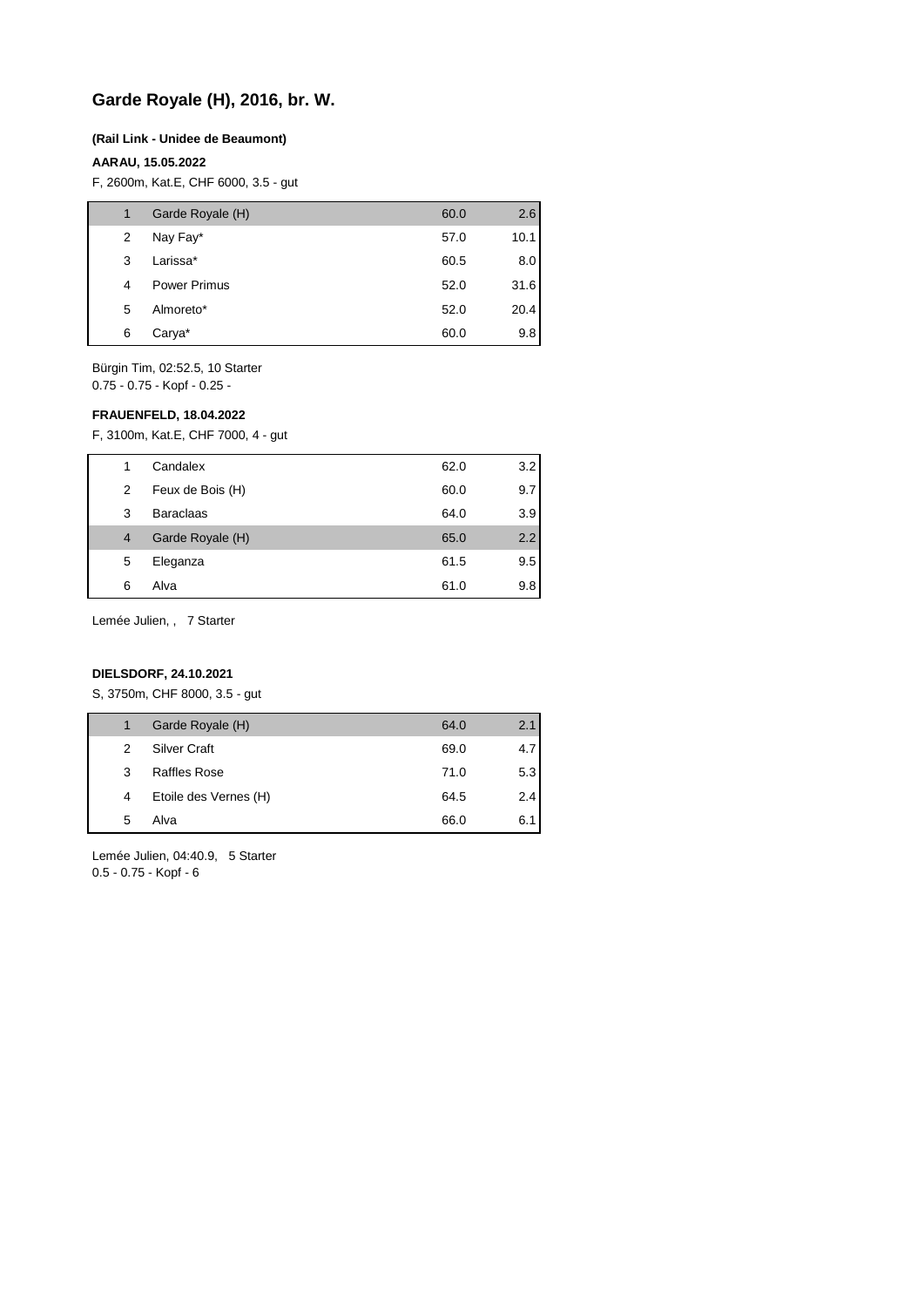## **Kind of Cool, 2018, Sch. W.**

#### **(Footstepsinthesand - Bysshe)**

#### **AVENCHES, 25.05.2022**

F, 2150m, Kat.E, CHF 9000, 3.3 - gut

| 1 | Checkpoint*  | 64.0 | 12.0 |
|---|--------------|------|------|
| 2 | Myrina*      | 62.5 | 5.0  |
| 3 | Kind of Cool | 58.5 | 18.0 |
| 4 | Pontero      | 54.0 | 3.6  |
| 5 | Ruby Beauty* | 57.0 | 60.0 |
| 6 | Cri de Lope  | 59.5 | 7.5  |
|   |              |      |      |

Bürgin Tim, 02:17.5, 13 Starter 3 - 0.25 - Hals - 1.75 -

#### **AVENCHES, 13.04.2022**

F, 2150m, Kat.E, CHF 9000, 3.8 - gut

| 1 | Myrina*         | 54.5 | 7.9  |
|---|-----------------|------|------|
| 2 | Tenorio         | 61.5 | 12.3 |
| 3 | Scappato (H)    | 62.0 | 2.4  |
| 4 | Fleur d'Ipanema | 57.0 | 8.8  |
| 5 | Fairy Wish      | 57.5 | 23.2 |
| 6 | Lorena*         | 59.5 | 6.0  |
| 7 | Kind of Cool    | 59.5 | 8.1  |

Bürgin Tim, 02:26.2, 10 Starter

2 - 1.5 - 3.5 - 1 -

## **AVENCHES, 14.10.2021**

F, 1800m, Kat.E, CHF 9000, 3.9 - gut

| 1 | Reybus       | 57.0 | 4.5  |
|---|--------------|------|------|
| 2 | Shooting     | 59.5 | 5.8  |
| 3 | Fairy Wish   | 56.0 | 9.0  |
| 4 | Top Cat      | 57.0 | 13.4 |
| 5 | Jazou*       | 52.0 | 8.2  |
| 6 | Corniche Bay | 56.0 | 16.0 |
| 8 | Kind of Cool | 56.5 | 3.6  |
|   |              |      |      |

Plaçais Olivier, 01:59.2, 10 Starter  $0.75 - 1.5 - 2 - 1.5 -$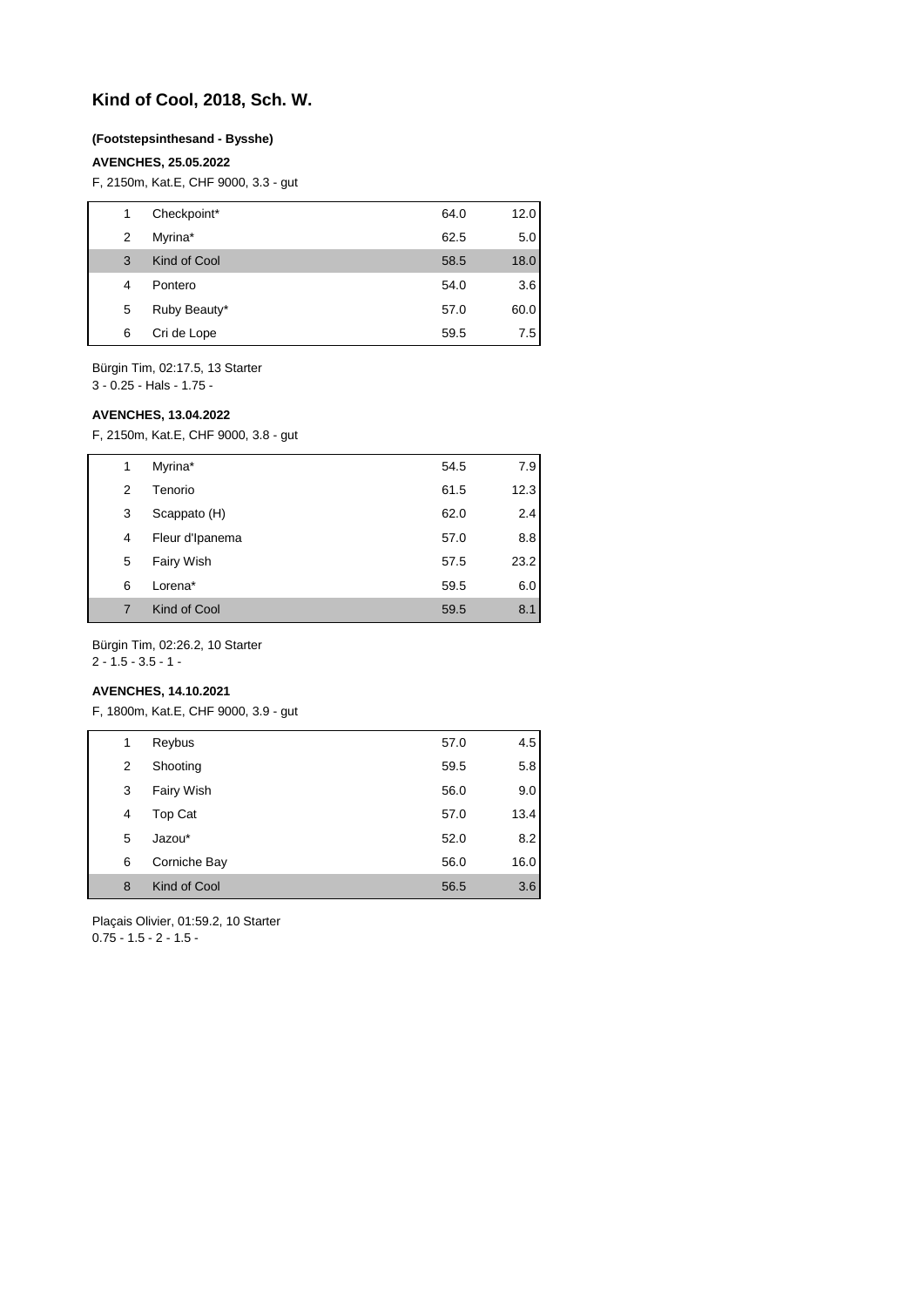## **Larissa\*, 2018, br. St.**

## **(Pastorius - London Beat)**

#### **FRAUENFELD, 06.06.2022**

F, 2400m, Kat.F, CHF 8000, 3.5 - gut

| 1  | Jascarpone*   | 59.0 | 25.7 |
|----|---------------|------|------|
| 2  | Rappelle Moi* | 54.0 | 36.7 |
| 3  | Pontero       | 63.0 | 4.3  |
| 4  | Ruby Beauty*  | 60.5 | 5.5  |
| 5  | Mister Zoff   | 61.0 | 18.1 |
| 6  | Nay Fay*      | 55.5 | 5.8  |
| 11 | Larissa*      | 62.5 | 11.3 |

Lheureux Clément, 02:41.1, 13 Starter 0.5 - 0.25 - Kopf - Nase -

#### **AARAU, 15.05.2022**

F, 2600m, Kat.E, CHF 6000, 3.5 - gut

| 1 | Garde Royale (H)    | 60.0 | 2.6  |
|---|---------------------|------|------|
| 2 | Nay Fay*            | 57.0 | 10.1 |
| 3 | Larissa*            | 60.5 | 8.0  |
| 4 | <b>Power Primus</b> | 52.0 | 31.6 |
| 5 | Almoreto*           | 52.0 | 20.4 |
| 6 | Carya*              | 60.0 | 9.8  |

Am.Schnyder Cecilia, 02:52.5, 10 Starter 0.75 - 0.75 - Kopf - 0.25 -

#### **AVENCHES, 13.04.2022**

F, 2150m, Kat.F, CHF 8000, 3.8 - gut

| 1 | Journey Flash | 61.0 | 4.6  |
|---|---------------|------|------|
| 2 | Jascarpone*   | 52.5 | 31.4 |
| 3 | Fiesta*       | 59.5 | 6.9  |
| 4 | Qadan         | 62.5 | 5.8  |
| 5 | Ganador*      | 60.0 | 3.3  |
| 6 | Randolina*    | 54.0 | 10.8 |
| 9 | Larissa*      | 62.0 | 15.4 |

Lemée Julien, 02:25.0, 10 Starter 2.5 - 0.25 - 0.75 - 2 -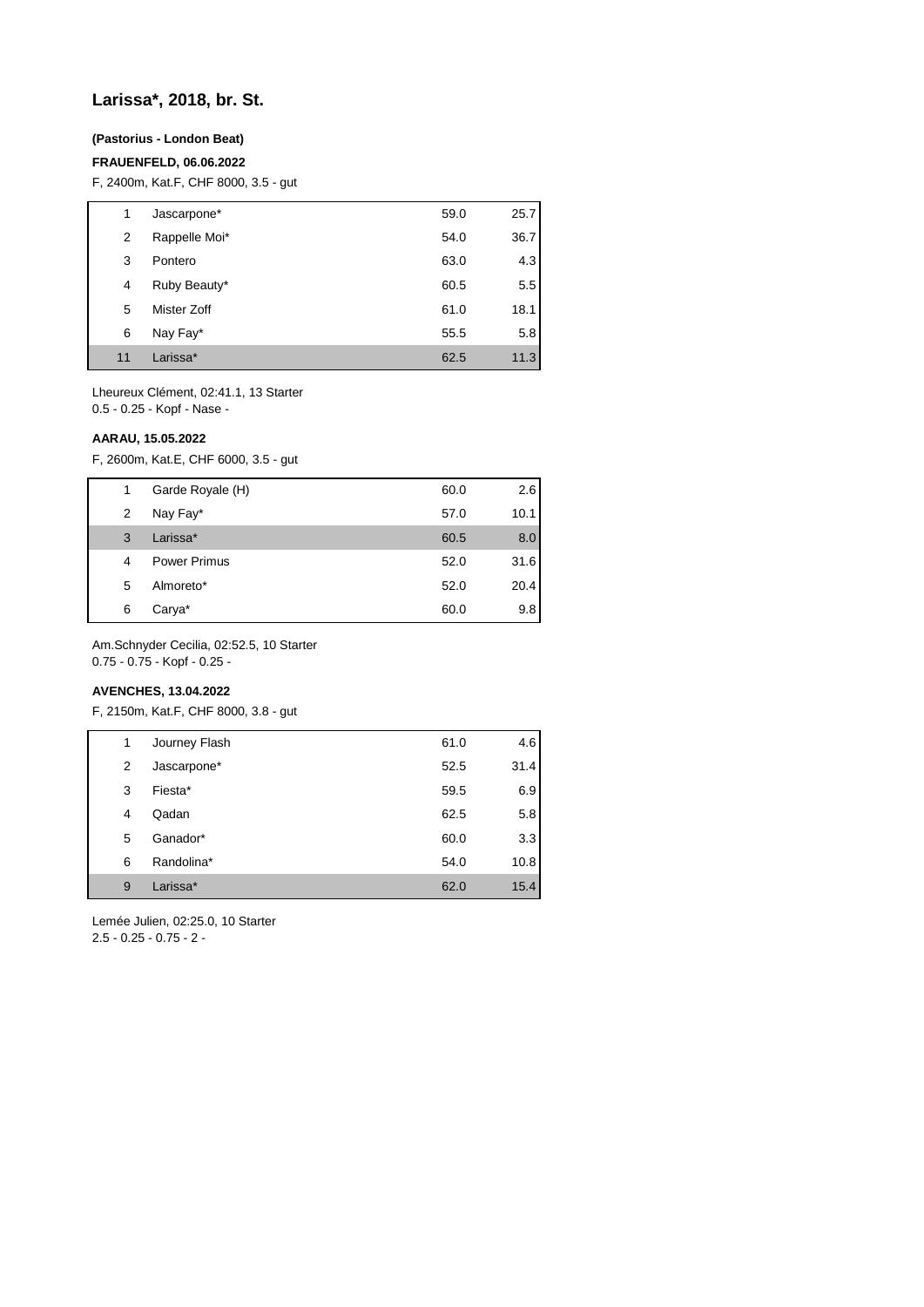## **Lordino\*, 2013, br. W.**

#### **(Lord of England - London Beat)**

### **AARAU, 15.05.2022**

F, 2000m, Kat.E, CHF 7000, 3.5 - gut

| 1 | Lord Of The Alps* | 61.0 | 2.8  |
|---|-------------------|------|------|
| 2 | Myrina*           | 61.5 | 2.11 |
| 3 | Look alike*       | 58.5 | 4.1  |
| 4 | Cool Sweety*      | 60.0 | 4.5  |
| 5 | Lordino*          | 56.0 | 6.8  |
|   |                   |      |      |

Am.Schnyder Cecilia, 02:04.7, 5 Starter 2.5 - 2 - 7 - Kopf

### **FRAUENFELD, 18.04.2022**

F, 2400m, Kat.E, CHF 8000, 4 - gut

| Hericourt<br>63.0<br>1         | 2.6 |
|--------------------------------|-----|
|                                |     |
| Enjoy Vijay<br>59.0<br>2       | 4.5 |
| Vallee des Fleurs<br>59.5<br>3 | 3.7 |
| Fleur d'Ipanema<br>58.5<br>4   | 8.2 |
| Lordino*<br>56.0<br>5          | 8.0 |
| Samurai<br>61.0<br>6           | 3.1 |

Schneider Carina, , 6 Starter

### **AVENCHES, 14.10.2021**

F, 2400m, Kat.E, CHF 9000, 3.9 - gut

| 1              | Scappato (H) | 59.0 | 1.9  |
|----------------|--------------|------|------|
| $\overline{2}$ | Lordino*     | 56.0 | 9.6  |
| 3              | Cri de Lope  | 55.5 | 14.5 |
| 4              | Checkpoint*  | 60.0 | 6.2  |
| 5              | Mister Zoff  | 52.5 | 5.8  |
| 6              | Shinduro     | 58.5 | 27.6 |

Schneider Carina, 02:41.9, 7 Starter 1.5 - 3 - 1.25 - Hals -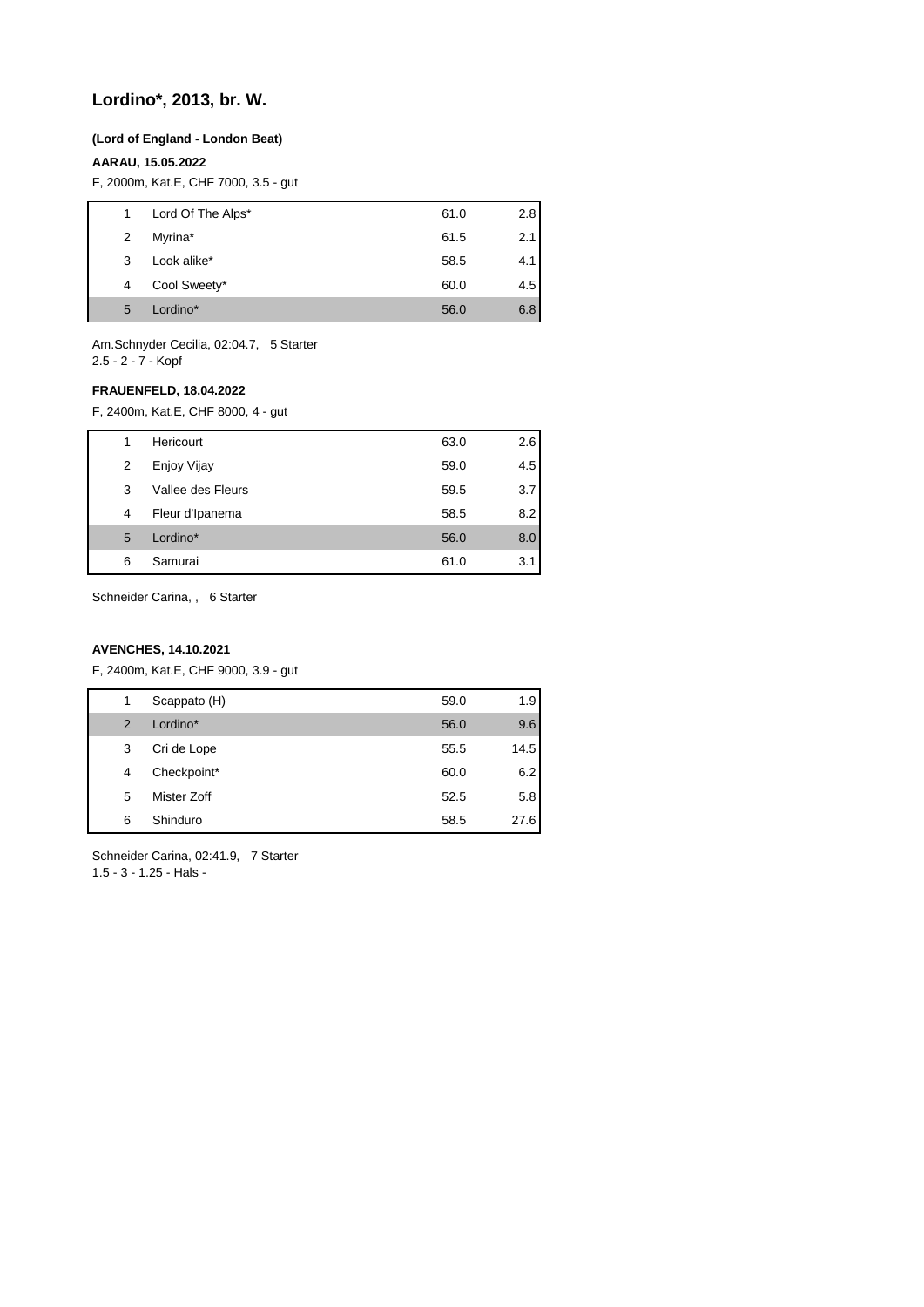## **Scappato (H), 2014, br. W.**

#### **(Librettist - Rhetorique)**

#### **FRAUENFELD, 06.06.2022**

F, 2000m, Kat.E, CHF 8000, 3.5 - gut

| 1 | Vallee des Fleurs | 62.5 | 4.6  |
|---|-------------------|------|------|
| 2 | Scappato (H)      | 60.0 | 2.1  |
| 3 | Win Win           | 62.5 | 9.1  |
| 4 | Apollo Flight     | 54.0 | 5.2  |
| 5 | Dancin Boy        | 56.0 | 11.0 |
| 6 | Thomy Dee         | 55.0 | 11.2 |

Am.Muntwyler Ella, 02:06.1, 8 Starter Hals - 3 - 1.75 - 2.5 -

#### **Italien - Merano, 08.05.2022**

F, 2200m, Kat.E, EUR 6500

2 Scappato (H)

Am.Wendel Claudia

#### **AVENCHES, 13.04.2022**

F, 2150m, Kat.E, CHF 9000, 3.8 - gut

| 1 | Myrina*         | 54.5 | 7.9  |
|---|-----------------|------|------|
| 2 | Tenorio         | 61.5 | 12.3 |
| 3 | Scappato (H)    | 62.0 | 2.4  |
| 4 | Fleur d'Ipanema | 57.0 | 8.8  |
| 5 | Fairy Wish      | 57.5 | 23.2 |
| 6 | Lorena*         | 59.5 | 6.01 |
|   |                 |      |      |

Am.Muntwyler Ella, 02:26.2, 10 Starter  $2 - 1.5 - 3.5 - 1 -$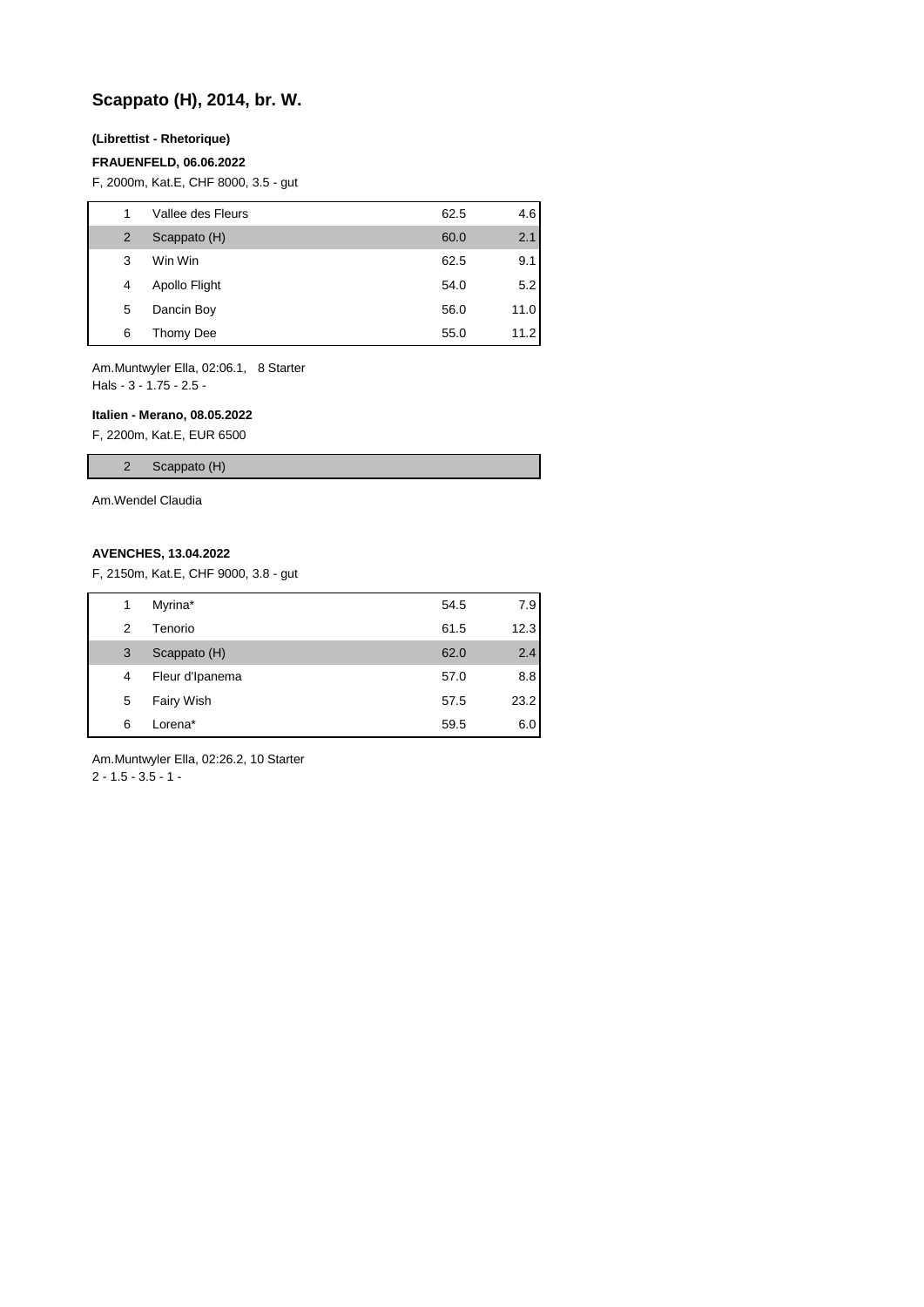## **Almoreto\*, 2018, br. W.**

#### **(Mascarpone - Angelfire)**

### **AARAU, 22.05.2022**

F, 2600m, Kat.F, CHF 6000, 3.7 - gut

| 1              | Fleur d'Ipanema | 64.5 | 6.4  |
|----------------|-----------------|------|------|
| 2              | Ganador*        | 61.0 | 3.2  |
| 3              | Nay Fay*        | 54.5 | 2.4  |
| $\overline{4}$ | Almoreto*       | 55.0 | 6.7  |
| 5              | Atlantico       | 53.0 | 18.6 |
| 6              | Night Wave      | 53.0 | 9.4  |
|                |                 |      |      |

Burger Nadia, 02:53.1, 9 Starter Hals - Kopf - 0.5 - Hals -

#### **AARAU, 15.05.2022**

F, 2600m, Kat.E, CHF 6000, 3.5 - gut

| 1 | Garde Royale (H) | 60.0 | 2.6  |
|---|------------------|------|------|
| 2 | Nay Fay*         | 57.0 | 10.1 |
| 3 | Larissa*         | 60.5 | 8.0  |
| 4 | Power Primus     | 52.0 | 31.6 |
| 5 | Almoreto*        | 52.0 | 20.4 |
| 6 | Carya*           | 60.0 | 9.8  |

Am.Bartholdi Tonja, 02:52.5, 10 Starter

0.75 - 0.75 - Kopf - 0.25 -

## **AVENCHES, 14.10.2021**

F, 2150m, Kat.F, CHF 8000, 3.9 - gut

| 1 | Jeföhl       | 54.5 | 16.2 |
|---|--------------|------|------|
| 2 | Pontero      | 63.0 | 3.4  |
| 3 | Moon Gem*    | 61.0 | 8.4  |
| 4 | Fame On You  | 59.0 | 6.1  |
| 5 | Larissa*     | 59.0 | 8.9  |
| 6 | Scotsh Club* | 56.5 | 15.3 |
| 8 | Almoreto*    | 52.0 | 35.6 |
|   |              |      |      |

Besenyei Ferenc, 02:23.6, 14 Starter Hals - 0.25 - 1 - 3.5 -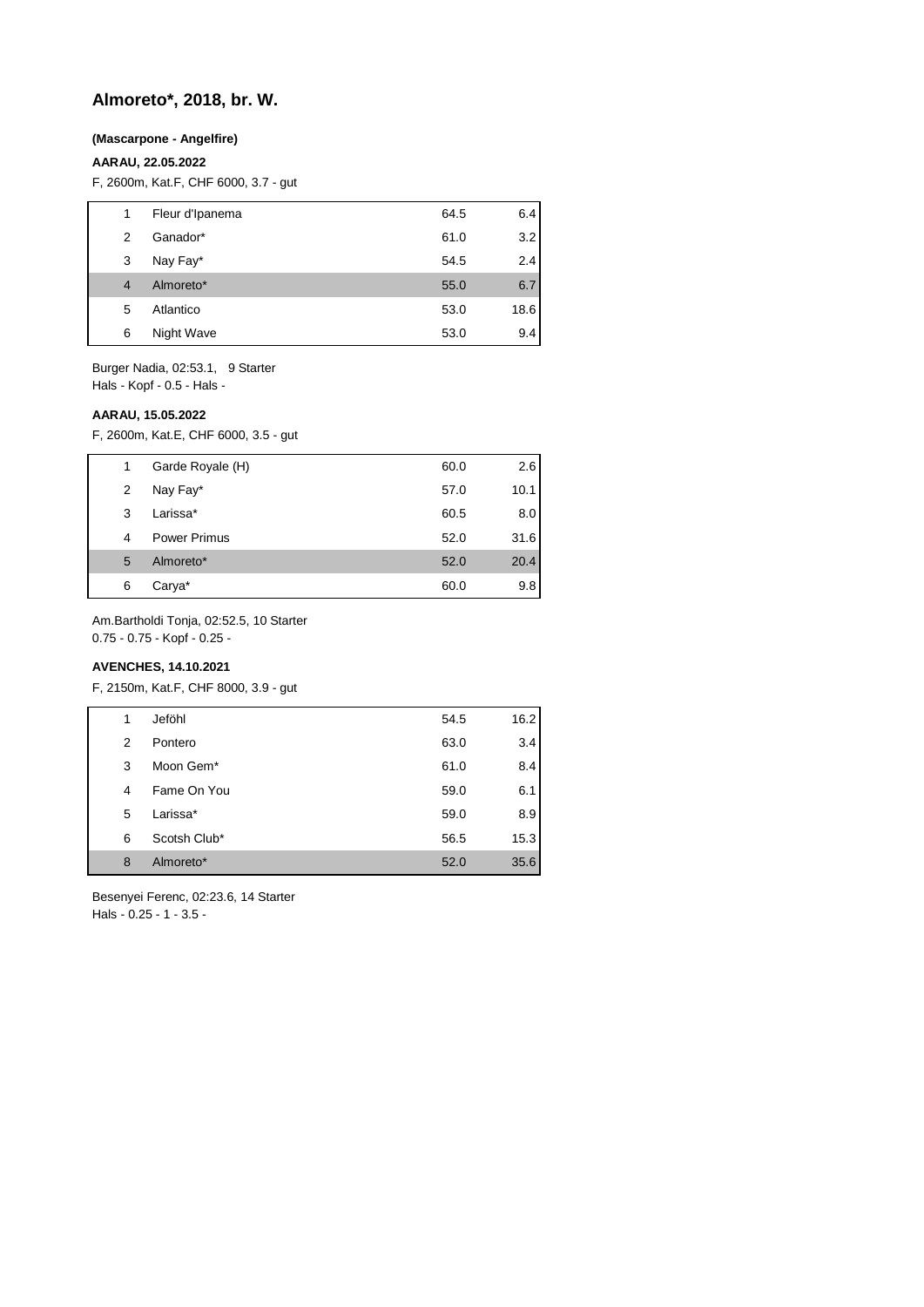## **Astrakhan, 2018, br. W.**

### **(Vadamos - Miss Glitters)**

#### **DIELSDORF, 08.05.2022**

F, 2300m, Kat.F, CHF 8000, 4.5 - weich

| 1 | Cri de Lope | 56.0 | 7.9  |
|---|-------------|------|------|
| 2 | Pontero     | 62.0 | 4.6  |
| 3 | Managua*    | 60.0 | 16.7 |
| 4 | Fiesta*     | 53.5 | 6.4  |
| 5 | Shamorin*   | 52.0 | 23.8 |
| 6 | Randolina*  | 54.5 | 15.3 |
| 9 | Astrakhan   | 52.0 | 9.0  |

Besenyei Ferenc, 02:38.0, 14 Starter Hals - 0.25 - k.K. - Hals -

#### **AVENCHES, 13.04.2022**

F, 2150m, Kat.F, CHF 8000, 3.8 - gut

| Journey Flash<br>61.0<br>1 | 4.6  |
|----------------------------|------|
|                            |      |
| Jascarpone*<br>52.5<br>2   | 31.4 |
| 3<br>Fiesta*<br>59.5       | 6.9  |
| 62.5<br>Qadan<br>4         | 5.8  |
| Ganador*<br>5<br>60.0      | 3.3  |
| Randolina*<br>54.0<br>6    | 10.8 |
| Astrakhan<br>52.0<br>7     | 37.5 |

Besenyei Ferenc, 02:25.0, 10 Starter 2.5 - 0.25 - 0.75 - 2 -

#### **AVENCHES, 24.08.2021**

F, 1800m, Kat.E, CHF 9000, 4 - gut

| 4.4  |
|------|
| 3.9  |
| 2.0  |
| 7.8  |
| 13.3 |
|      |

Bürgin Tim, 02:02.1, 5 Starter 3.5 - Hals - 5 - Weile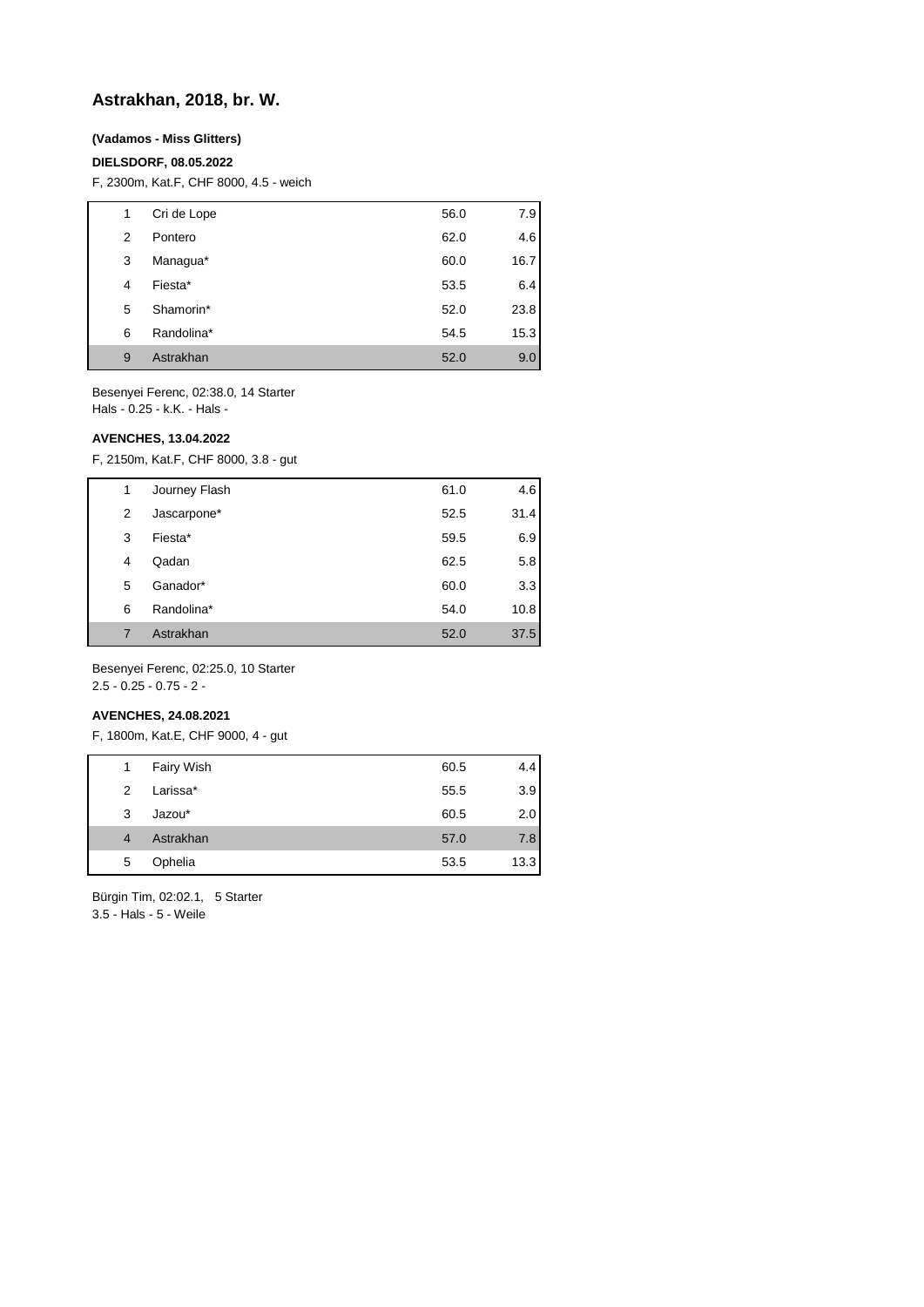## **Jascarpone\*, 2016, br. W.**

### **(Mascarpone - Just That)**

#### **FRAUENFELD, 06.06.2022**

F, 2400m, Kat.F, CHF 8000, 3.5 - gut

| 1 | Jascarpone*   | 59.0 | 25.7 |
|---|---------------|------|------|
| 2 | Rappelle Moi* | 54.0 | 36.7 |
| 3 | Pontero       | 63.0 | 4.3  |
| 4 | Ruby Beauty*  | 60.5 | 5.5  |
| 5 | Mister Zoff   | 61.0 | 18.1 |
| 6 | Nay Fay*      | 55.5 | 5.8  |

Guilbert Nicolas, 02:41.1, 13 Starter

0.5 - 0.25 - Kopf - Nase -

### **DIELSDORF, 08.05.2022**

F, 2300m, Kat.F, CHF 8000, 4.5 - weich

| 1  | Cri de Lope | 56.0 | 7.9  |
|----|-------------|------|------|
| 2  | Pontero     | 62.0 | 4.6  |
| 3  | Managua*    | 60.0 | 16.7 |
| 4  | Fiesta*     | 53.5 | 6.4  |
| 5  | Shamorin*   | 52.0 | 23.8 |
| 6  | Randolina*  | 54.5 | 15.3 |
| 11 | Jascarpone* | 58.0 | 6.4  |

Guilbert Nicolas, 02:38.0, 14 Starter

Hals - 0.25 - k.K. - Hals -

### **AVENCHES, 13.04.2022**

F, 2150m, Kat.F, CHF 8000, 3.8 - gut

| 1 | Journey Flash | 61.0 | 4.6  |
|---|---------------|------|------|
| 2 | Jascarpone*   | 52.5 | 31.4 |
| 3 | Fiesta*       | 59.5 | 6.9  |
| 4 | Qadan         | 62.5 | 5.8  |
| 5 | Ganador*      | 60.0 | 3.3  |
| 6 | Randolina*    | 54.0 | 10.8 |

Guilbert Nicolas, 02:25.0, 10 Starter 2.5 - 0.25 - 0.75 - 2 -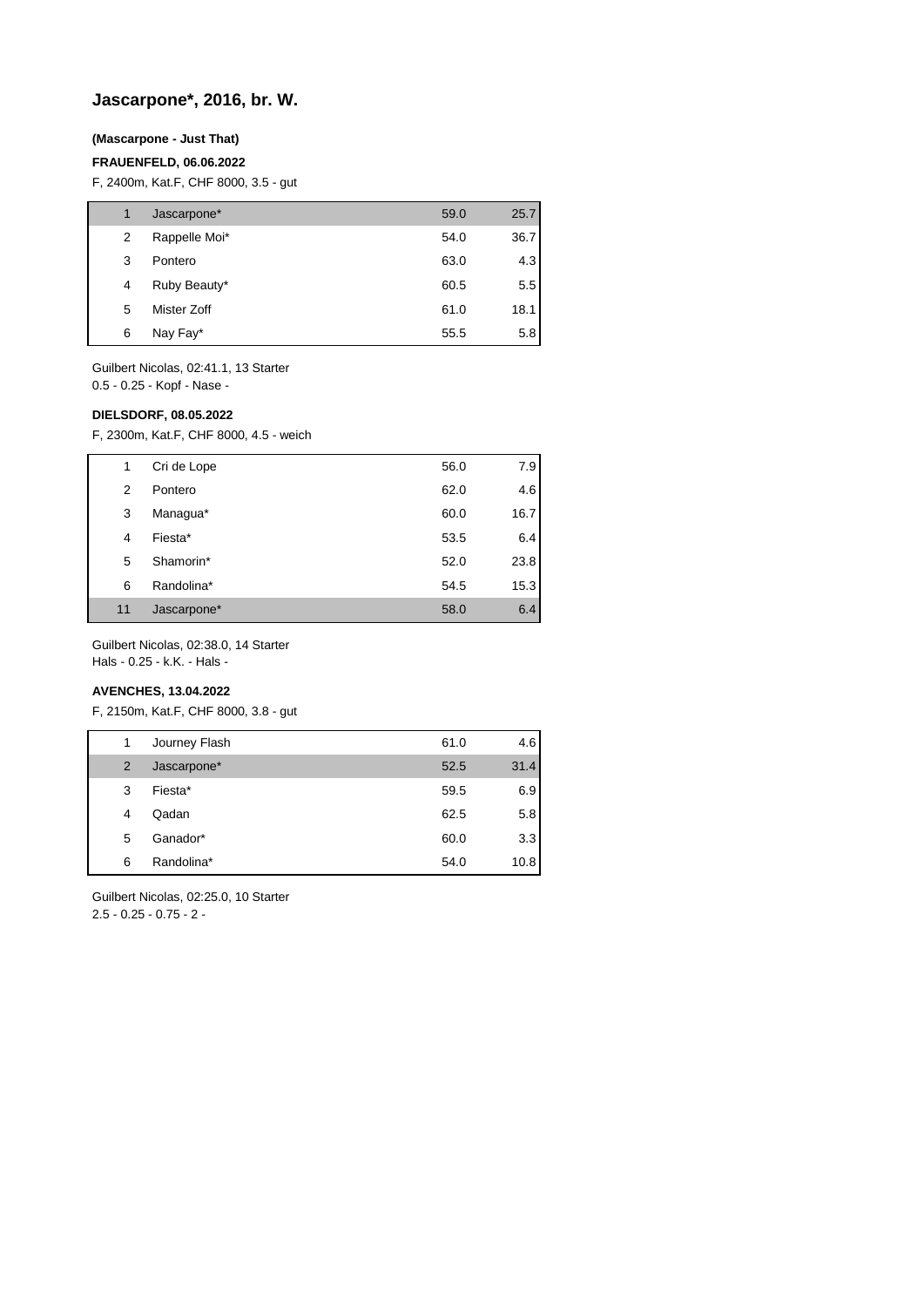## **Mister Zoff, 2013, br. W.**

### **(Zoffany - Maureenda)**

#### **FRAUENFELD, 06.06.2022**

F, 2400m, Kat.F, CHF 8000, 3.5 - gut

| 1 | Jascarpone*        | 59.0 | 25.7 |
|---|--------------------|------|------|
| 2 | Rappelle Moi*      | 54.0 | 36.7 |
| 3 | Pontero            | 63.0 | 4.3  |
| 4 | Ruby Beauty*       | 60.5 | 5.5  |
| 5 | <b>Mister Zoff</b> | 61.0 | 18.1 |
| 6 | Nay Fay*           | 55.5 | 5.8  |

Am.Heller Naomi, 02:41.1, 13 Starter 0.5 - 0.25 - Kopf - Nase -

### **AVENCHES, 25.05.2022**

F, 2150m, Kat.E, CHF 9000, 3.3 - gut

| 1              | Checkpoint*  | 64.0 | 12.0 |
|----------------|--------------|------|------|
| $\overline{2}$ | Myrina*      | 62.5 | 5.0  |
| 3              | Kind of Cool | 58.5 | 18.0 |
| 4              | Pontero      | 54.0 | 3.6  |
| 5              | Ruby Beauty* | 57.0 | 60.0 |
| 6              | Cri de Lope  | 59.5 | 7.5  |
| 9              | Mister Zoff  | 55.5 | 7.8  |

Guilbert Nicolas, 02:17.5, 13 Starter

3 - 0.25 - Hals - 1.75 -

## **DIELSDORF, 08.05.2022**

F, 2300m, Kat.F, CHF 8000, 4.5 - weich

| 1 | Cri de Lope        | 56.0 | 7.9  |
|---|--------------------|------|------|
| 2 | Pontero            | 62.0 | 4.6  |
| 3 | Managua*           | 60.0 | 16.7 |
| 4 | Fiesta*            | 53.5 | 6.4  |
| 5 | Shamorin*          | 52.0 | 23.8 |
| 6 | Randolina*         | 54.5 | 15.3 |
| 7 | <b>Mister Zoff</b> | 61.0 | 9.8  |

Am.Heller Naomi, 02:38.0, 14 Starter Hals - 0.25 - k.K. - Hals -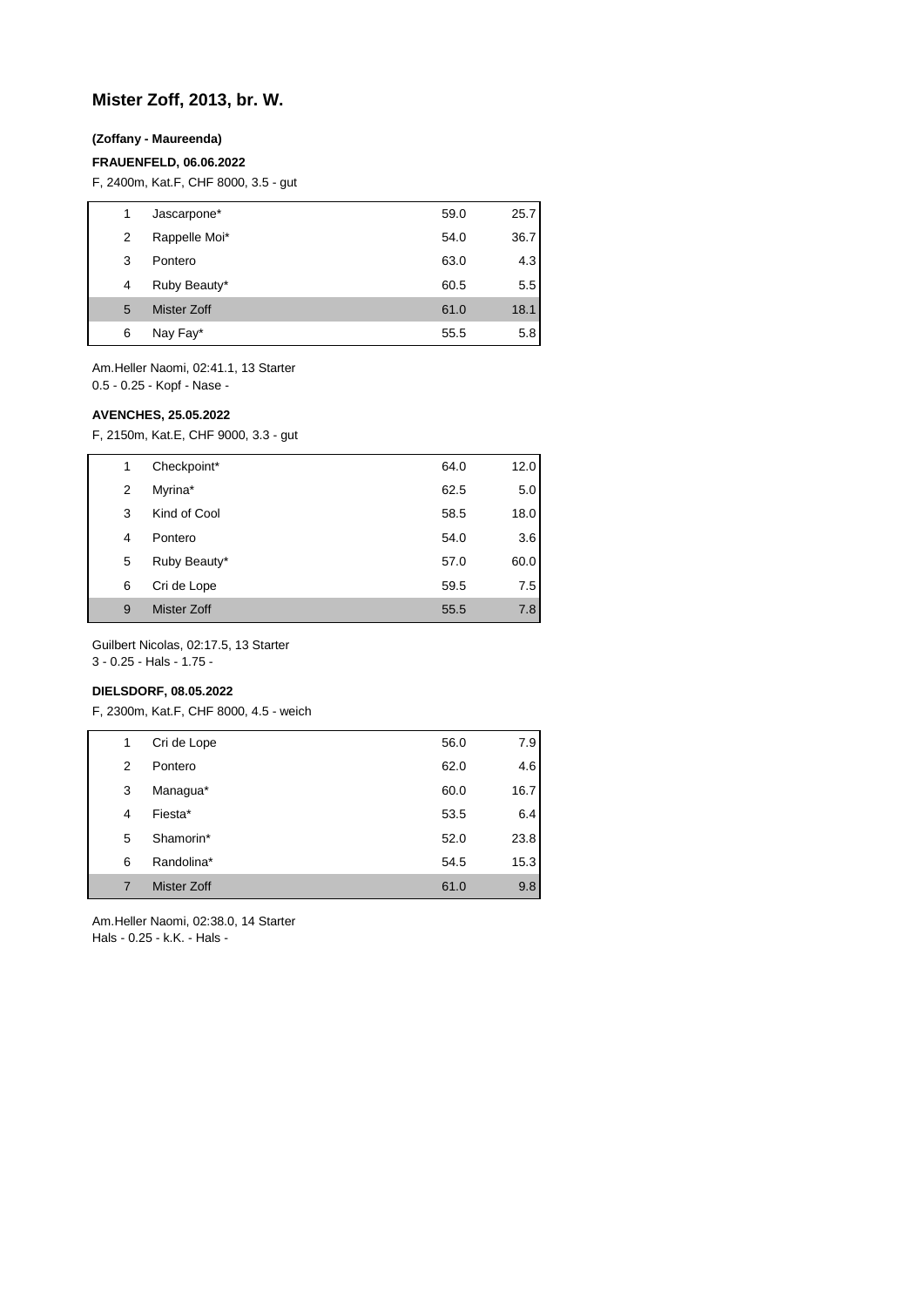## **Nay Fay\*, 2017, dbr. St.**

### **(Mikhail Glinka - Nayfashion)**

#### **FRAUENFELD, 06.06.2022**

F, 2400m, Kat.F, CHF 8000, 3.5 - gut

| 1 | Jascarpone*   | 59.0 | 25.7 |
|---|---------------|------|------|
| 2 | Rappelle Moi* | 54.0 | 36.7 |
| 3 | Pontero       | 63.0 | 4.3  |
| 4 | Ruby Beauty*  | 60.5 | 5.5  |
| 5 | Mister Zoff   | 61.0 | 18.1 |
| 6 | Nay Fay*      | 55.5 | 5.8  |

Zwahlen Karin, 02:41.1, 13 Starter 0.5 - 0.25 - Kopf - Nase -

#### **AARAU, 22.05.2022**

F, 2600m, Kat.F, CHF 6000, 3.7 - gut

| 1 | Fleur d'Ipanema | 64.5 | 6.4  |
|---|-----------------|------|------|
| 2 | Ganador*        | 61.0 | 3.2  |
| 3 | Nay Fay*        | 54.5 | 2.4  |
| 4 | Almoreto*       | 55.0 | 6.7  |
| 5 | Atlantico       | 53.0 | 18.6 |
| 6 | Night Wave      | 53.0 | 9.4  |

Zwahlen Karin, 02:53.1, 9 Starter

Hals - Kopf - 0.5 - Hals -

## **AARAU, 15.05.2022**

F, 2600m, Kat.E, CHF 6000, 3.5 - gut

| 1              | Garde Royale (H)    | 60.0 | 2.6  |
|----------------|---------------------|------|------|
| 2              | Nay Fay*            | 57.0 | 10.1 |
| 3              | Larissa*            | 60.5 | 8.0  |
| $\overline{4}$ | <b>Power Primus</b> | 52.0 | 31.6 |
| 5              | Almoreto*           | 52.0 | 20.4 |
| 6              | Carya*              | 60.0 | 9.8  |
|                |                     |      |      |

Zwahlen Karin, 02:52.5, 10 Starter 0.75 - 0.75 - Kopf - 0.25 -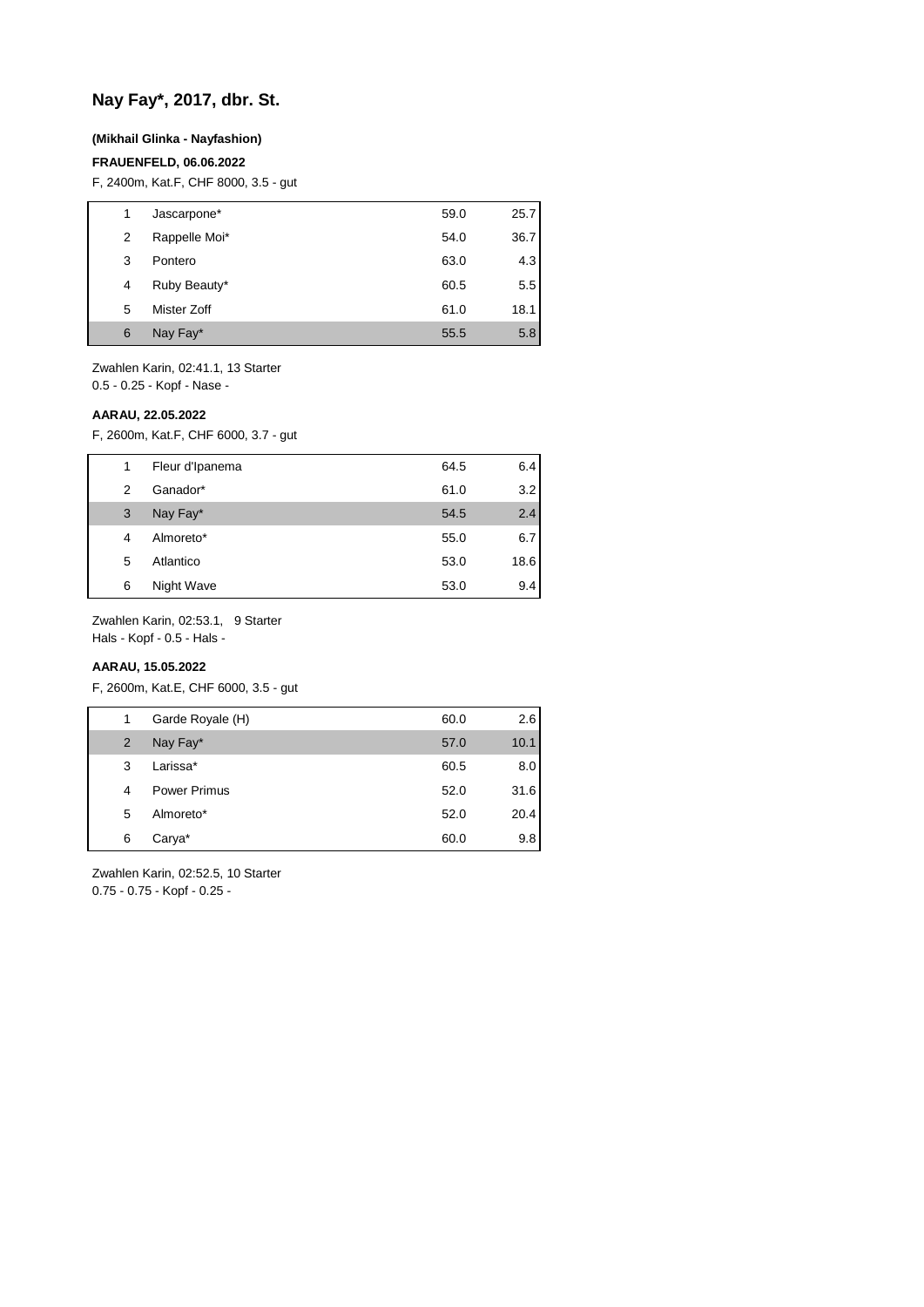## **Night Wave, 2018, Sch. W.**

#### **(Mastercraftsman - Spiritoftheunion)**

#### **FRAUENFELD, 06.06.2022**

F, 2400m, Kat.F, CHF 8000, 3.5 - gut

| 1 | Jascarpone*       | 59.0 | 25.7 |
|---|-------------------|------|------|
| 2 | Rappelle Moi*     | 54.0 | 36.7 |
| 3 | Pontero           | 63.0 | 4.3  |
| 4 | Ruby Beauty*      | 60.5 | 5.5  |
| 5 | Mister Zoff       | 61.0 | 18.1 |
| 6 | Nay Fay*          | 55.5 | 5.8  |
|   | <b>Night Wave</b> | 57.0 | 9.5  |
|   |                   |      |      |

Bürgin Tim, 02:41.1, 13 Starter 0.5 - 0.25 - Kopf - Nase -

**AARAU, 22.05.2022**

F, 2600m, Kat.F, CHF 6000, 3.7 - gut

| 1 | Fleur d'Ipanema | 64.5 | 6.4  |
|---|-----------------|------|------|
| 2 | Ganador*        | 61.0 | 3.2  |
| 3 | Nay Fay*        | 54.5 | 2.4  |
| 4 | Almoreto*       | 55.0 | 6.7  |
| 5 | Atlantico       | 53.0 | 18.6 |
| 6 | Night Wave      | 53.0 | 9.4  |

Besenyei Ferenc, 02:53.1, 9 Starter Hals - Kopf - 0.5 - Hals -

### **DIELSDORF, 24.10.2021**

F, 2300m, Kat.E, CHF 8000, 3.5 - gut

| 1 | Checkpoint*    | 61.0 | 9.6  |
|---|----------------|------|------|
| 2 | Scappato (H)   | 60.0 | 2.3  |
| 3 | Doncaster Rosa | 54.5 | 5.6  |
| 4 | Shooting       | 61.0 | 5.8  |
| 5 | Die Rakete     | 60.5 | 5.6  |
| 6 | Carya*         | 57.0 | 7.7  |
| 8 | Night Wave     | 54.5 | 10.6 |

Bürgin Tim, 02:30.8, 8 Starter

1 - Hals - 0.75 - Kopf -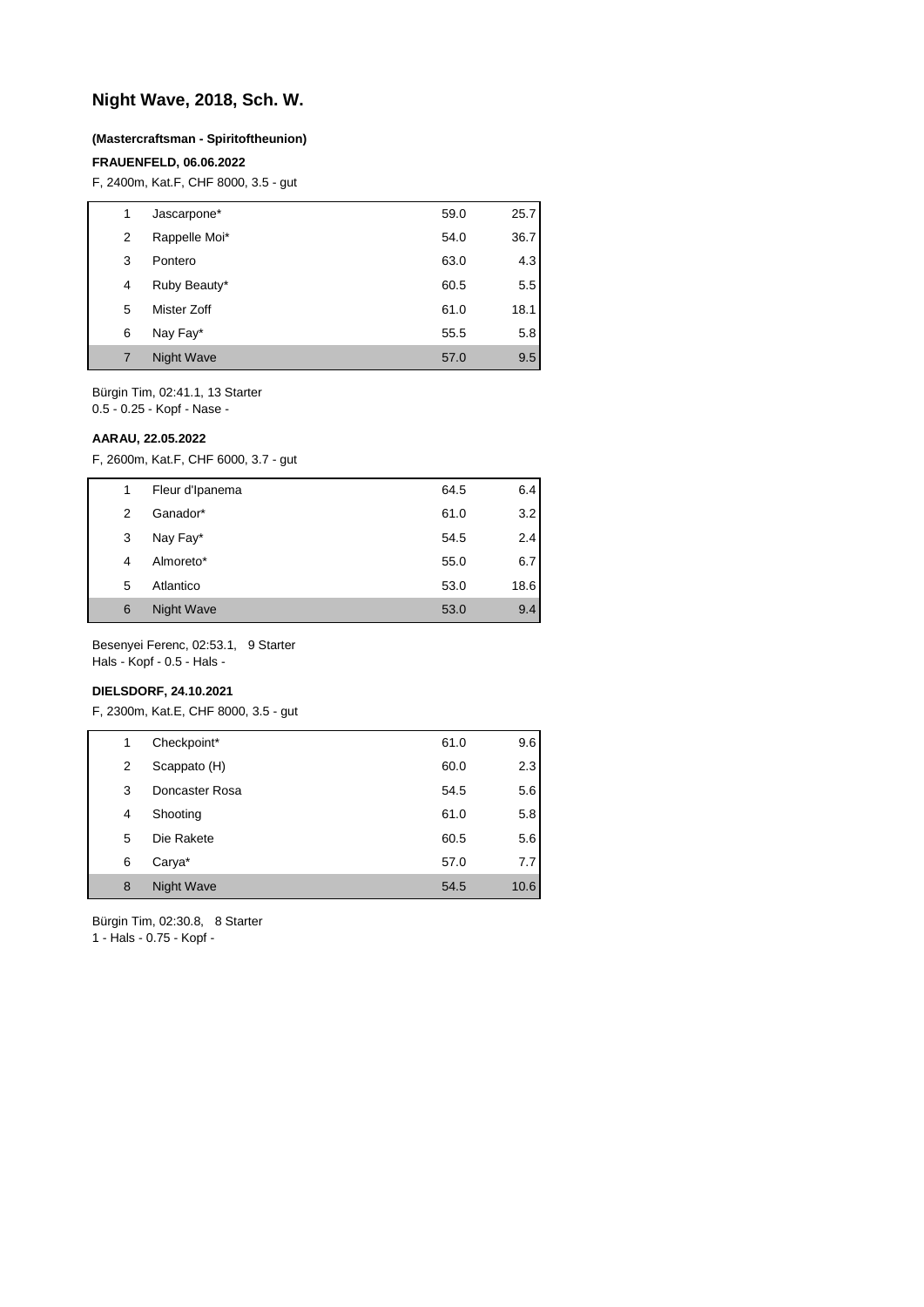## **Pique Dame\*, 2018, br. St.**

#### **(Vadamos - Pasalsa)**

#### **DIELSDORF, 08.05.2022**

F, 1800m, Kat.F, CHF 8000, 4.5 - weich

| 1  | Qadan          | 60.0 | 12.2 |
|----|----------------|------|------|
| 2  | Xenon          | 54.0 | 52.2 |
| 3  | Moon Gem*      | 59.0 | 10.5 |
| 4  | South Carolina | 55.5 | 15.0 |
| 5  | Jazou*         | 56.5 | 5.4  |
| 6  | Jashiba*       | 55.5 | 13.9 |
| 12 | Pique Dame*    | 60.5 | 12.6 |

Veron Fabrice, 01:54.5, 13 Starter 0.75 - 1.75 - 1.75 - Kopf -

#### **AVENCHES, 13.04.2022**

F, 2150m, Kat.F, CHF 8000, 3.8 - gut

| 1 | Journey Flash | 61.0 | 4.6  |
|---|---------------|------|------|
| 2 | Jascarpone*   | 52.5 | 31.4 |
| 3 | Fiesta*       | 59.5 | 6.9  |
| 4 | Qadan         | 62.5 | 5.8  |
| 5 | Ganador*      | 60.0 | 3.3  |
| 6 | Randolina*    | 54.0 | 10.8 |
| 8 | Pique Dame*   | 52.5 | 10.3 |

Zwahlen Karin, 02:25.0, 10 Starter 2.5 - 0.25 - 0.75 - 2 -

#### **AVENCHES, 14.10.2021**

F, 2150m, Kat.F, CHF 8000, 3.9 - gut

| 1  | Jeföhl       | 54.5 | 16.2 |
|----|--------------|------|------|
| 2  | Pontero      | 63.0 | 3.4  |
| 3  | Moon Gem*    | 61.0 | 8.4  |
| 4  | Fame On You  | 59.0 | 6.1  |
| 5  | Larissa*     | 59.0 | 8.9  |
| 6  | Scotsh Club* | 56.5 | 15.3 |
| 12 | Pique Dame*  | 58.0 | 13.4 |

Lheureux Clément, 02:23.6, 14 Starter Hals - 0.25 - 1 - 3.5 -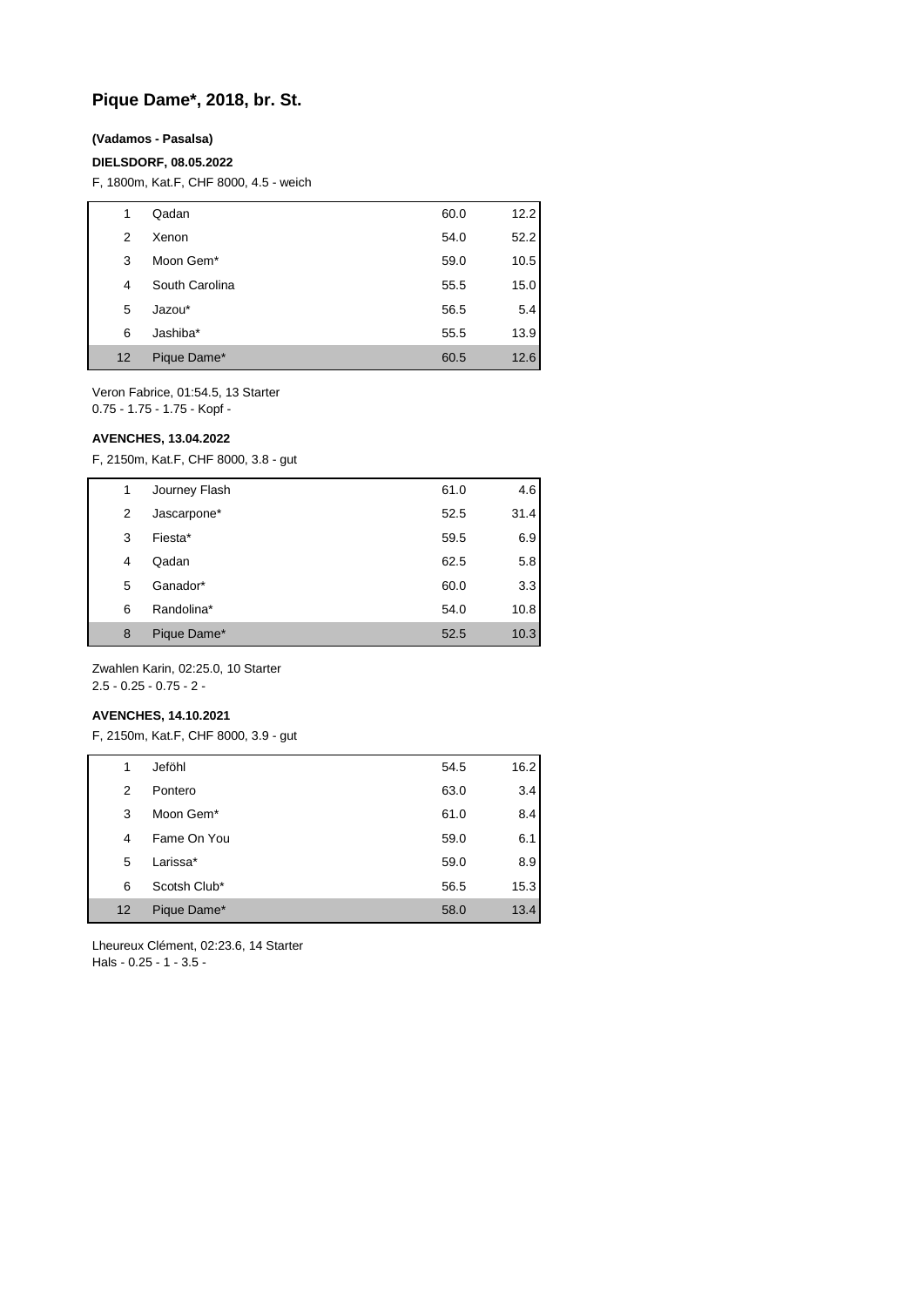## **Power Primus, 2010, br. W.**

#### **(Lateral - Passionate Dancer)**

#### **AARAU, 15.05.2022**

F, 2600m, Kat.E, CHF 6000, 3.5 - gut

|                | Garde Royale (H)    | 60.0 | 2.6  |
|----------------|---------------------|------|------|
| 2              | Nay Fay*            | 57.0 | 10.1 |
| 3              | Larissa*            | 60.5 | 8.0  |
| $\overline{4}$ | <b>Power Primus</b> | 52.0 | 31.6 |
| 5              | Almoreto*           | 52.0 | 20.4 |
| 6              | Carya*              | 60.0 | 9.8  |
|                |                     |      |      |

Am.Langhard Sally, 02:52.5, 10 Starter 0.75 - 0.75 - Kopf - 0.25 -

#### **AARAU, 29.08.2021**

F, 2600m, Kat.F, CHF 7000, 4 - gut

| 1 | Garde Royale (H)    | 52.0 | 4.5  |
|---|---------------------|------|------|
| 2 | Ganador*            | 62.0 | 1.8  |
| 3 | Eleganza            | 54.5 | 4.3  |
| 4 | Atlantico           | 57.0 | 7.3  |
| 5 | Nay Fay*            | 58.5 | 7.1  |
| 6 | <b>Power Primus</b> | 55.0 | 11.2 |

Am.Donzé Yvonne, 02:54.7, 7 Starter

1.25 - 1 - 0.5 - 2.5 -

## **DIELSDORF, 21.08.2021**

F, 2000m, Kat.F, CHF 7000, 3.5 - gut

| 1 | Moon Gem <sup>*</sup> | 55.0 | 24.8 |
|---|-----------------------|------|------|
| 2 | Fame On You           | 54.0 | 4.8  |
| 3 | Blue Memories*        | 60.5 | 5.0  |
| 4 | Thomy Dee             | 60.0 | 3.2  |
| 5 | Weihegold             | 58.5 | 11.8 |
| 6 | Journey Flash         | 61.0 | 3.9  |
| 7 | <b>Power Primus</b>   | 57.0 | 13.1 |

Am.Donzé Yvonne, 02:07.3, 9 Starter 1.25 - 1.25 - k.K. - 2.5 -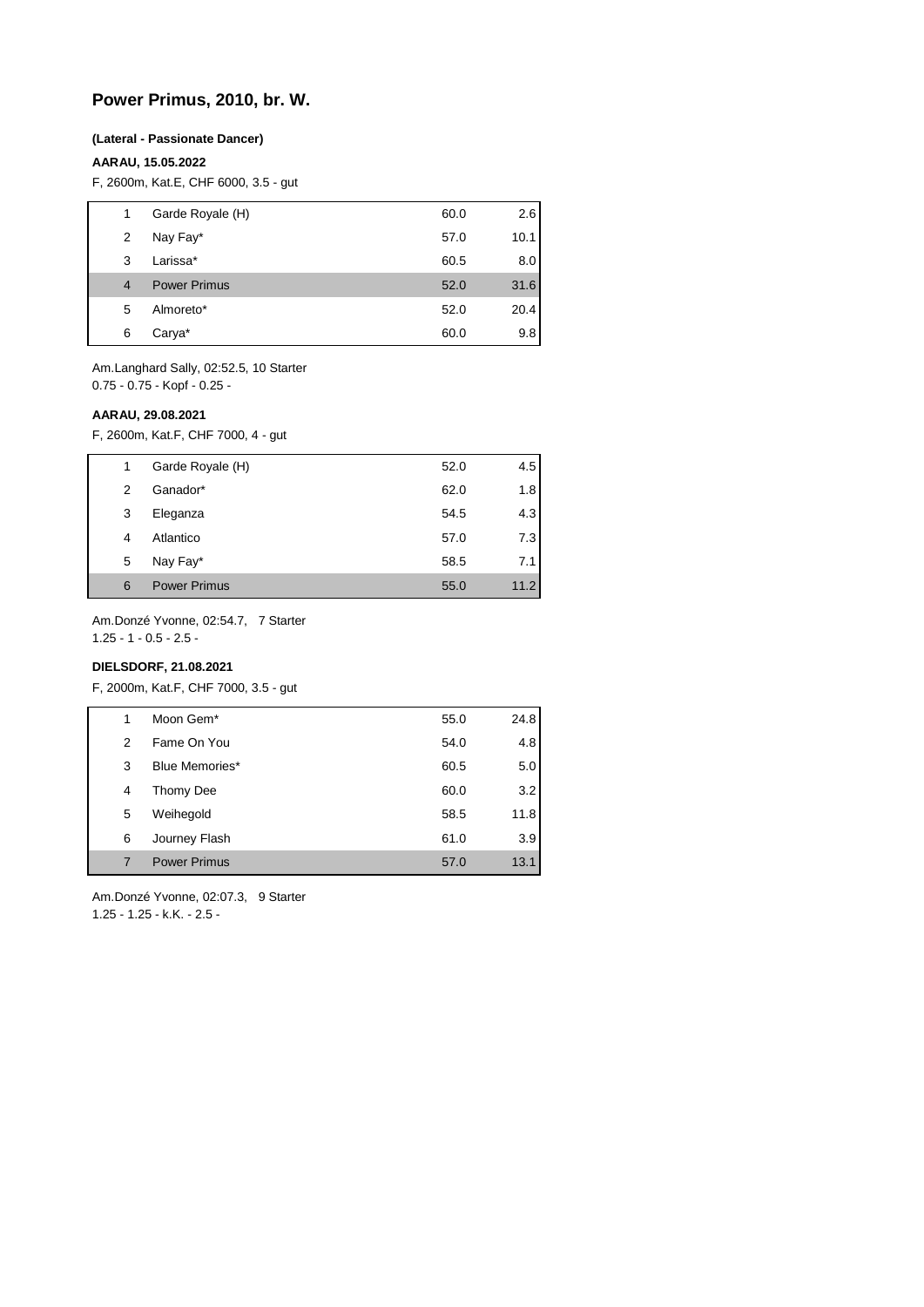## **Randolina\*, 2018, Sch. St.**

### **(Elvstroem - Rafale Bere)**

#### **FRAUENFELD, 06.06.2022**

F, 2400m, Kat.F, CHF 8000, 3.5 - gut

| 1  | Jascarpone*   | 59.0 | 25.7 |
|----|---------------|------|------|
| 2  | Rappelle Moi* | 54.0 | 36.7 |
| 3  | Pontero       | 63.0 | 4.3  |
| 4  | Ruby Beauty*  | 60.5 | 5.5  |
| 5  | Mister Zoff   | 61.0 | 18.1 |
| 6  | Nay Fay*      | 55.5 | 5.8  |
| 13 | Randolina*    | 52.0 | 38.2 |

Am.Janser Aaliyah, 02:41.1, 13 Starter 0.5 - 0.25 - Kopf - Nase -

#### **AARAU, 15.05.2022**

F, 2600m, Kat.E, CHF 6000, 3.5 - gut

| 1 | Garde Royale (H) | 60.0 | 2.6  |
|---|------------------|------|------|
| 2 | Nay Fay*         | 57.0 | 10.1 |
| 3 | Larissa*         | 60.5 | 8.0  |
| 4 | Power Primus     | 52.0 | 31.6 |
| 5 | Almoreto*        | 52.0 | 20.4 |
| 6 | Carya*           | 60.0 | 9.8  |
| 9 | Randolina*       | 56.0 | 4.8  |

Lheureux Clément, 02:52.5, 10 Starter 0.75 - 0.75 - Kopf - 0.25 -

#### **DIELSDORF, 08.05.2022**

F, 2300m, Kat.F, CHF 8000, 4.5 - weich

| 1 | Cri de Lope | 56.0 | 7.9  |
|---|-------------|------|------|
| 2 | Pontero     | 62.0 | 4.6  |
| 3 | Managua*    | 60.0 | 16.7 |
| 4 | Fiesta*     | 53.5 | 6.4  |
| 5 | Shamorin*   | 52.0 | 23.8 |
| 6 | Randolina*  | 54.5 | 15.3 |

Veron Fabrice, 02:38.0, 14 Starter Hals - 0.25 - k.K. - Hals -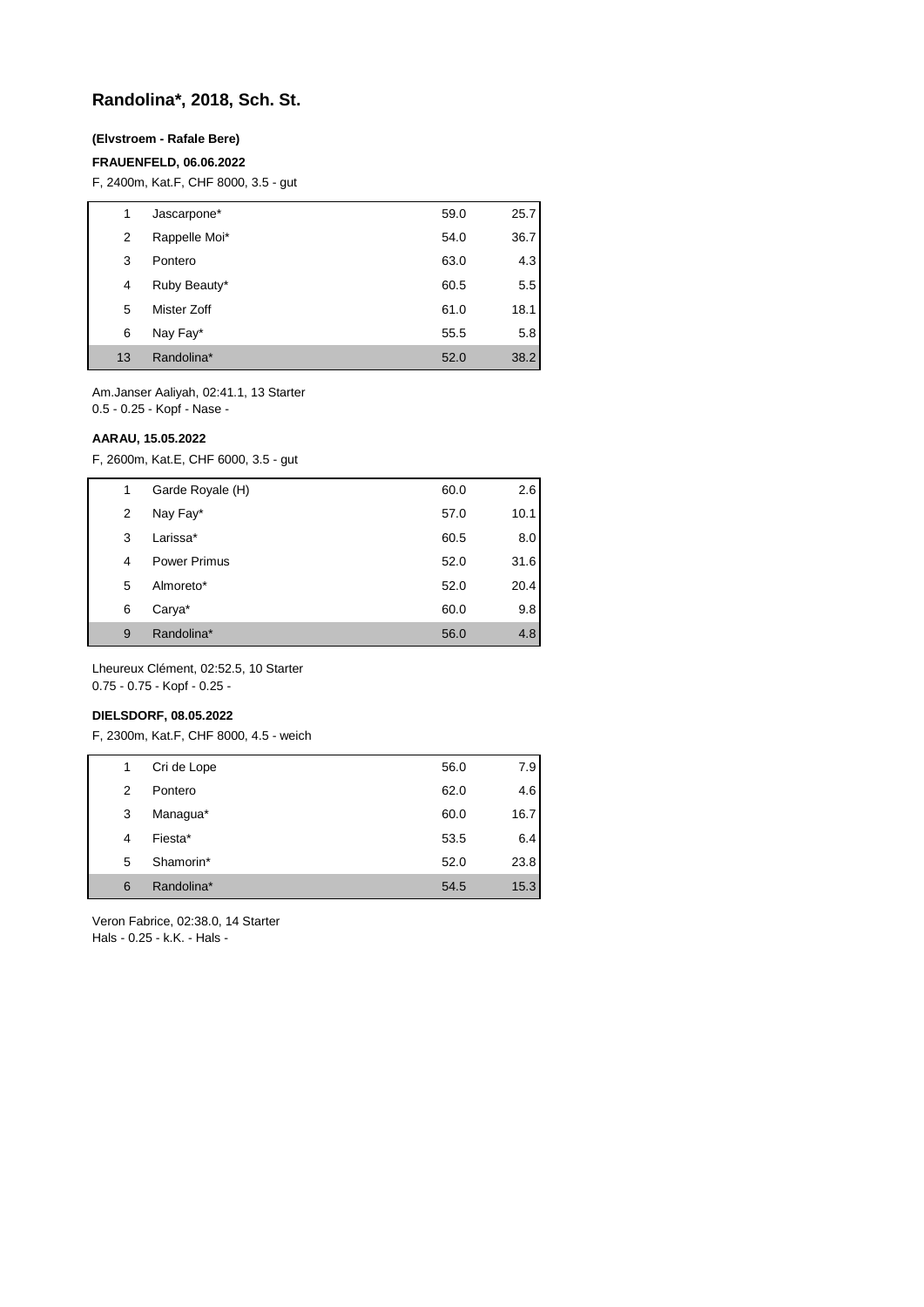## **River Bird\*, 2017, br. St.**

#### **(Zanzibari - Andrina)**

### **AARAU, 22.05.2022**

F, 2600m, Kat.F, CHF 6000, 3.7 - gut

| 1 | Fleur d'Ipanema | 64.5 | 6.4  |
|---|-----------------|------|------|
| 2 | Ganador*        | 61.0 | 3.2  |
| 3 | Nay Fay*        | 54.5 | 2.4  |
| 4 | Almoreto*       | 55.0 | 6.7  |
| 5 | Atlantico       | 53.0 | 18.6 |
| 6 | Night Wave      | 53.0 | 9.4  |
| 7 | River Bird*     | 58.5 | 8.8  |

Bürgin Tim, 02:53.1, 9 Starter Hals - Kopf - 0.5 - Hals -

#### **DIELSDORF, 08.05.2022**

F, 2300m, Kat.F, CHF 8000, 4.5 - weich

| 1  | Cri de Lope | 56.0 | 7.9  |
|----|-------------|------|------|
| 2  | Pontero     | 62.0 | 4.6  |
| 3  | Managua*    | 60.0 | 16.7 |
| 4  | Fiesta*     | 53.5 | 6.4  |
| 5  | Shamorin*   | 52.0 | 23.8 |
| 6  | Randolina*  | 54.5 | 15.3 |
| 14 | River Bird* | 57.5 | 9.0  |

Bürgin Tim, 02:38.0, 14 Starter Hals - 0.25 - k.K. - Hals -

#### **Frankreich - Deauville, 20.12.2021**

F, 2500m, Kat.E, EUR 14000

5 River Bird\*

Piccone Tony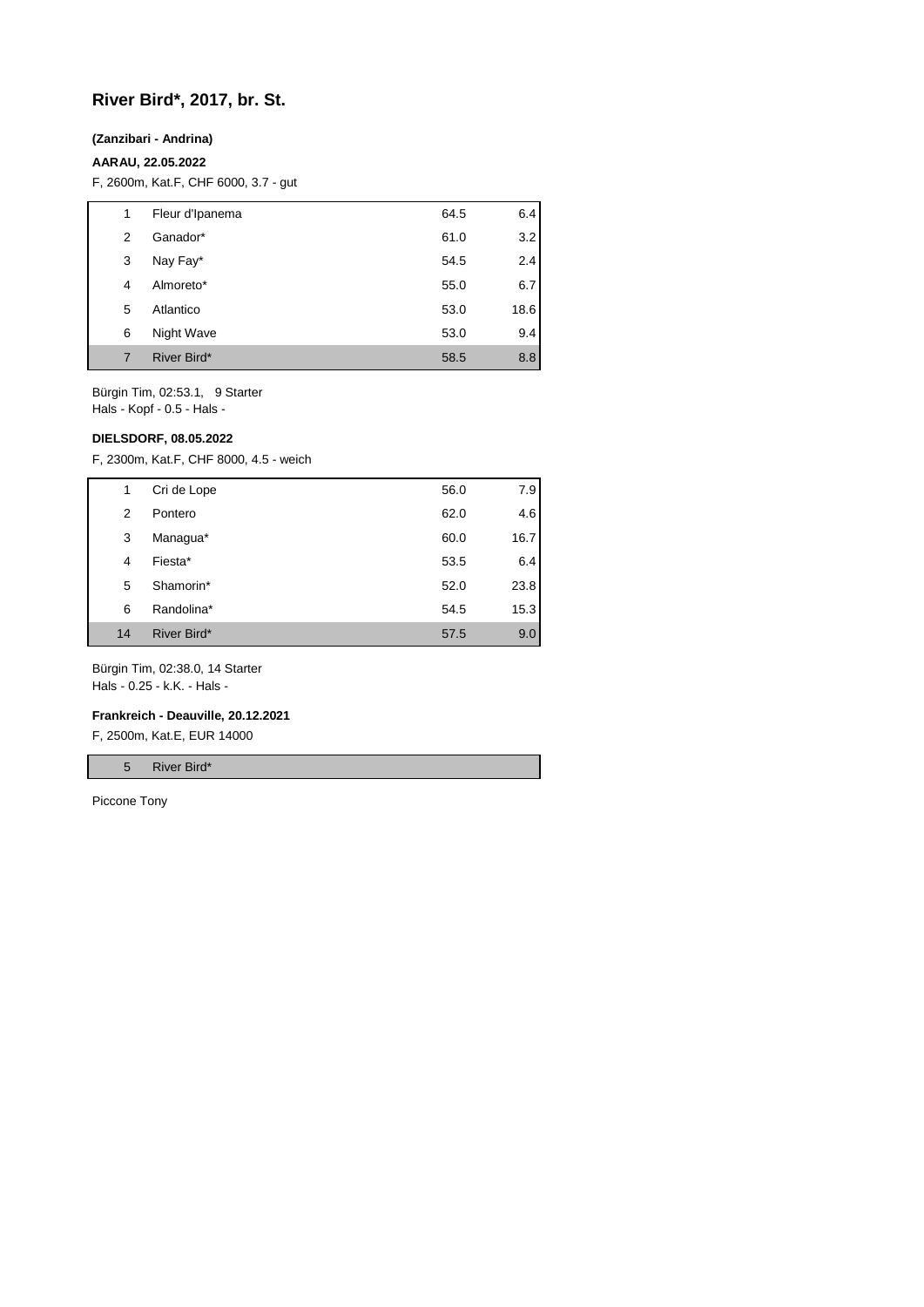## **Shamorin\*, 2017, br. W.**

#### **(Mascarpone - Sunayana)**

#### **FRAUENFELD, 06.06.2022**

F, 2400m, Kat.F, CHF 8000, 3.5 - gut

| 1  | Jascarpone*   | 59.0 | 25.7 |
|----|---------------|------|------|
| 2  | Rappelle Moi* | 54.0 | 36.7 |
| 3  | Pontero       | 63.0 | 4.3  |
| 4  | Ruby Beauty*  | 60.5 | 5.5  |
| 5  | Mister Zoff   | 61.0 | 18.1 |
| 6  | Nay Fay*      | 55.5 | 5.8  |
| 10 | Shamorin*     | 54.0 | 56.2 |

Am.Schnyder Cecilia, 02:41.1, 13 Starter 0.5 - 0.25 - Kopf - Nase -

#### **DIELSDORF, 08.05.2022**

F, 2300m, Kat.F, CHF 8000, 4.5 - weich

| 1 | Cri de Lope | 56.0 | 7.9  |
|---|-------------|------|------|
| 2 | Pontero     | 62.0 | 4.6  |
| 3 | Managua*    | 60.0 | 16.7 |
| 4 | Fiesta*     | 53.5 | 6.4  |
| 5 | Shamorin*   | 52.0 | 23.8 |
| 6 | Randolina*  | 54.5 | 15.3 |

Am.Schnyder Cecilia, 02:38.0, 14 Starter Hals - 0.25 - k.K. - Hals -

### **DIELSDORF, 24.10.2021**

F, 2000m, Kat.F, CHF 7000, 3.5 - gut

| 1              | Win Win        | 60.5 | 3.0  |
|----------------|----------------|------|------|
| 2              | Journey Flash  | 61.0 | 4.3  |
| 3              | Fiesta*        | 55.5 | 6.0  |
| $\overline{4}$ | Shamorin*      | 55.0 | 19.3 |
| 5              | Blue Memories* | 62.5 | 6.1  |
| 6              | Arrincton*     | 56.5 | 5.7  |

Am.Kessler Nadja, 02:10.0, 10 Starter

1.5 - 1.75 - 4 - 0.75 -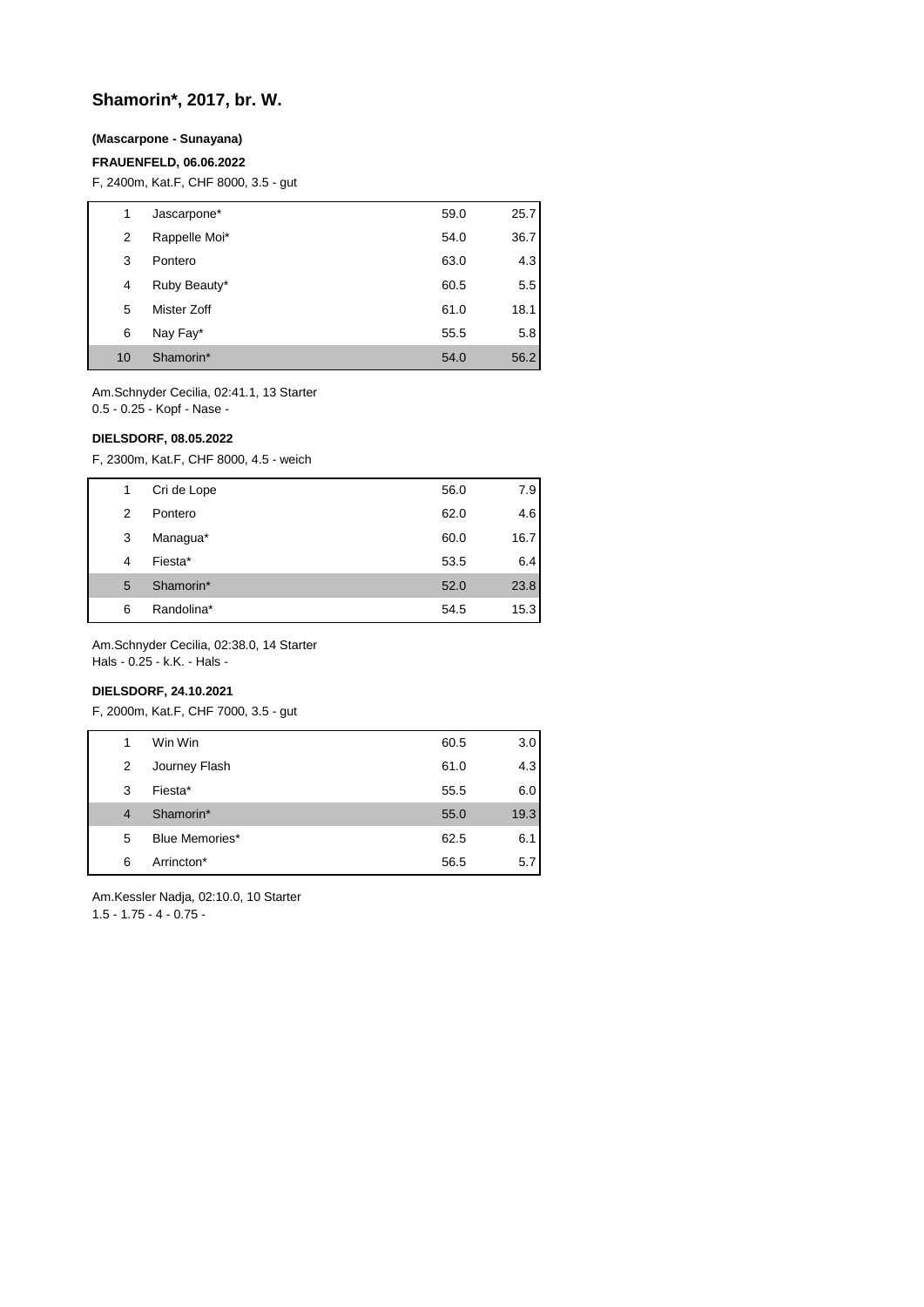## **Alaska Wolf, 2016, br. W.**

#### **(Cape Cross - Al Quintana)**

**Frankreich - Cagnes-sur-Mer, 17.01.2022**

F, 2000m, Kat.E, EUR 14000

UNPL. Alaska Wolf

Vogt Sibylle

**Frankreich - Lyon-la Soie, 06.01.2022**

F, 1800m, Kat.E, EUR 15000

UNPL. Alaska Wolf

#### **Frankreich - Lyon-la Soie, 22.12.2021**

F, 2150m, Kat.E, EUR 16000

UNPL. Alaska Wolf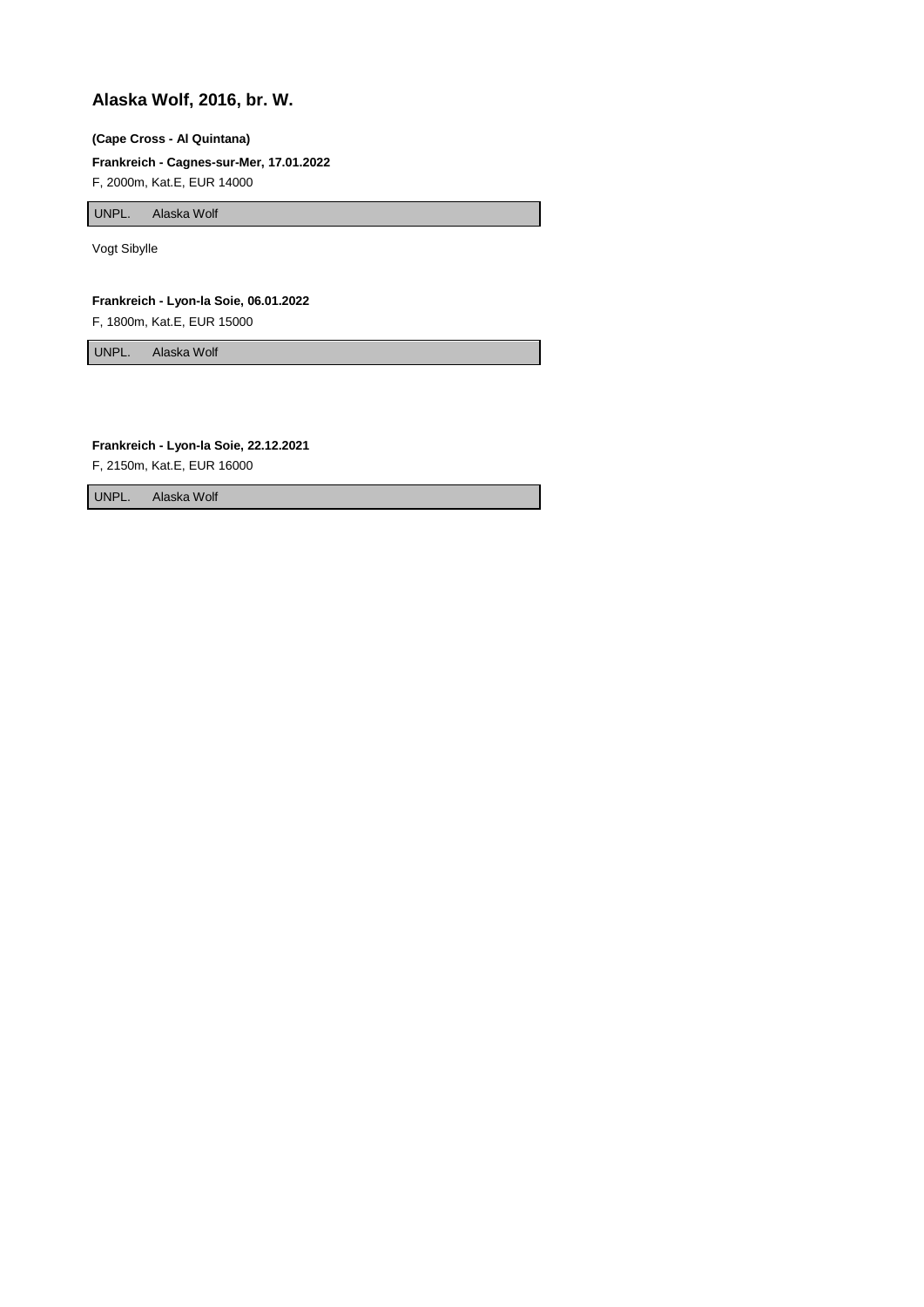## **Albedo Effect, 2018, br. W.**

#### **(Bobby's Kitten - Silken Terms)**

### **FRAUENFELD, 18.04.2022**

F, 1850m, Kat.F, CHF 7000, 4 - gut

| 1  | Giulietta*           | 54.5 |
|----|----------------------|------|
| 2  | Scotsh Club*         | 55.0 |
| 3  | Arrincton*           | 53.5 |
| 4  | Step Up              | 61.0 |
| 5  | Nay Fay*             | 53.5 |
| 6  | Carya*               | 60.5 |
| 10 | <b>Albedo Effect</b> | 57.0 |

Bürgin Tim, , 11 Starter

#### **ST. MORITZ, 13.02.2022**

F, 1600m, Kat.E, CHF 10000

|   | Heloagain        | 57.0 | 5.5 |
|---|------------------|------|-----|
| 2 | Enjoy Vijay      | 58.0 | 4.6 |
| 3 | Albedo Effect    | 57.0 | 6.0 |
| 4 | Dancing Diamond* | 53.5 | 5.0 |
| 5 | Cool Sweety*     | 59.0 | 4.4 |
| 6 | Larry Lobster    | 58.0 | 6.2 |

Bürgin Tim, 01:45.5, 7 Starter

5 - 0.75 - 10 - Hals -

### **AVENCHES, 06.07.2021**

F, 2150m, Kat.F, CHF 8000, 3.8 - gut

| 1 | Carya*        | 56.5 | 7.4  |
|---|---------------|------|------|
| 2 | Air Space     | 59.5 | 3.8  |
| 3 | Almoreto*     | 56.0 | 26.3 |
| 4 | Billy the Kid | 58.0 | 6.6  |
| 5 | Pique Dame*   | 56.5 | 16.8 |
| 6 | Randolina*    | 56.5 | 11.4 |
| 7 | Albedo Effect | 59.0 | 2.2  |

Plaçais Olivier, 02:28.6, 7 Starter  $3.5 - 2 - k.K. - 5 -$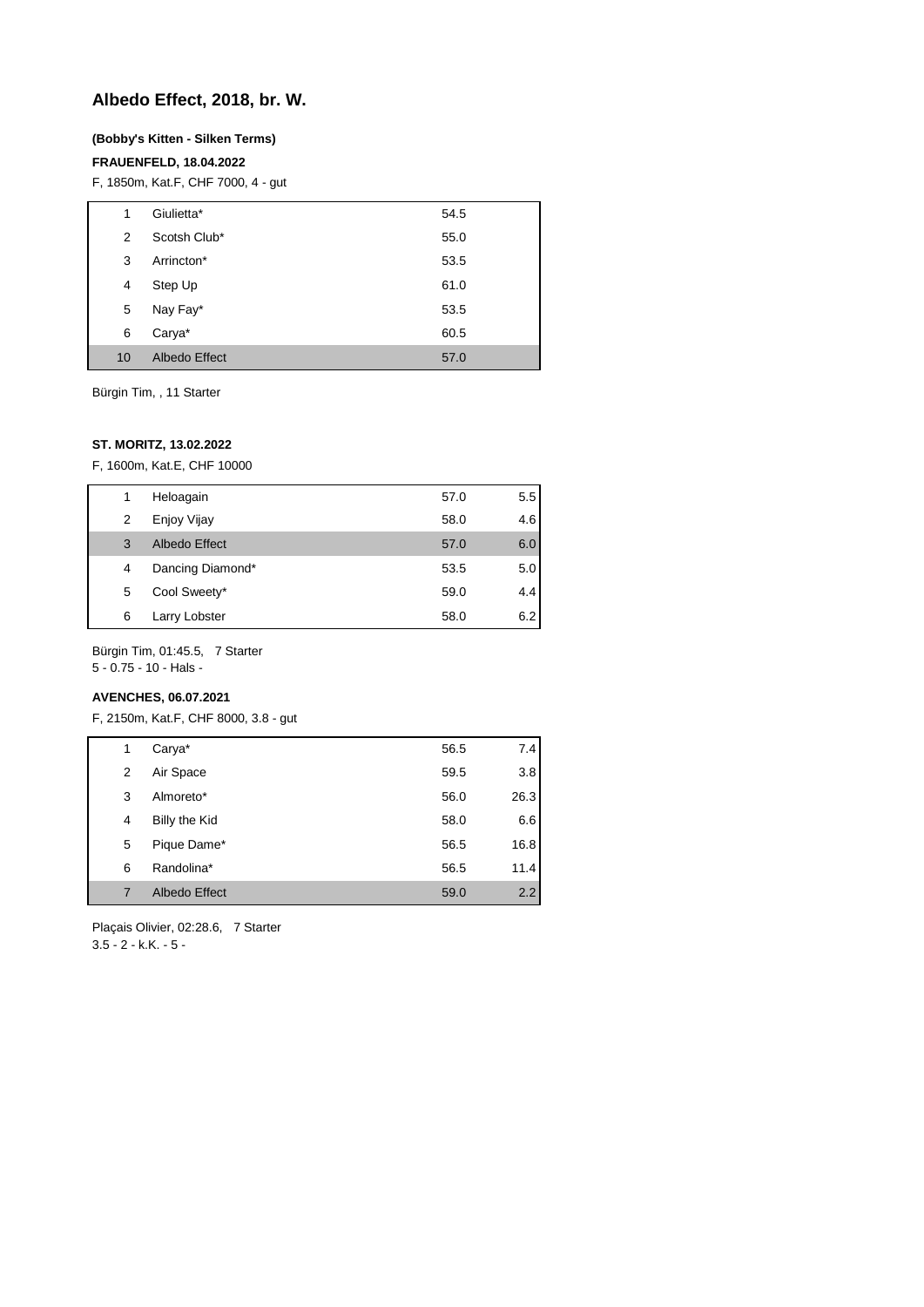# **Cashok\*, 2019, F. W.**

## **(Eagle Top - Calliara)**

### **DIELSDORF, 08.05.2022**

F, 1800m, Kat.F, CHF 8000, 4.5 - weich

| 1 | Divine Beauty    | 62.5 | 2.1  |
|---|------------------|------|------|
| 2 | Patrick's Night* | 57.0 | 11.3 |
| 3 | Archer           | 59.0 | 4.3  |
| 4 | Rumba*           | 55.5 | 2.9  |
| 5 | Stone Axe        | 57.0 | 15.6 |
| 6 | Clint Dey        | 57.0 | 13.1 |
| 7 | Cashok*          | 55.0 | 18.5 |

Schneider Carina, 01:57.4, 9 Starter 0.5 - 3 - Kopf - 1.5 -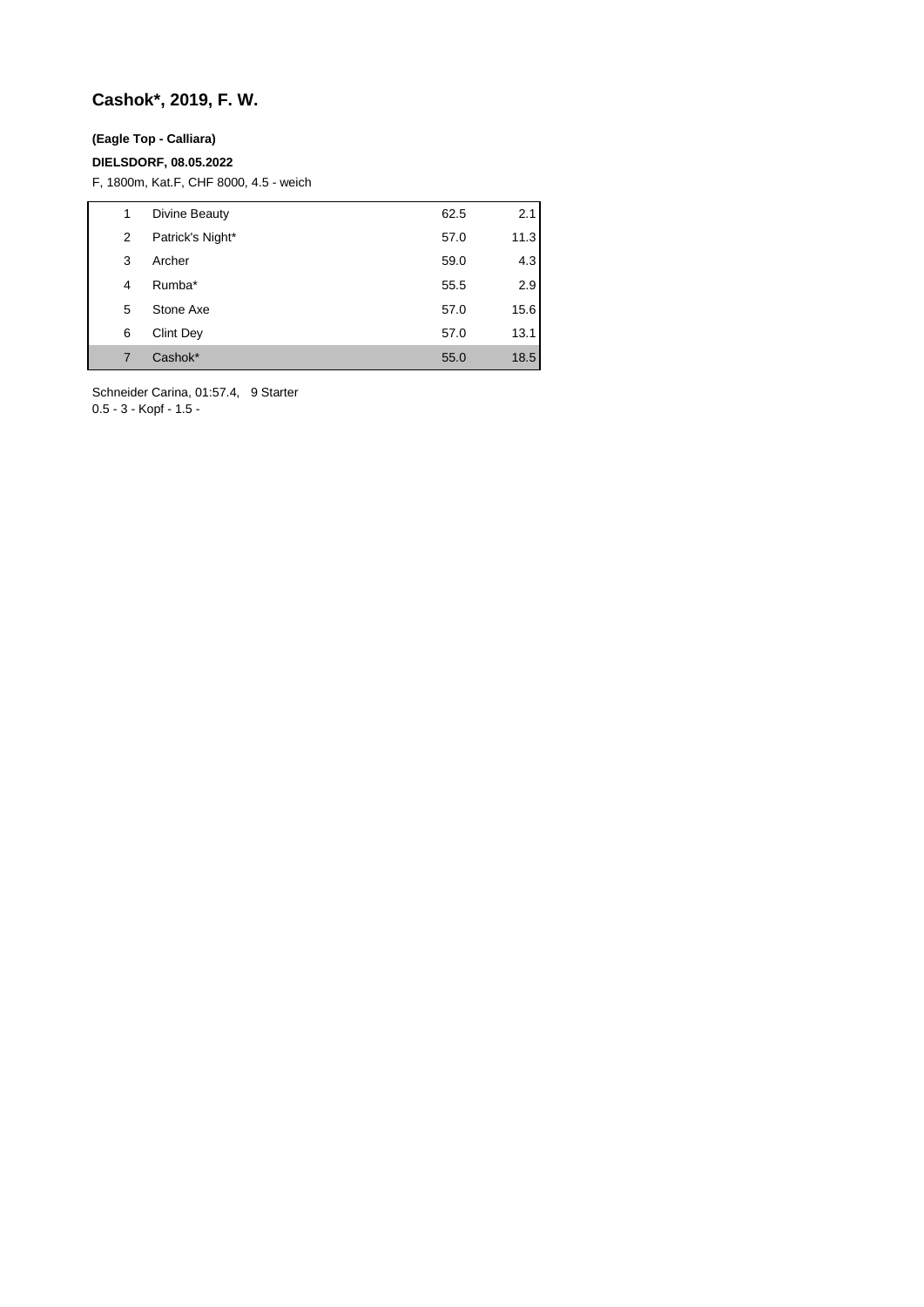## **Dancin Boy, 2016, br. W.**

### **(Gregorian - La Gifted)**

#### **FRAUENFELD, 06.06.2022**

F, 2000m, Kat.E, CHF 8000, 3.5 - gut

| 1 | Vallee des Fleurs | 62.5 | 4.6  |
|---|-------------------|------|------|
| 2 | Scappato (H)      | 60.0 | 2.1  |
| 3 | Win Win           | 62.5 | 9.1  |
| 4 | Apollo Flight     | 54.0 | 5.2  |
| 5 | Dancin Boy        | 56.0 | 11.0 |
| 6 | Thomy Dee         | 55.0 | 11.2 |

Am.Langhard Jenny, 02:06.1, 8 Starter Hals - 3 - 1.75 - 2.5 -

#### **DIELSDORF, 08.05.2022**

F, 2300m, Kat.E, CHF 9000, 4.5 - weich

| 1              | Enjoy Vijay     | 62.0 | 7.5  |
|----------------|-----------------|------|------|
| $\overline{2}$ | Tenorio         | 55.5 | 9.2  |
| 3              | Lorena*         | 52.0 | 13.8 |
| 4              | Fleur d'Ipanema | 52.0 | 13.6 |
| 5              | Hericourt       | 63.0 | 2.8  |
| 6              | Nick Cassedy    | 62.5 | 2.5  |
| 9              | Dancin Boy      | 55.5 | 11.8 |

Guilbert Nicolas, 02:33.0, 9 Starter

2 - Hals - Hals - 1 -

#### **Grossbritannien - Newcastle, 08.10.2021**

F, 1600m, Kat.E

14 Dancin Boy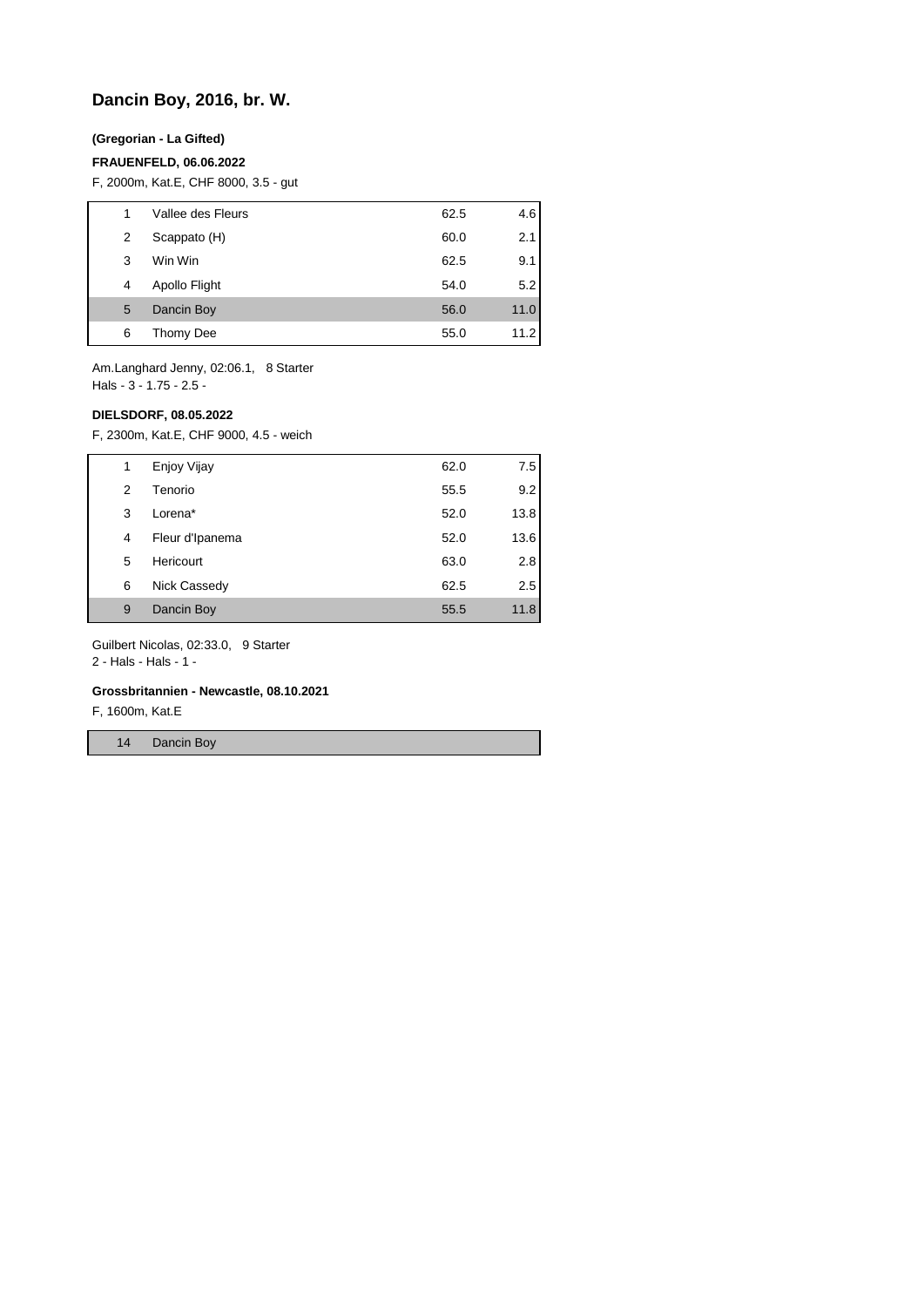## **Giulietta\*, 2017, F. St.**

### **(Blue Canari - Galipea)**

#### **DIELSDORF, 08.05.2022**

F, 1800m, Kat.F, CHF 8000, 4.5 - weich

| 1 | Qadan          | 60.0 | 12.2 |
|---|----------------|------|------|
| 2 | Xenon          | 54.0 | 52.2 |
| 3 | Moon Gem*      | 59.0 | 10.5 |
| 4 | South Carolina | 55.5 | 15.0 |
| 5 | Jazou*         | 56.5 | 5.4  |
| 6 | Jashiba*       | 55.5 | 13.9 |
| 8 | Giulietta*     | 60.5 | 2.6  |

Campos Remi, 01:54.5, 13 Starter 0.75 - 1.75 - 1.75 - Kopf -

### **FRAUENFELD, 18.04.2022**

F, 1850m, Kat.F, CHF 7000, 4 - gut

| 1 | Giulietta*   | 54.5 |
|---|--------------|------|
| 2 | Scotsh Club* | 55.0 |
| 3 | Arrincton*   | 53.5 |
| 4 | Step Up      | 61.0 |
| 5 | Nay Fay*     | 53.5 |
| 6 | Carya*       | 60.5 |
|   |              |      |

Campos Remi, , 11 Starter

#### **AVENCHES, 30.08.2021**

F, 2400m, Kat.E, CHF 9000, 3.7 - gut

| 1 | Hericourt   | 57.5 | $2.5^{\circ}$ |
|---|-------------|------|---------------|
| 2 | Managua*    | 53.0 | 5.7           |
| 3 | Cri de Lope | 61.5 | 6.8           |
| 4 | Pontero     | 58.0 | 2.8           |
| 5 | Nordic Oak  | 62.0 | 25.2          |
| 6 | Giulietta*  | 58.0 | 15.8          |
|   |             |      |               |

Bürgin Tim, 02:44.4, 6 Starter 1 - Hals - 2.5 - 3.5 -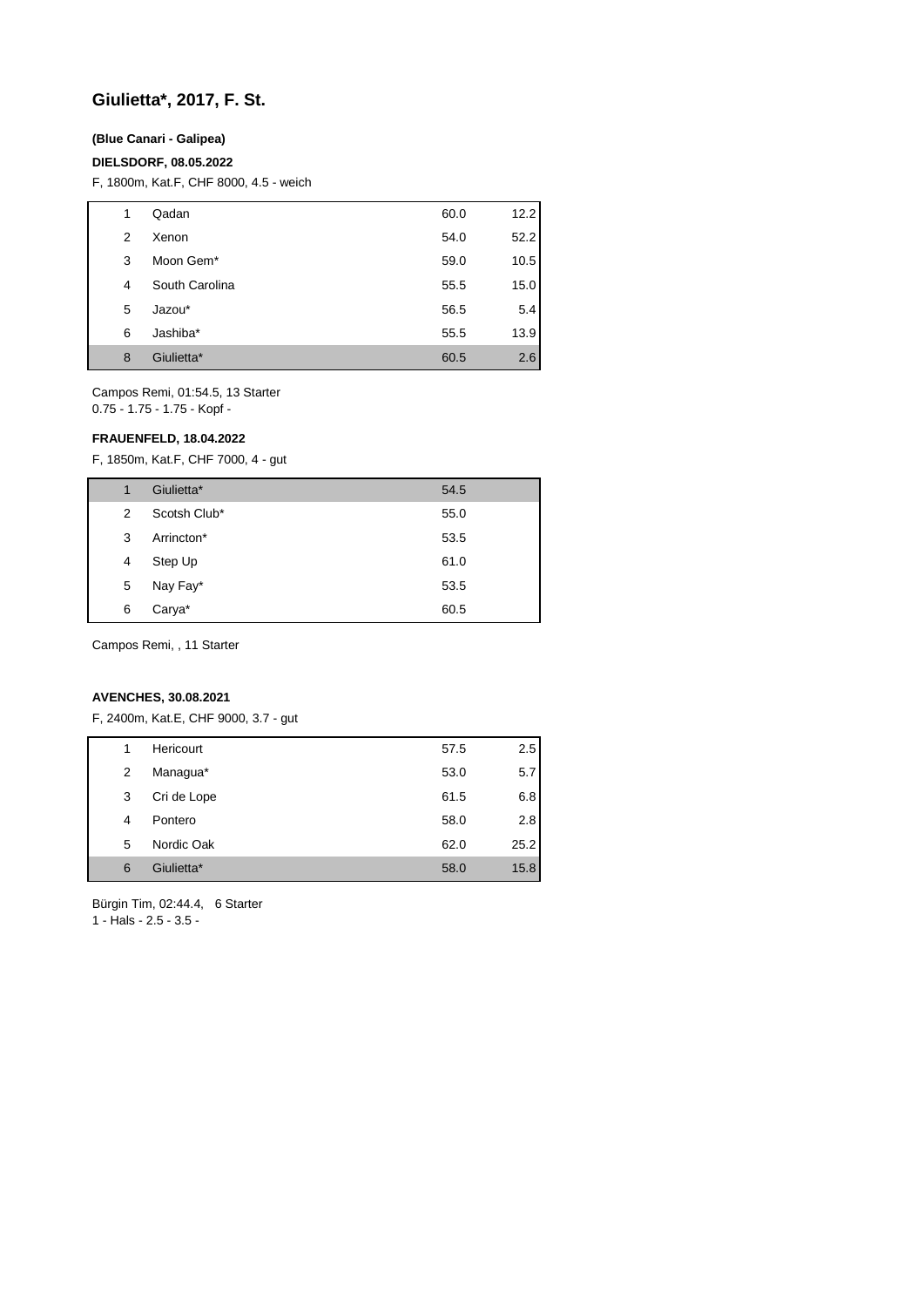## **Jashiba\*, 2016, br. St.**

#### **(Calming Influence - Just Call Me)**

#### **DIELSDORF, 08.05.2022**

F, 1800m, Kat.F, CHF 8000, 4.5 - weich

| 1 | Qadan                 | 60.0 | 12.2 |
|---|-----------------------|------|------|
| 2 | Xenon                 | 54.0 | 52.2 |
| 3 | Moon Gem <sup>*</sup> | 59.0 | 10.5 |
| 4 | South Carolina        | 55.5 | 15.0 |
| 5 | Jazou*                | 56.5 | 5.4  |
| 6 | Jashiba*              | 55.5 | 13.9 |

Besenyei Ferenc, 01:54.5, 13 Starter 0.75 - 1.75 - 1.75 - Kopf -

### **AVENCHES, 13.04.2022**

F, 1600m, Kat.F, CHF 8000, 3.8 - gut

| 1              | Ophelia      | 58.5 | 3.2  |
|----------------|--------------|------|------|
| 2              | Jazou*       | 56.5 | 5.8  |
| 3              | Thomy Dee    | 58.0 | 17.6 |
| $\overline{4}$ | Jashiba*     | 55.5 | 19.8 |
| 5              | Corniche Bay | 62.0 | 9.7  |
| 6              | Xenon        | 56.0 | 17.2 |

Besenyei Ferenc, 01:48.2, 8 Starter

Kopf - 1 - 1.5 - Hals -

## **DIELSDORF, 24.10.2021**

F, 1800m, Kat.E, CHF 7000, 3.5 - gut

| 1 | Myrina*    | 55.0 | 9.3  |
|---|------------|------|------|
| 2 | Jeföhl     | 55.5 | 5.0  |
| 3 | Ophelia    | 52.5 | 6.0  |
| 4 | Segantini* | 57.0 | 19.7 |
| 5 | Managua*   | 57.0 | 6.9  |
| 6 | Jashiba*   | 52.5 | 9.4  |

Besenyei Ferenc, 01:51.2, 12 Starter K.K. - 4 - 0.75 - 2 -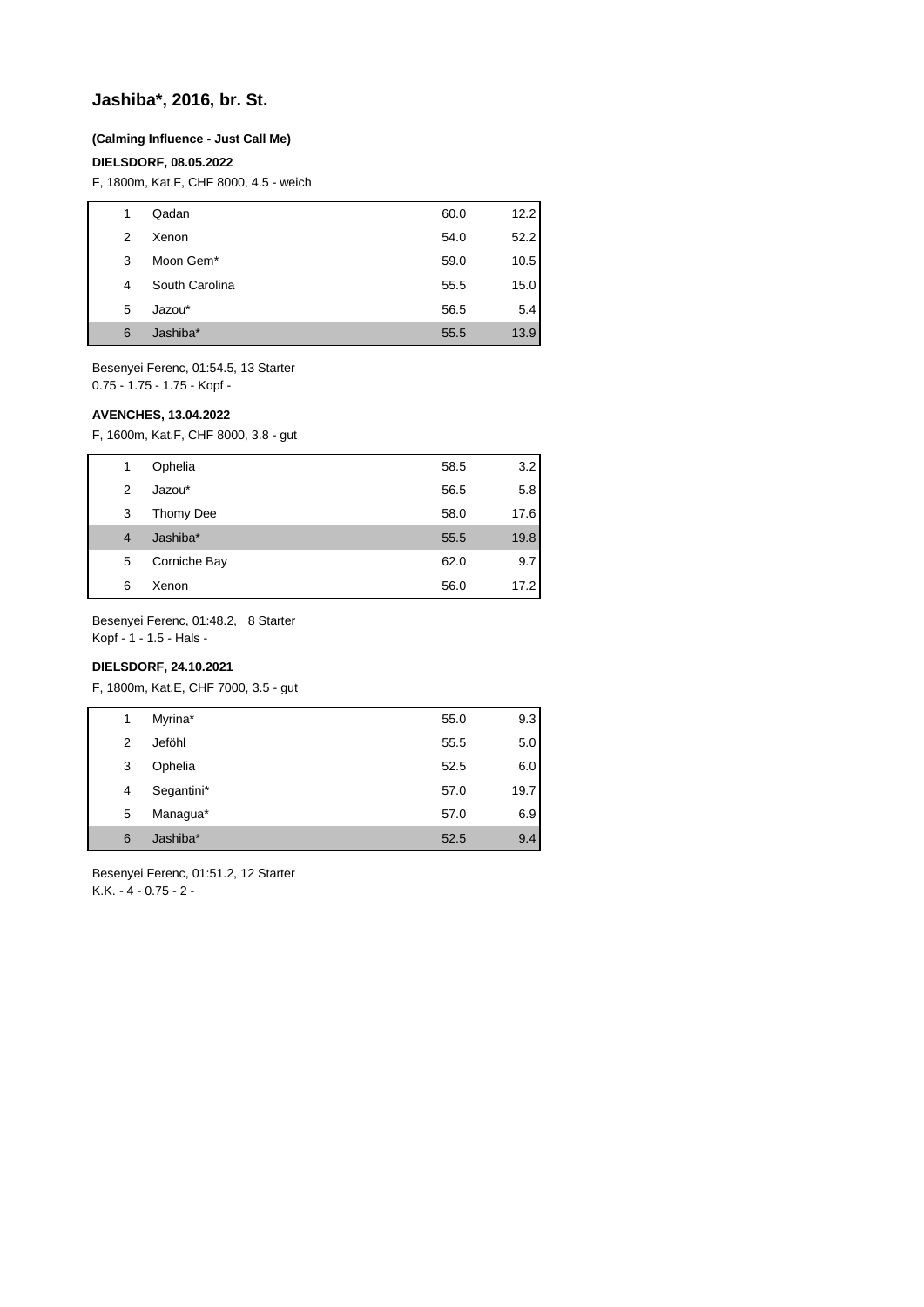## **Jeföhl, 2015, Sch. St.**

### **(Maxios - Josephine Blanche)**

### **FRAUENFELD, 06.06.2022**

F, 1850m, Kat.E, CHF 8000, 3.5 - gut

| 1 | Journey Flash | 58.0 | 3.0  |
|---|---------------|------|------|
| 2 | Fairy Wish    | 56.5 | 9.4  |
| 3 | Tenorio       | 62.5 | 3.8  |
| 4 | Xenon         | 52.0 | 13.1 |
| 5 | Arrincton*    | 52.0 | 16.5 |
| 6 | Jeföhl        | 52.5 | 4.7  |

Zwahlen Karin, 01:59.1, 9 Starter K.K. - Nase - 1.25 - 0.25 -

**DIELSDORF, 24.10.2021**

F, 1800m, Kat.E, CHF 7000, 3.5 - gut

| 1 | Myrina*    | 55.0 | 9.3  |
|---|------------|------|------|
| 2 | Jeföhl     | 55.5 | 5.0  |
| 3 | Ophelia    | 52.5 | 6.0  |
| 4 | Segantini* | 57.0 | 19.7 |
| 5 | Managua*   | 57.0 | 6.9  |
| 6 | Jashiba*   | 52.5 | 9.4  |

Am.Donzé Yvonne, 01:51.2, 12 Starter

K.K. - 4 - 0.75 - 2 -

## **AVENCHES, 14.10.2021**

F, 2150m, Kat.F, CHF 8000, 3.9 - gut

| 1 | Jeföhl       | 54.5 | 16.2 |
|---|--------------|------|------|
| 2 | Pontero      | 63.0 | 3.4  |
| 3 | Moon Gem*    | 61.0 | 8.4  |
| 4 | Fame On You  | 59.0 | 6.1  |
| 5 | Larissa*     | 59.0 | 8.9  |
| 6 | Scotsh Club* | 56.5 | 15.3 |
|   |              |      |      |

Am.Donzé Yvonne, 02:23.6, 14 Starter Hals - 0.25 - 1 - 3.5 -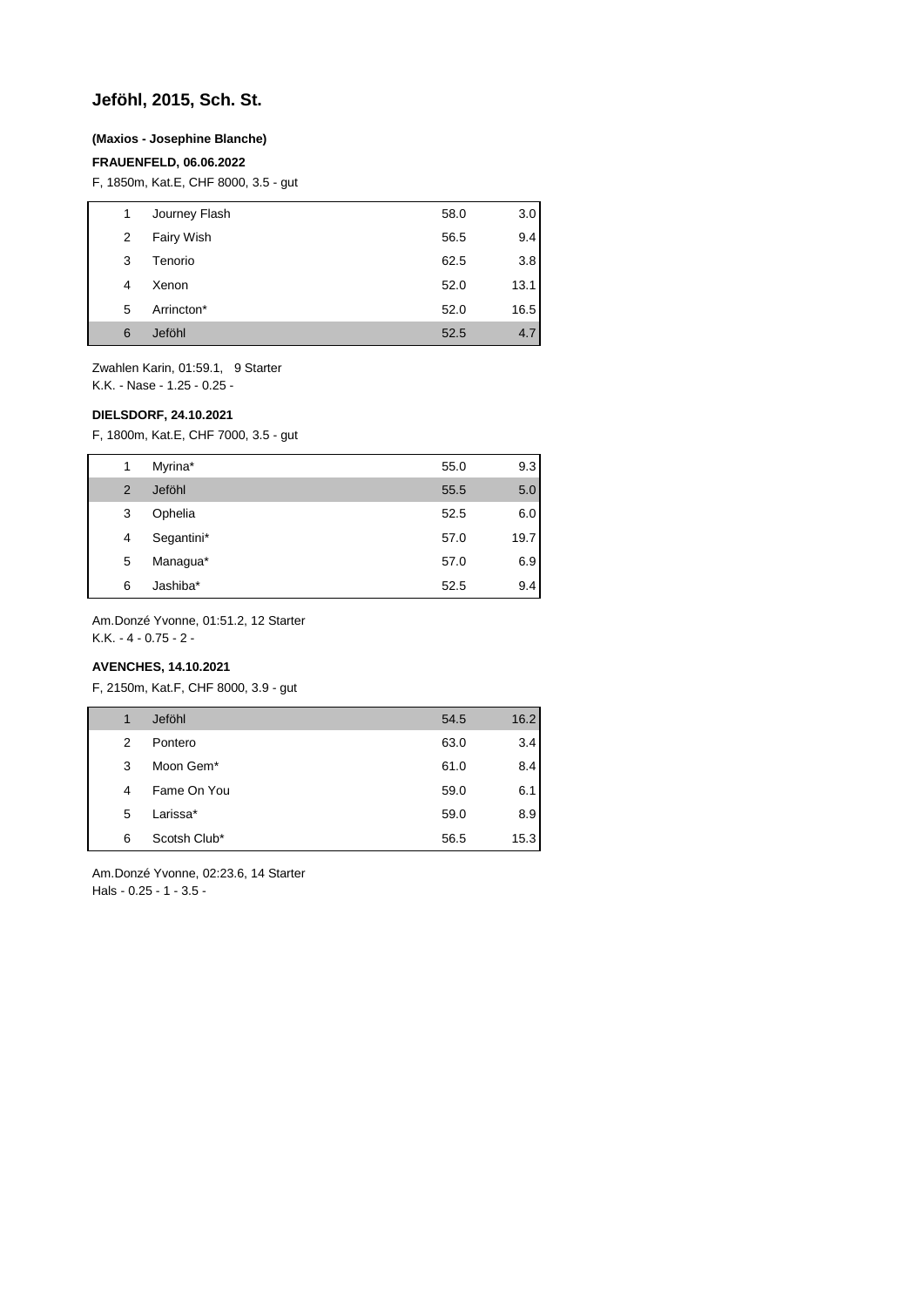## **Qadan, 2014, br. W.**

#### **(Lando - Quila)**

#### **DIELSDORF, 08.05.2022**

F, 1800m, Kat.F, CHF 8000, 4.5 - weich

| 1 | Qadan          | 60.0 | 12.2 |
|---|----------------|------|------|
| 2 | Xenon          | 54.0 | 52.2 |
| 3 | Moon Gem*      | 59.0 | 10.5 |
| 4 | South Carolina | 55.5 | 15.0 |
| 5 | Jazou*         | 56.5 | 5.4  |
| 6 | Jashiba*       | 55.5 | 13.9 |

Hellyn Stephen, 01:54.5, 13 Starter 0.75 - 1.75 - 1.75 - Kopf -

#### **AVENCHES, 13.04.2022**

F, 2150m, Kat.F, CHF 8000, 3.8 - gut

| 1              | Journey Flash | 61.0 | 4.6  |
|----------------|---------------|------|------|
| 2              | Jascarpone*   | 52.5 | 31.4 |
| 3              | Fiesta*       | 59.5 | 6.9  |
| $\overline{4}$ | Qadan         | 62.5 | 5.8  |
| 5              | Ganador*      | 60.0 | 3.3  |
| 6              | Randolina*    | 54.0 | 10.8 |

Janacek Vaclav, 02:25.0, 10 Starter

2.5 - 0.25 - 0.75 - 2 -

## **AVENCHES, 18.09.2021**

F, 2150m, Kat.E, CHF 9000, 3.9 - gut

| 1  | Mister Zoff | 53.5 | 14.4 |
|----|-------------|------|------|
| 2  | Pontero     | 58.0 | 9.1  |
| 3  | Lordino*    | 60.5 | 23.4 |
| 4  | Nordic Oak  | 60.5 | 46.7 |
| 5  | Maison Bleu | 58.0 | 9.9  |
| 6  | Cri de Lope | 58.5 | 5.7  |
| 11 | Qadan       | 52.0 | 4.2  |

Am.Langhard Jenny, 02:24.5, 11 Starter Kopf - k.K. - Hals - Hals -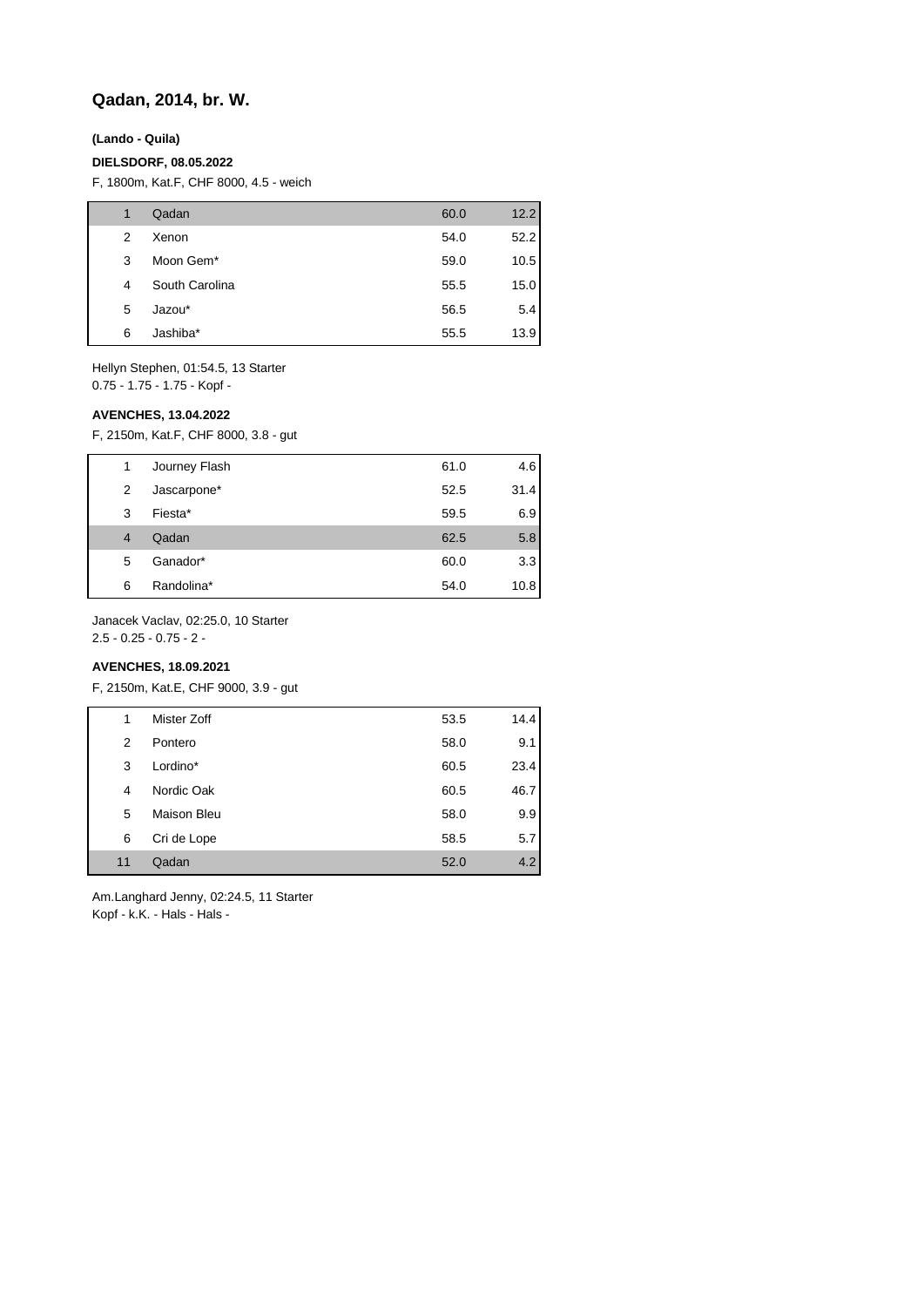## **Scotsh Club\*, 2018, br. W.**

#### **(Mikhail Glinka - Sunayana)**

#### **DIELSDORF, 08.05.2022**

F, 1800m, Kat.F, CHF 8000, 4.5 - weich

| 1 | Qadan                 | 60.0 | 12.2 |
|---|-----------------------|------|------|
| 2 | Xenon                 | 54.0 | 52.2 |
| 3 | Moon Gem <sup>*</sup> | 59.0 | 10.5 |
| 4 | South Carolina        | 55.5 | 15.0 |
| 5 | Jazou*                | 56.5 | 5.4  |
| 6 | Jashiba*              | 55.5 | 13.9 |
| 7 | Scotsh Club*          | 57.0 | 4.0  |

Schneider Carina, 01:54.5, 13 Starter 0.75 - 1.75 - 1.75 - Kopf -

#### **FRAUENFELD, 18.04.2022**

F, 1850m, Kat.F, CHF 7000, 4 - gut

| 1 | Giulietta*   | 54.5 |
|---|--------------|------|
| 2 | Scotsh Club* | 55.0 |
| 3 | Arrincton*   | 53.5 |
| 4 | Step Up      | 61.0 |
| 5 | Nay Fay*     | 53.5 |
| 6 | Carya*       | 60.5 |

Schneider Carina, , 11 Starter

#### **DIELSDORF, 24.10.2021**

F, 1800m, Kat.E, CHF 7000, 3.5 - gut

| 1  | Myrina*      | 55.0 | 9.3  |
|----|--------------|------|------|
| 2  | Jeföhl       | 55.5 | 5.0  |
| 3  | Ophelia      | 52.5 | 6.0  |
| 4  | Segantini*   | 57.0 | 19.7 |
| 5  | Managua*     | 57.0 | 6.9  |
| 6  | Jashiba*     | 52.5 | 9.4  |
| 10 | Scotsh Club* | 53.5 | 8.1  |

Plaçais Olivier, 01:51.2, 12 Starter K.K.  $-4 - 0.75 - 2 -$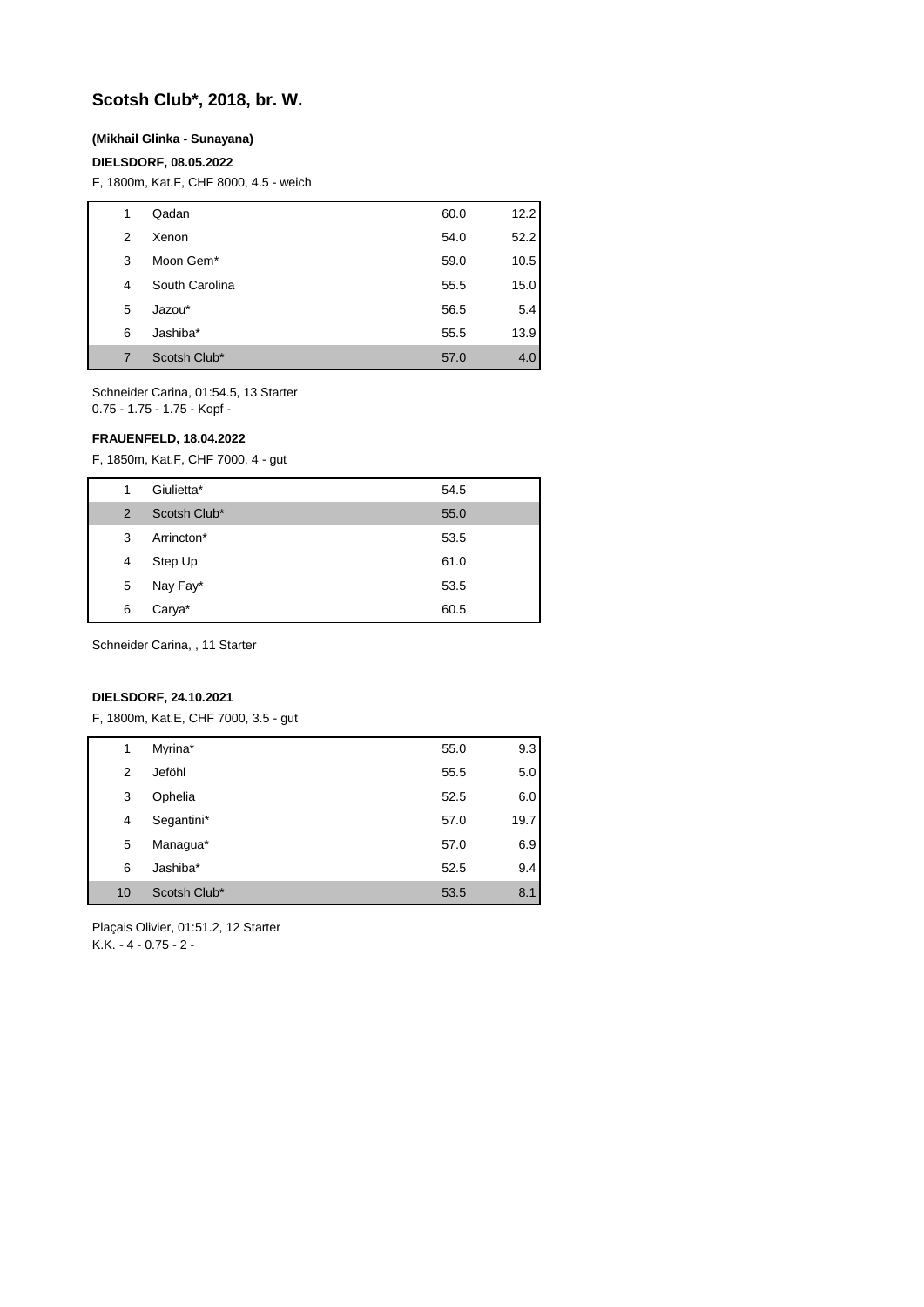## **Shape of You, 2015, br. St.**

#### **(Big Bad Bob - Letizia Sophia)**

#### **AVENCHES, 25.05.2022**

F, 1600m, Kat.F, CHF 8000, 3.3 - gut

| 1  | South Carolina | 57.5 | 4.6  |
|----|----------------|------|------|
| 2  | Jazou*         | 57.5 | 6.4  |
| 3  | Ophelia        | 62.5 | 3.5  |
| 4  | Corniche Bay   | 60.0 | 25.0 |
| 5  | Jablonj*       | 52.5 | 11.0 |
| 6  | Thomy Dee      | 59.0 | 9.9  |
| 11 | Shape of You   | 52.5 | 59.0 |

Am.Ryser Bastien, 01:39.2, 11 Starter 0.5 - 1.75 - 2.5 - Hals -

#### **DIELSDORF, 08.05.2022**

F, 1800m, Kat.F, CHF 8000, 4.5 - weich

| 1  | Qadan          | 60.0 | 12.2 |
|----|----------------|------|------|
| 2  | Xenon          | 54.0 | 52.2 |
| 3  | Moon Gem*      | 59.0 | 10.5 |
| 4  | South Carolina | 55.5 | 15.0 |
| 5  | Jazou*         | 56.5 | 5.4  |
| 6  | Jashiba*       | 55.5 | 13.9 |
| 10 | Shape of You   | 52.0 | 34.2 |

Am.Ryser Bastien, 01:54.5, 13 Starter 0.75 - 1.75 - 1.75 - Kopf -

#### **DIELSDORF, 24.10.2021**

F, 2000m, Kat.F, CHF 7000, 3.5 - gut

| 1 |   | Win Win        | 60.5 | 3.0  |
|---|---|----------------|------|------|
|   | 2 | Journey Flash  | 61.0 | 4.3  |
|   | 3 | Fiesta*        | 55.5 | 6.0  |
|   | 4 | Shamorin*      | 55.0 | 19.3 |
|   | 5 | Blue Memories* | 62.5 | 6.1  |
|   | 6 | Arrincton*     | 56.5 | 5.7  |
|   | 8 | Shape of You   | 61.5 | 18.2 |

Burger Nadia, 02:10.0, 10 Starter

1.5 - 1.75 - 4 - 0.75 -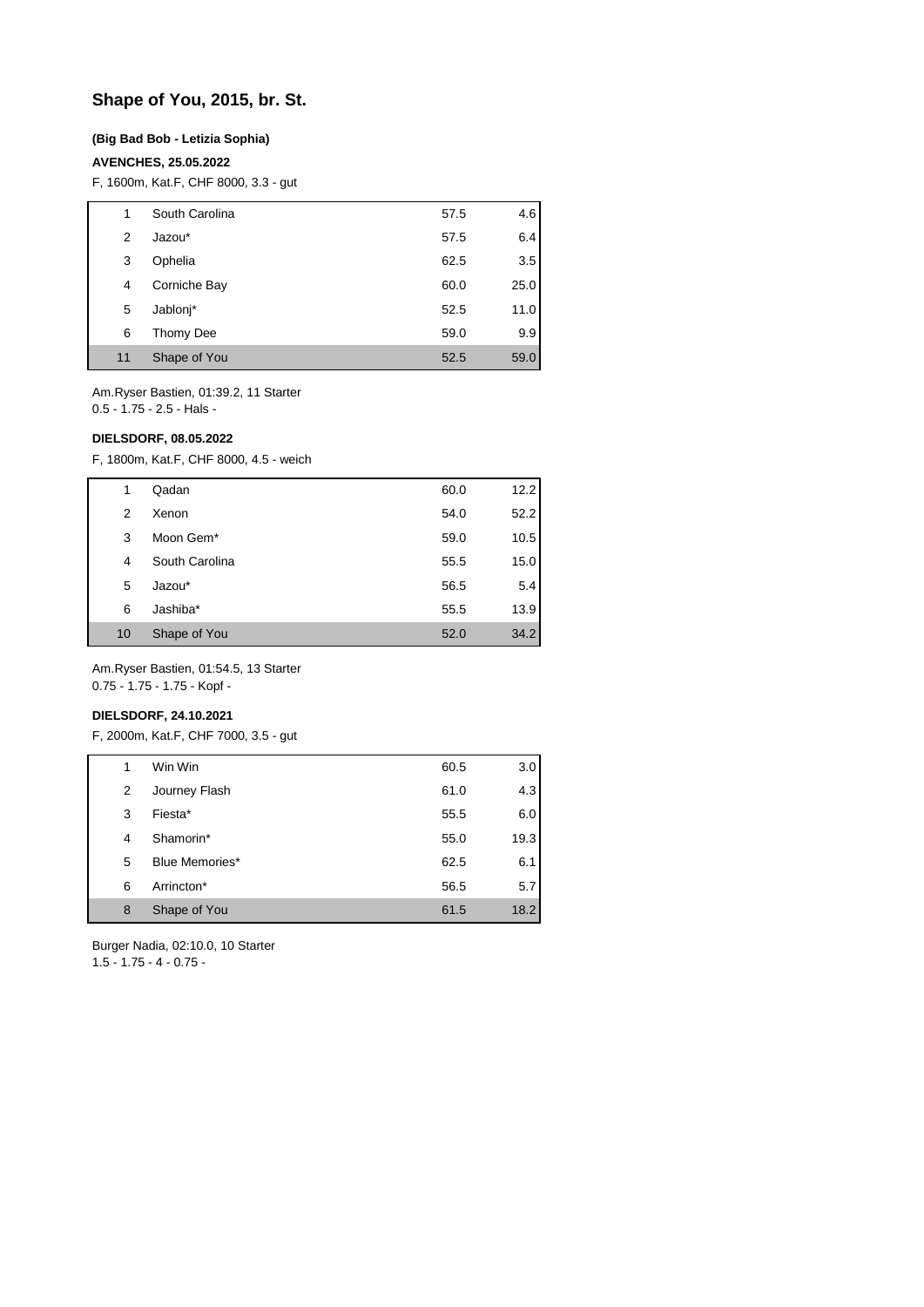## **South Carolina, 2018, br. St.**

#### **(Footstepsinthesand - Miss Mocca)**

#### **AVENCHES, 25.05.2022**

F, 1600m, Kat.F, CHF 8000, 3.3 - gut

| 1 | South Carolina | 57.5 | 4.6  |
|---|----------------|------|------|
| 2 | Jazou*         | 57.5 | 6.4  |
| 3 | Ophelia        | 62.5 | 3.5  |
| 4 | Corniche Bay   | 60.0 | 25.0 |
| 5 | Jablonj*       | 52.5 | 11.0 |
| 6 | Thomy Dee      | 59.0 | 9.9  |

Guilbert Nicolas, 01:39.2, 11 Starter 0.5 - 1.75 - 2.5 - Hals -

#### **DIELSDORF, 08.05.2022**

F, 1800m, Kat.F, CHF 8000, 4.5 - weich

| 1              | Qadan          | 60.0 | 12.2 |
|----------------|----------------|------|------|
| 2              | Xenon          | 54.0 | 52.2 |
| 3              | Moon Gem*      | 59.0 | 10.5 |
| $\overline{4}$ | South Carolina | 55.5 | 15.0 |
| 5              | Jazou*         | 56.5 | 5.4  |
| 6              | Jashiba*       | 55.5 | 13.9 |

Guilbert Nicolas, 01:54.5, 13 Starter

0.75 - 1.75 - 1.75 - Kopf -

### **AVENCHES, 13.04.2022**

F, 1600m, Kat.F, CHF 8000, 3.8 - gut

| 1 | Ophelia        | 58.5 | 3.2  |
|---|----------------|------|------|
| 2 | Jazou*         | 56.5 | 5.8  |
| 3 | Thomy Dee      | 58.0 | 17.6 |
| 4 | Jashiba*       | 55.5 | 19.8 |
| 5 | Corniche Bay   | 62.0 | 9.7  |
| 6 | Xenon          | 56.0 | 17.2 |
| 7 | South Carolina | 55.5 | 4.9  |
|   |                |      |      |

Guilbert Nicolas, 01:48.2, 8 Starter Kopf - 1 - 1.5 - Hals -